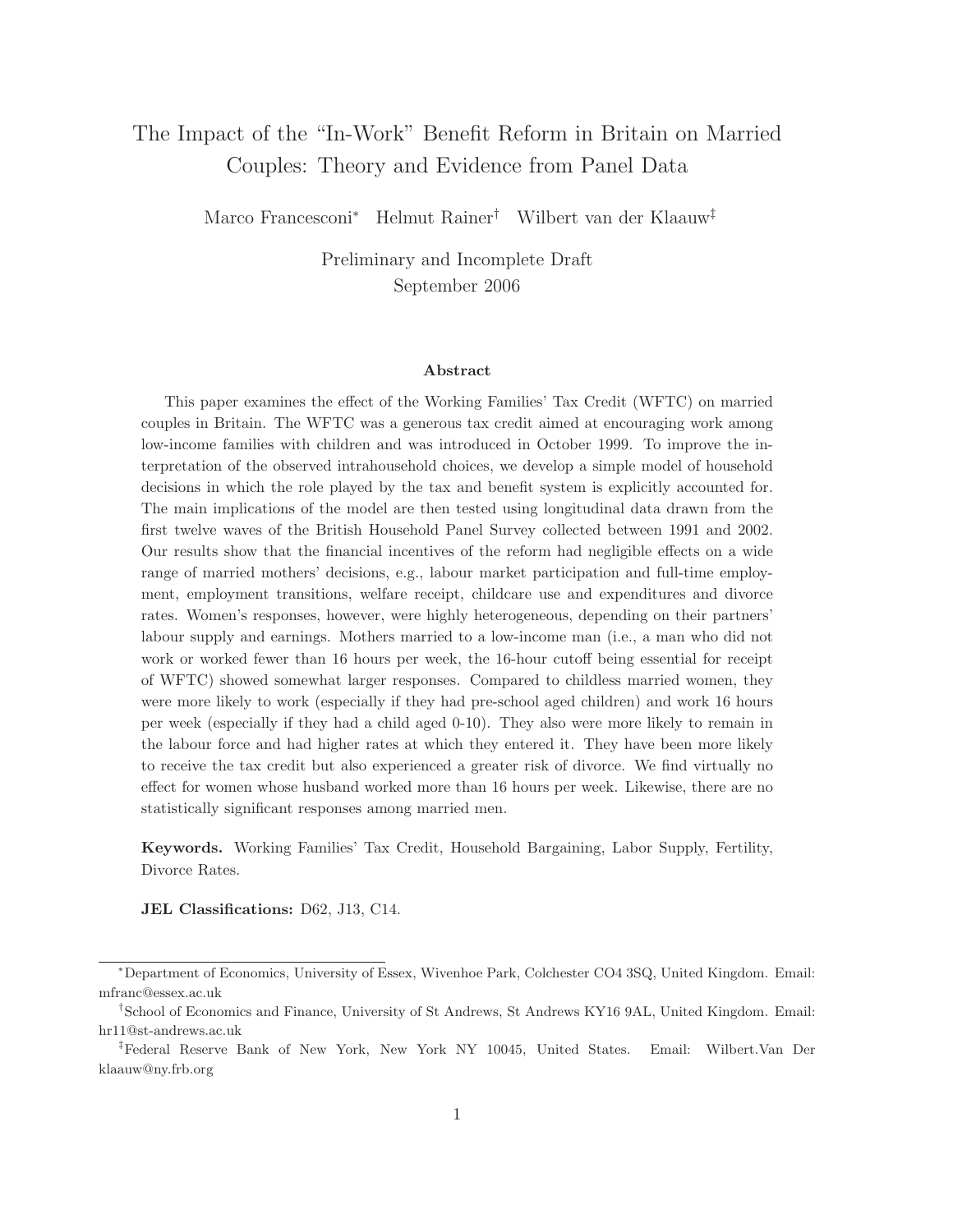#### 1. INTRODUCTION

1.1. Motivation and Overview. The Working Families' Tax Credit (WFTC) introduced in 1999 was designed to improve the work incentives for low income households with children by providing increased benefits to families with at least one member working at least 16 hours per week (Blundell [2001]). Initial research based on ex-ante simulations predicted that the program would have a relatively small effect for single mothers, increasing their labor force participation rate by 2.2 percentage points, and would have even smaller effects for married mothers and fathers (Blundell et. al [2000]). In a recent study based on ex-post evaluations, Blundell and Hoynes [2001] found comparable effects, while other analysts found somewhat greater effects for single mothers (Blundell et al. [2004], Brewer et al. [2003], Gregg and Harkness [2003]). In an analysis of single mothers, Francesconi and Van der Klaauw [2004] found considerable heterogeneity in the employment responses to the introduction of the WFTC, ranging from 5 percent for single mothers with children over 10 years old, to 12 percent for single mothers with children under 5 years old. These last effects are large, and higher than previous studies found. However, despite the efforts that have gone into assessing the effect of the WFTC, very little is known about the socioeconomic impact of the "in work" benefit reform on married couples with children.

The aim of this paper is to fill in these gaps by analyzing the following policy-relevant questions. First, are there similar employment effects amongst married mothers and fathers? So far husbands' responses have not been analyzed adequately, and yet this analysis is crucial to enhance our understanding of the overall effect of the reform. Second, did the reform have an impact on family income, divorce and fertility behavior? With benefits depending on the age and number of children as well as total household earnings, the programme may have had indirect effects on these aspects of family behavior. Furthermore, since the WFTC had powerful effect on a wide range of single mothers' outcomes, the programme may have also had an effect on family behavior by changing the intra-household allocation of bargaining power between married mothers and fathers.

This paper addresses the above issues by developing a simple household bargaining model which analyzes family outcomes, such as husbands' and wives' labor supply, fertility decisions and the incidence of divorce, and how these are likely to vary with the introduction of the WFTC and the two later tax credits. We then examine panel data from the British Household Panel Study (BHPS) to test our predictions, and interpret our findings in terms of the theoretical model.

1.2. Theory. This paper theoretically investigates the effects of the WFTC in the context of a simple microeconomic bargaining model of household behavior. Our model focuses on three important issues. First, we examine the direct effect of WFTC on the work incentives of women in couples. The potential of the reform to improve women's work incentives is shown to depend on their partners' labor supply and earnings. In particular, the work incentives of women whose partner work below the threshold for eligibility for in work support are shown to be positively affected by the reform; in contrast, women whose partners' work beyond the threshold for eligi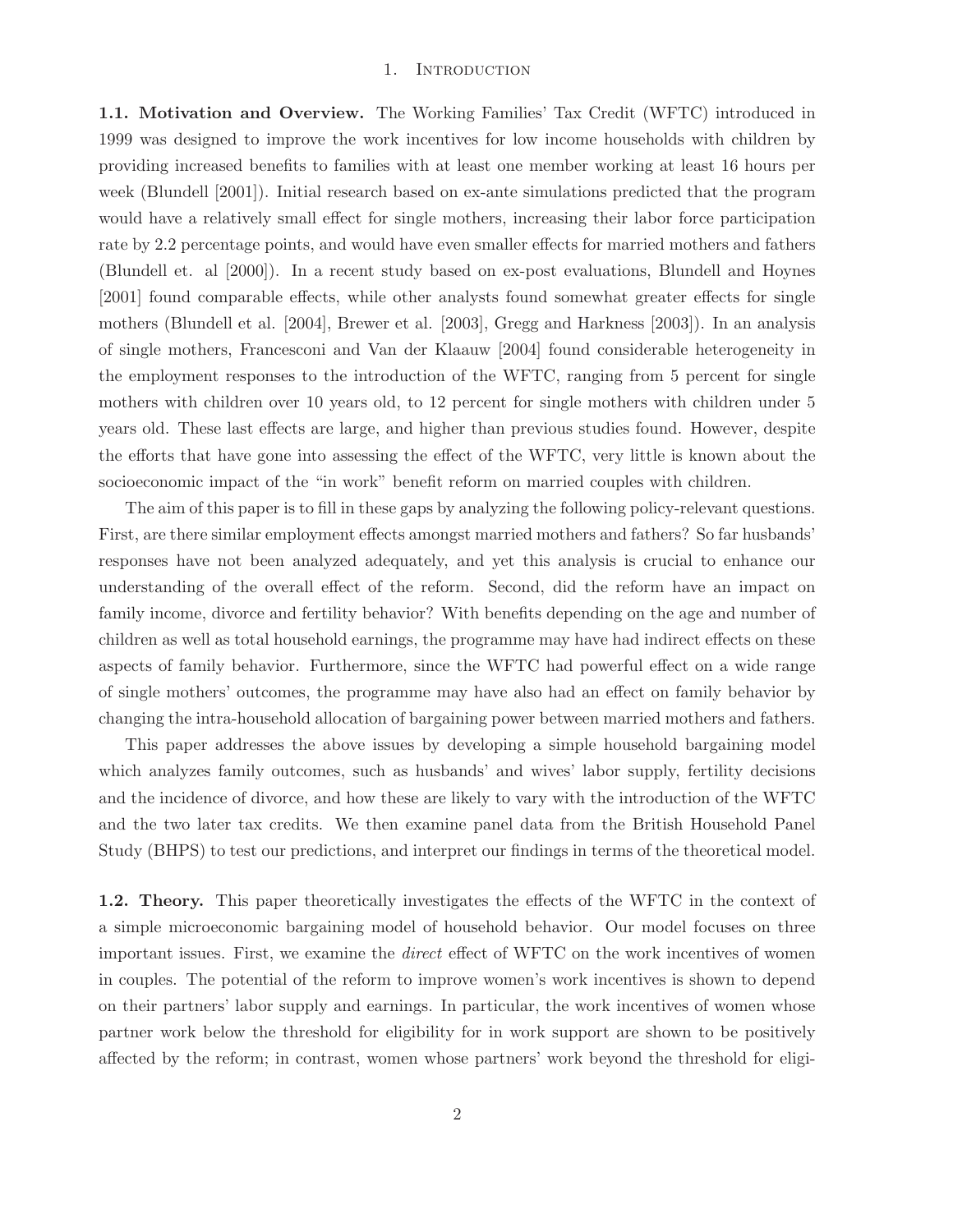bility for in work support may actually show a negative response. Second, we examine whether it is possible that the introduction of WFTC has affected household decision making indirectly by changing the allocation of marital bargaining power. Our starting point here is the observation that the "in work" benefit reform may affect divorced women's feasible utilities when marriage ends, and may thus shift the distribution of marital bargaining power in married women's favor. This in turn may change the weights in the intrahousehold decision process to more strongly reflect the preferences of women in couples. Our model provides a clean theoretical framework in which this idea can be worked out, and generates predictions as to what type of couples are most likely to have experienced a reallocation of marital bargaining powers. Third, we ask whether we can theoretically account for the possibility that the introduction of WFTC has affected divorce decisions. This is an important question, not least because child welfare typically decreases when parents break up. We show, for example, that the introduction of the WFTC may lead to an increase in divorce. This result is shown to depend, in particular, on the employment status and earnings of married men.

1.3. Data and Empirical Methodology. Our analysis uses longitudinal data drawn from the first twelve waves of the BHPS covering the period 1991-2002. These data allow us to perform a more informative analysis of the behavioral impact of the WFTC (and WTC and CTC) than cross-sectional or other available data do. There are at least three reasons for this advantage. First, the BHPS data contain information on changes in each outcome of interest, and thus allow us to focus on a large set of transitions. Second, following individuals and their families over time is key here because it informs us on the socioeconomic circumstances of the same individuals both before and after the "in work" benefit reform took place. The long time window of the BHPS before the introduction of the 1999 reform is critical, as it allows us to control more flexibly for other changes that have occurred over time. Finally, the BHPS data will provide us with representative samples of the population in Britain as it changes over 1990s and into the 21st century.

Our empirical approach is based on multivariate comparisons of outcomes in the years before and after the introduction of the WFTC, in relation to outcomes in the same years for a comparison group. The comparison group consists of married childless men and women. We distinguish between the immediate (1999) and somewhat longer term (2000-2002) effects of the programme. Special attention is devoted to the modelling of trends in social and labor market conditions that could have affected parents' behavior independently from the reform. Besides the commonly used level difference-in-difference models, we also estimate fixed-effects differences-in-differences as well as transition models for all our outcomes.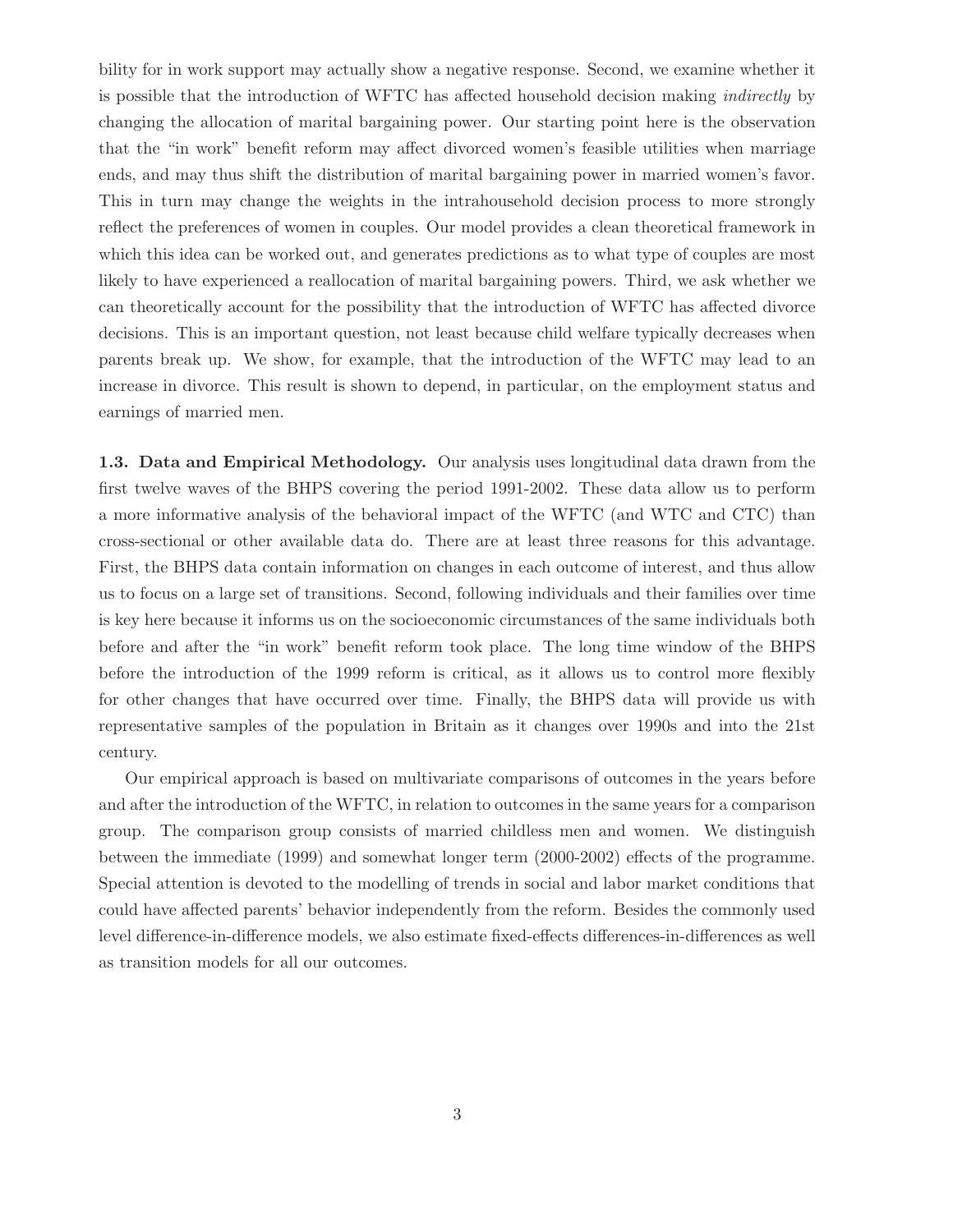#### 2. Theory

To better understand the potential impact of the Working Families' Tax Credit (WFTC) on married couples, we now set up a microeconomic model of the family in which bargaining between the wife and husband forms the basis of household decisions. Our basic model rests on several assumptions. First, to keep things simple, and because evidence suggests that married men's labor supply is not affected by taxes (Heckman [1992], Eissa and Hoynes [2004]), we will examine a model of a two-person household in which the labor supply of the husband is predetermined and, hence, exogenous. The wife makes her labor supply decisions by maximizing utility, taking account of the husband's labor supply and earnings. Second, the basic model ignores all taxes and transfers except for those contained in the WFTC. Furthermore, the basic model also disregards the childcare element of the WFTC reform. However, because the childcare element could potentially have a large impact on married women's labor supply decisions, we also show how our basic results can be extended to account for the childcare component of the WFTC. Finally, the outside option which matters for household bargaining is assumed to be the 'single state' after divorce rather than a non-cooperative equilibrium within the household.

2.1. Basic Model. The economy is made up of a continuum of households. Each household comprises a husband  $h$  and a wife  $w$ , with a fixed number of children. The framework treats families' prior formation, fertility, and eduction as exogenous. Each married woman has the potential to earn an hourly market wage  $w_w$ , and the  $w_w$ 's are distributed on an interval  $[\underline{w}, \overline{w}]$ according to the cumulative distribution function  $G(w_w)$ . The variation in earnings opportunities could be due to differences in human capital, which, since it is assumed exogenous, does not appear explicitly. We assume that married men inelastically supply  $l_h$  units of labor and earn a fixed hourly wage given by  $w_h$ . Thus the earnings of married men, denoted by  $m_h \equiv w_h l_h$ , are predetermined and, hence, exogenous. As we shall see below, the husband's exogenous labor supply will affect the wife's labor supply decision through total family income and eligibility for in-work support.

In a household, each spouse has the same preferences over own consumption and the wife's allocation of time to non-market activities. Non-market activities are defined to include maternal childcare and other household production activity. Formally, let all women be endowed with t units of time (per week). Let  $l_w$  denote a woman's labor supply (with  $0 \leq l_w \leq t$ ). And furthermore, let  $x_i$ , for  $i = h, w$ , denote member *i*'s consumption of a private good whose price is set to unity. Preferences of the members of a household are represented by the utility functions

$$
U_h = \alpha \ln(x_h) + \beta \ln(t - l_w) \quad \text{and} \quad U_w = \alpha \ln(x_w) + \beta \ln(t - l_w), \tag{1}
$$

where  $t - l_w$  represents female time devoted to non-market activities. Married couples choose the levels of female labor supply and consumption subject to a budget constraint that reflects all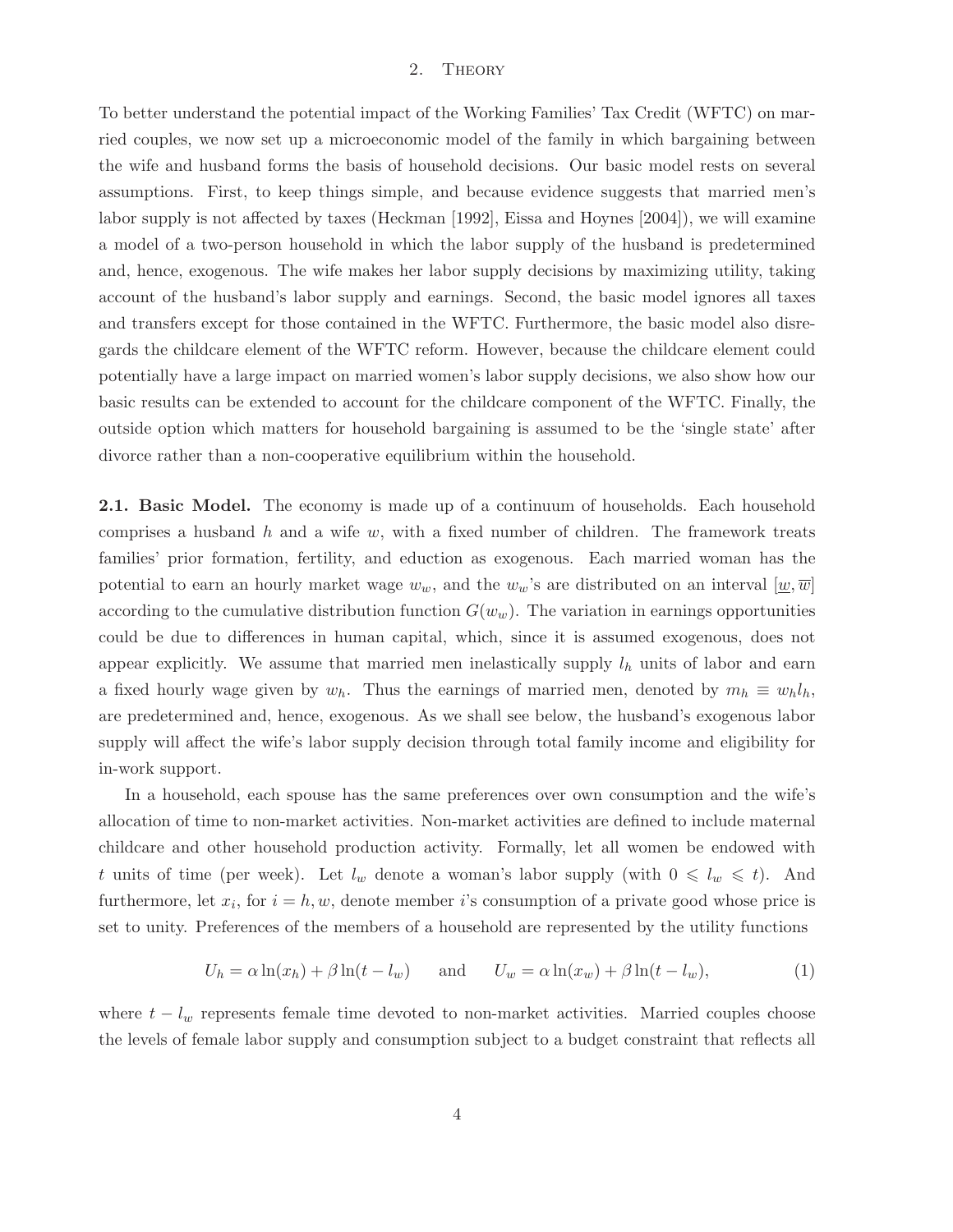taxes and transfers contained in the WFTC. The budget constraint can be written as

$$
x_h + x_w = w_w l_w + m_h + PB,\tag{2}
$$

where  $m_h$  represents the husband's exogenously given income, and  $B$  denotes the transfers and taxes contained in in the WFTC. The variable  $P$  is an indicator that equals one if a household meets the eligibility criteria for the WFTC and chooses to participate in the programme  $(P = 1)$ . If instead a household does not meet the eligibility criteria for the WFTC, or chooses, voluntarily, not to participate, then the indicator variable P takes on the value zero  $(P = 0)$ .

The transfers and taxes contained in the WFTC are a function of a household's hours spent working in the labor market and earned income. More precisely, a family needs to have one member working  $l_{min}$  hours or more per week to be eligible for "in-work" benefits. Each family is potentially eligible to an maximum amount  $T_{max}$  which increases with number of children in the household. The maximum amount  $T_{max}$  is payable if the family's total income is lower than a threshold  $M_{min}$ . Income in excess of this threshold reduces entitlement to the tax credit by the "taper rate"  $\pi$  for every unit of excess income. Letting  $M \equiv w_w l_w + m_h$  denote a family's total income, the basic schedule for the tax credit can therefore be expressed as

$$
B = \begin{cases} 0 & \text{if } l_h < l_{min} \text{ and } l_w < l_{min} \\ T_{max} - \pi(M - M_{min}) & \text{if } l_h \ge l_{min} \text{ or } l_w \ge l_{min}, \text{ and } M < M_{max} \end{cases}, \tag{3}
$$

$$
0 & \text{if } l_h \ge l_{min} \text{ or } l_w \ge l_{min}, \text{ and } M \ge M_{max}
$$

where

$$
M_{max} = \frac{1}{\pi} \left[ T_{max} + \pi M_{min} \right]. \tag{4}
$$

The assumption we make to solve for the equilibrium family resource allocation is that it is Pareto efficient. One way of doing this is to maximize one member's utility subject to a given level of the other (Clark [1999]). It turns out however that an equivalent approach to characterizing the efficient family resource allocation is more useful for our analysis. In this approach (Chiappori [2002], Iyigun and Walsh [2005]), each couple solves the following program:

$$
\max_{\{x_h, x_w, l_w, P\}} \Omega \equiv \theta U_w + (1 - \theta) U_h \tag{P1}
$$

subject to

$$
x_h + x_w = w_w l_w + m_h + PB
$$

$$
\begin{cases} 0 \le l_w \le t & \text{if } P = 0\\ l_{min} \le l_w \le t & \text{if } P = 1 \end{cases}
$$

where  $\theta$  is a weighting factor belonging to [0,1] that reflects the marital bargaining power of women. The weighting factor  $\theta$  will in general depend on the feasible levels of utility that can be achieved if the couple divorce. Since WFTC may affect the utility of single parents, it follows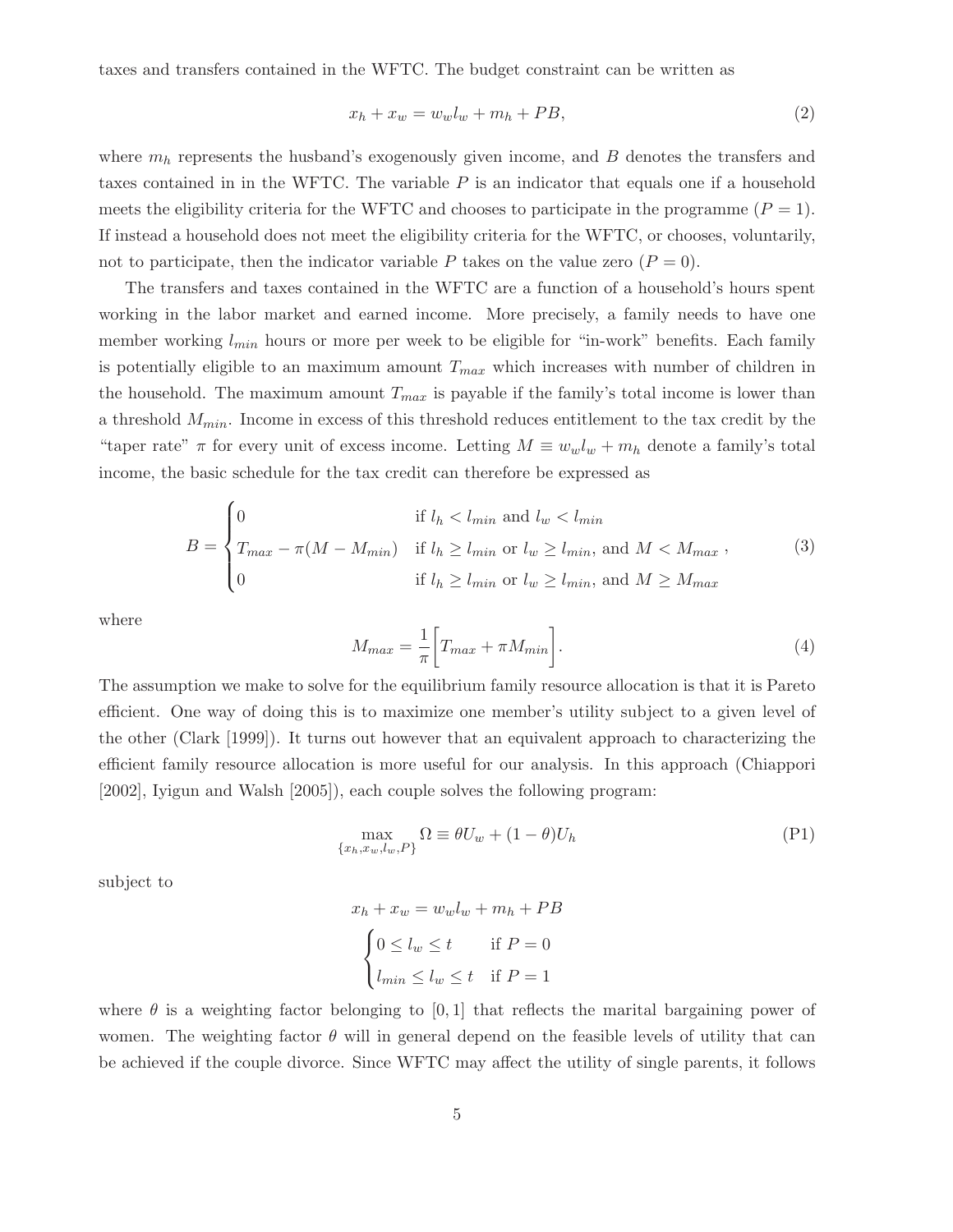that any reform of the policy parameters  $\pi$ ,  $T_{max}$  and  $M_{min}$  also affects the bargaining weight θ. Formally, the value of θ may be a function of π,  $T_{max}$  and  $M_{min}$ . For future reference, let  $\theta \equiv \theta(\pi, T_{max}, M_{min})$ . We shall discuss below how the exact functional form of  $\theta$  could be be derived in the context of our model, but for now we simply allow for the possibility that  $\theta$  depends on the policy parameters underlying the WFTC reform.

We now examine the WFTC effect on married women's labor supply. We first turn to families in which the husband does not work or works less than  $l_{min}$  hours per week (Household Type 1). We then consider families in which the husband works more than  $l_{min}$  hours (Household Type 2).

• Household Type 1. We now characterize married women's labor supply conditional on their partners inelastically working less than  $l_{min}$  hours per week  $(l_h < l_{min})$ . This assumption implies that the male partner's labor supply is below the the cut-off for eligibility for the WFTC. Examples we have in mind include situations in which the male partner is unemployed or does not participate in the labor force. In this case, a household's eligibility status is endogenous to female labor supply: a family may be ineligible for tax credit either because female labor supply is below the cut-off  $l_{min}$  or because total family income exceeds the eligibility income  $M_{max}$ .

The key to our analysis is to generate a distribution of families by female labor supply and participation in the welfare-to-work program. With the assumption of identical preferences across individuals, heterogeneity in behavior is solely due to female wage differences, differences in husband earnings, and differences in the number and ages of children which influence tax credit base amounts. The following result holds WFTC parameters, preferences parameters and husband earnings constant, and provides a categorization of the population based on female wage differences.

Result 1 There exists a set of WFTC parameters, preference parameters, and husband earnings such that the population of married women can be divided into four groups, according to the wage rate that each married woman can potentially earn.

- 1. Type-1 women have a wage in the interval  $[\underline{w}, w^*]$ . Type-1 women either don't work or work fewer than  $l_{min}$  hours  $(0 \le l_w^1 < l_{min})$  and hence are ineligible for WFTC  $(P = 0)$ .
- 2. Type-2 women have a wage in the interval  $[w^*, w^{**}]$ . Type-2 women work just  $l_{min}$  hours  $(l_w^2 = l_{min})$  in order to be eligible for WFTC  $(P = 1)$ .
- 3. Type-3 women have a wage in the interval  $[w^{**}, w^{***}]$ . Type-3 women work strictly more than  $l_{min}$  hours  $(l_w^3 > l_{min})$  and are eligible for WFTC  $(P = 1)$ .
- 4. Type-4 women have a wage in the interval  $[w^{***}, \overline{w}]$ . Type-4 women choose to work strictly more than  $l_w^3$  hours  $(l_w^4 > l_w^3)$  and generate earnings too high to be eligible for WFTC  $(P = 0)$ .

The cutoff-wages  $w^*$ ,  $w^{**}$  and  $w^{***}$  are functions of the policy parameters  $\pi$ ,  $T_{max}$  and  $M_{min}$ .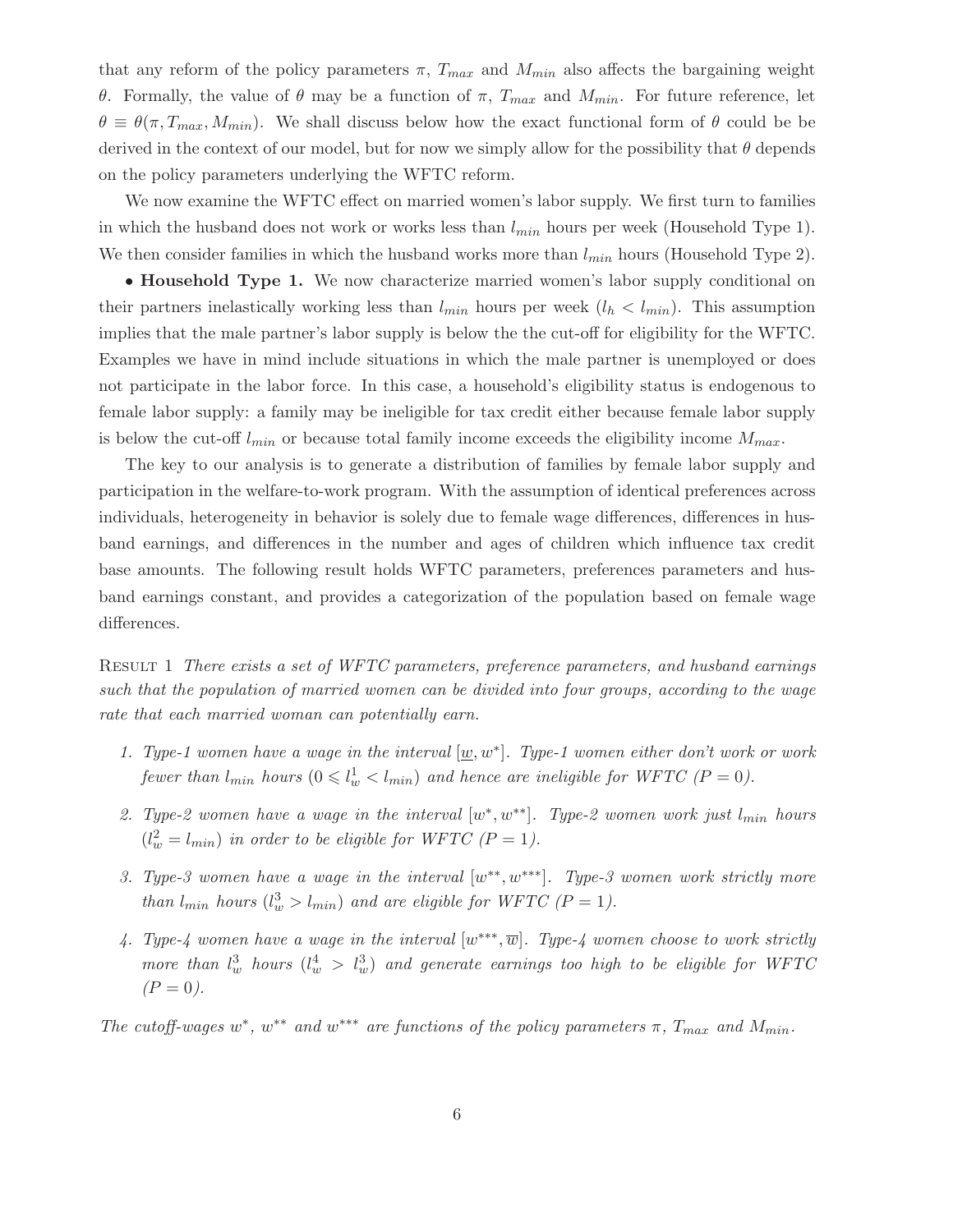How can we find the cut-off wages that separate different types of women? Note that each household can choose to be in one of two "regimes". First, each household can decide not to meet the eligibility criteria for the WFTC, or decide not to participate in the programme  $(P = 0)$ . In the absence of WFTC each family maximizes  $\Omega \equiv \theta U_w + (1-\theta)U_h$  subject to  $x_h + x_w = w_w l_w + m_h$ and  $0 \leq l_w \leq t$ . It is readily shown that if  $w_w \leq \beta m_h/\alpha t$ , then the optimal resource allocation is

$$
l_w^{1,a} = 0, \quad x_w^{1,a} = \theta m_h, \quad x_h^{1,a} = (1 - \theta)m_h; \tag{5}
$$

If instead  $w_w > \beta m_h/\alpha t$ , then the optimal household resource allocation is

$$
l_w^{1,b} = t - \frac{\beta[w_w t + m_h]}{w_w(\alpha + \beta)}, \quad x_w^{1,b} = \frac{\alpha \theta[w_w t + m_h]}{\alpha + \beta}, \quad x_h^{1,b} = \frac{\alpha (1 - \theta)[w_w t + m_h]}{\alpha + \beta}.
$$
 (6)

The corresponding indirect utility function is the value of utility obtainable from substituting (5) or (6) into the direct utility function. Thus the indirect utility function is  $\Omega^{P=0} \equiv \alpha [\theta \ln x_w^{1,k} +$  $(1-\theta)\ln x_h^{1,k}$  $\int_h^{1,k}$  +  $\beta \ln(t - l_w^{1,k})$ , where  $k = a$  or  $k = b$  depending on whether  $w_w \leq \beta m_h/\alpha t$  or  $w_w > \beta m_h/\alpha t$ .

Second, each family can choose to meet the eligibility criteria for the WFTC and participate in the programme  $(P = 1)$ . It is readily shown that there exists a cutoff wage

$$
w^{**} = \frac{\beta[(1-\pi)m_h + T_{max} + \pi M_{min}]}{(1-\pi)[\alpha t - (\alpha + \beta)l_{min}]},\tag{7}
$$

which has the following properties. As long as  $w_w \leq w^{**}$ , it is optimal for the female partner to work just  $l_{min}$  hours to be eligible for in-work support. In this case, the optimal resource allocation is:

$$
l_w^2 = l_{min}, \quad x_w^2 = \theta[w_w l_{min} + m_h + B^*], \quad x_h^2 = (1 - \theta)[w_w l_{min} + m_h + B^*],\tag{8}
$$

where  $B^* = T_{max} - \pi[w_w l_{min} + m_h - M_{min}]$ . If instead  $w_w \leq w^{**}$ , the optimal resource allocation is:

$$
l_w^3 = t - \frac{\beta[w_w t + m_h + B^{**}]}{w_w (1 - \pi)(\alpha + \beta)}, \ x_w^3 = \frac{\alpha \theta[w_w t + m_h + B^{**}]}{\alpha + \beta}, \ x_h^3 = \frac{\alpha(1 - \theta)[w_w t + m_h + B^{**}]}{\alpha + \beta}, \ (9)
$$

where  $B^{**} = T_{max} - \pi[w_{w}t + m_{h} - M_{min}]$ . The indirect utility function is  $\Omega^{P=1} \equiv \alpha[\theta \ln x_{w}^{j} +$  $(1 - \theta) \ln x_h^j$  $\int_{h}^{j}$  +  $\beta \ln(t - l_w^j)$ , where  $j = 2$  or  $j = 3$  depending on whether  $w_w \leq w^{**}$  or  $w_w > w^{**}$ .

To derive the cut-off wages, we have each household choose the optimal resource allocation in each of the two possible regimes  $(P = 0 \text{ or } P = 1)$ , determine the corresponding indirect utility levels and then pick the point with the highest utility level. Figure 1 illustrates the argument by plotting the indirect utility functions  $\Omega^{P=0}$  and  $\Omega^{P=1}$  against the wages different women can potentially earn. In the context of the parameter values used to construct the figure, the cutoff wages  $w^*$  and  $w^{***}$  are respectively characterized by

$$
\ln\left[\frac{\alpha(w_w t + m_h)}{(\alpha + \beta)[w_w l_{min} + m_h + B^*]}\right] = \left(\frac{\beta}{\alpha}\right) \ln\left[\frac{w_w (t - l_{min})(\alpha + \beta)}{\beta[w_w t + m_h]}\right] \tag{10}
$$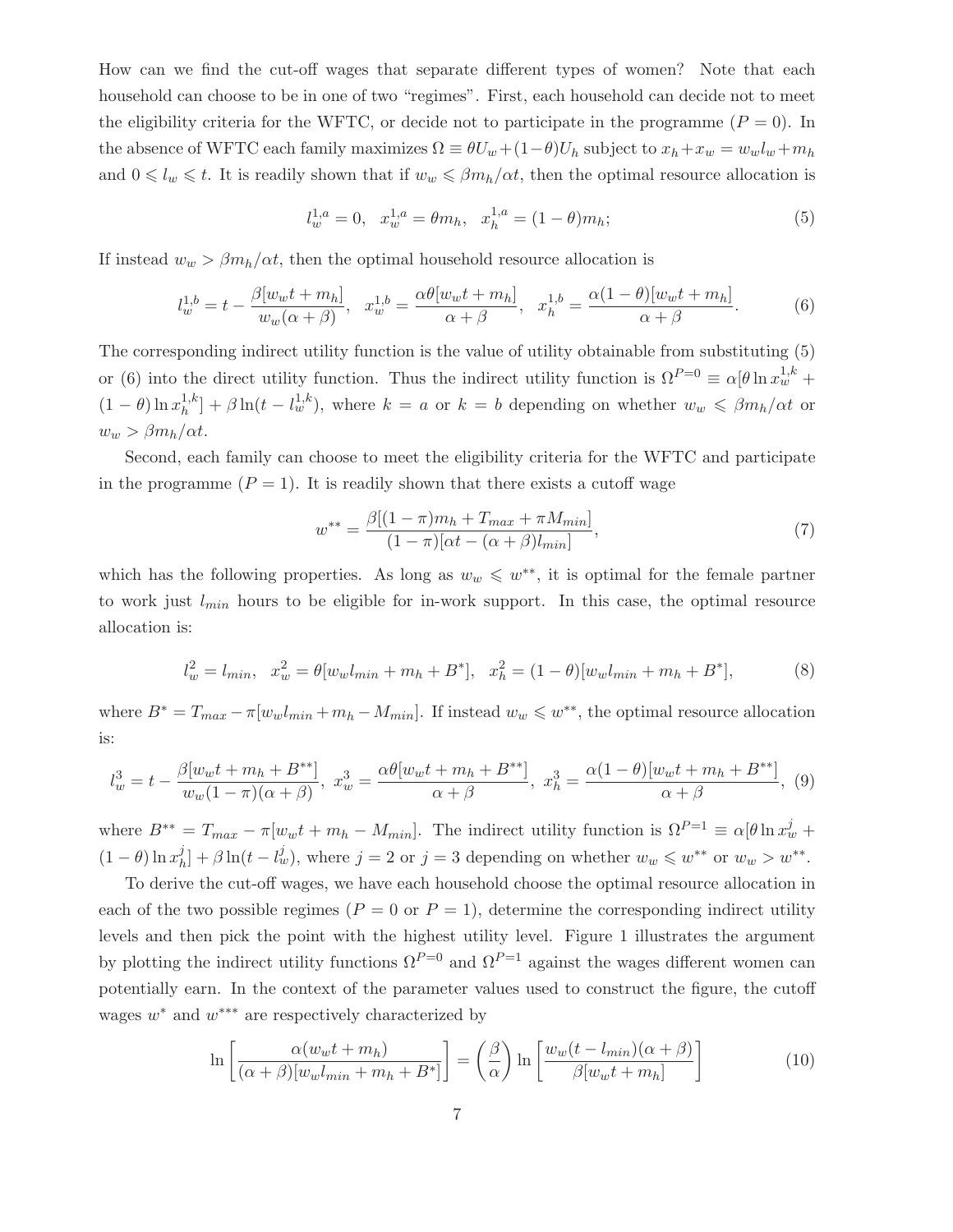

FIG.1: To construct this figure we have chosen the following general parameter values:  $\alpha = \beta = 1$ ,  $t = 60, m_h = 110$ . The policy parameters are:  $l_{min} = 16, T_{max} = 9, M_{min} = 70, \pi = 0.06$ . The cut-off wages are given by  $(w^*, w^{**}, w^{***}) = (2.41, 4.43, 5.61)$  in the context of the parameter values used for this figure. The labor supply of women classified as type-1 is  $l_w^1 = 0$  if  $w_w \le 1.83$ , and  $l_w^1 \in (0, l_{min})$  if  $w_w > 1.83$ .

and

$$
\ln\left[\frac{w_{w}t + m_{h} + B^{**}}{w_{w}t + m_{h}}\right] = \left(\frac{\beta}{\alpha + \beta}\right)\ln\left[1 - \pi\right].
$$
\n(11)

Figure 2 illustrates the allocation of work hours implied by our categorization of the population. The figure shows that bunching in hours occurs at the eligibility cutoff  $l_{min}$ , with a gap in the distribution of hours below that cutoff. The reason for this is simple. There are women in the population who, in the absence of WFTC, would optimally choose to work strictly less than  $l_{min}$ hours. But in the presence of WFTC, they increase their labor supply to  $l_{min}$  in order to obtain eligibility for benefits. There is also a gap in work hours at  $w^{***}$ , the cutoff wage separating those with labor supply and family income meeting the eligibility criteria and those with family income too high to be eligible. The reason is that ineligible families cease being on the taper rate  $\pi$ , which essentially increases the marginal wage rate. This, in turn, generates an discontinuous upward jump in work hours.

We would like to draw attention to three points about Result 1. First, it is important to note that the cutoff wages are independent of the bargaining weight  $\theta$ . The intuition is as follows. Under the assumption that men and women have the same preference over their own consumption and the wellbeing of their children, there is no allocational conflict between the spouses as to how the wife should allocate her time between the labor market and maternal child care. This, in turn, implies that the equilibrium time allocation of the wife – and hence the cutoff wages – are independent of the bargaining weight  $\theta$ . If we were to relax the assumption that men and women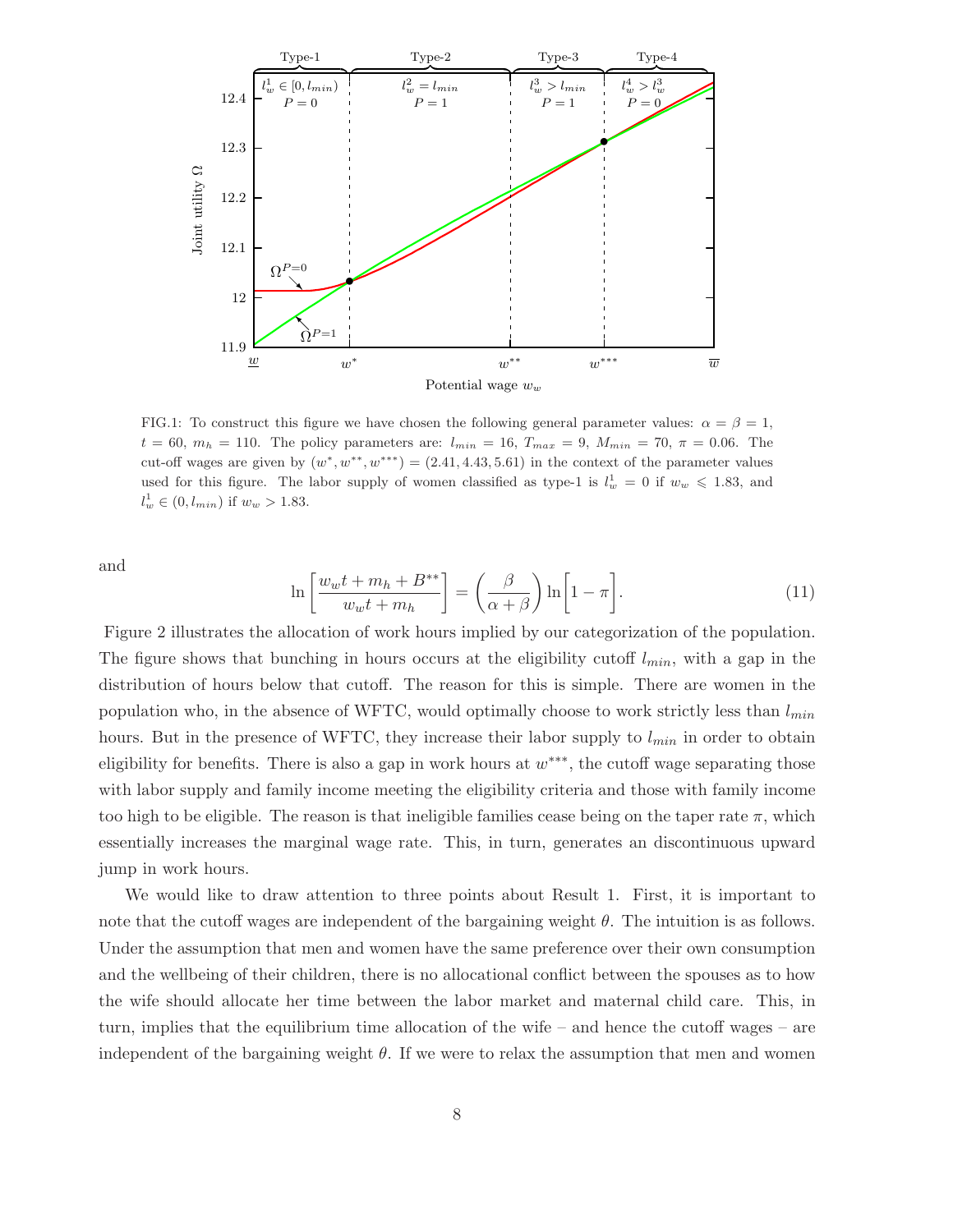

FIG.2: To construct this figure we have chosen the following general parameter values:  $\alpha = \beta = 1$ ,  $t = 60$ ,  $m_h = 110$ ,  $\theta = 0.5$ . The policy parameters are:  $l_{min} = 16$ ,  $T_{max} = 9$ ,  $M_{min} = 70$ ,  $\pi = 0.06$ . The cut-off wages are given by  $(w^*, w^{**}, w^{***}) = (2.41, 4.43, 5.61)$  in the context of the parameter values used for this figure.

have equal preferences, then the equilibrium time allocation of the wife and the cutoff wages would be functions of the bargaining weight  $\theta$ . In this case, there may be an additional effect on female labor supply from changing the WFTC parameters via its effect on  $\theta$ .

Second, our main objective is to show that the WFTC reform has labor supply effects that differ for different individuals in the distribution. This requires heterogeneity in the population both in female labor supply and participation in the WFTC programme. Two types of nonparticipation are of particular importance in assessing the WFTC reform – one being the nonparticipation of those with labor supply too low to be eligible, and one being the nonparticipation of those with income too high to be eligible. Result 1 provides us with this heterogeneity and hence allows us to evaluate the WFTC reform across different individuals. We easily were able to find sets of parameter values under which Result 1 holds. We used one such set to construct Figure 1 and, throughout the paper, focus on parameter settings for which Result 1 holds. However, it is important to note that some parameter settings will lead to different classifications of the population.<sup>1</sup>

<sup>&</sup>lt;sup>1</sup>A modification of the preference parameters can lead to situations where some of the cutoff wages are identical to each other, which would imply that some of the types may not appear in the population. For example, in the extreme case where  $\alpha > 0$  and  $\beta = 0$  then individuals would always work as much as possible [types 1 to 3 would not exist, while when  $\alpha = 0$  and  $\beta > 0$  then individuals would never work [types 2 to 4 would not exist]. In an analogous fashion, the modification of the policy parameters can lead to cases where labor supply would initially equal  $l_{min}$  up to some wage after which it discontinuously drops to a lower labor supply level [types 1 and 2 are switched. The simplest way to see this is to consider the case with  $\pi = 1$ ,  $M_{min} = 0$ ,  $m_h = 0$ , and utility parameters such that it is optimal to work  $l_{min}$  hours at  $w = w$ , and with the slope of the indifference curve at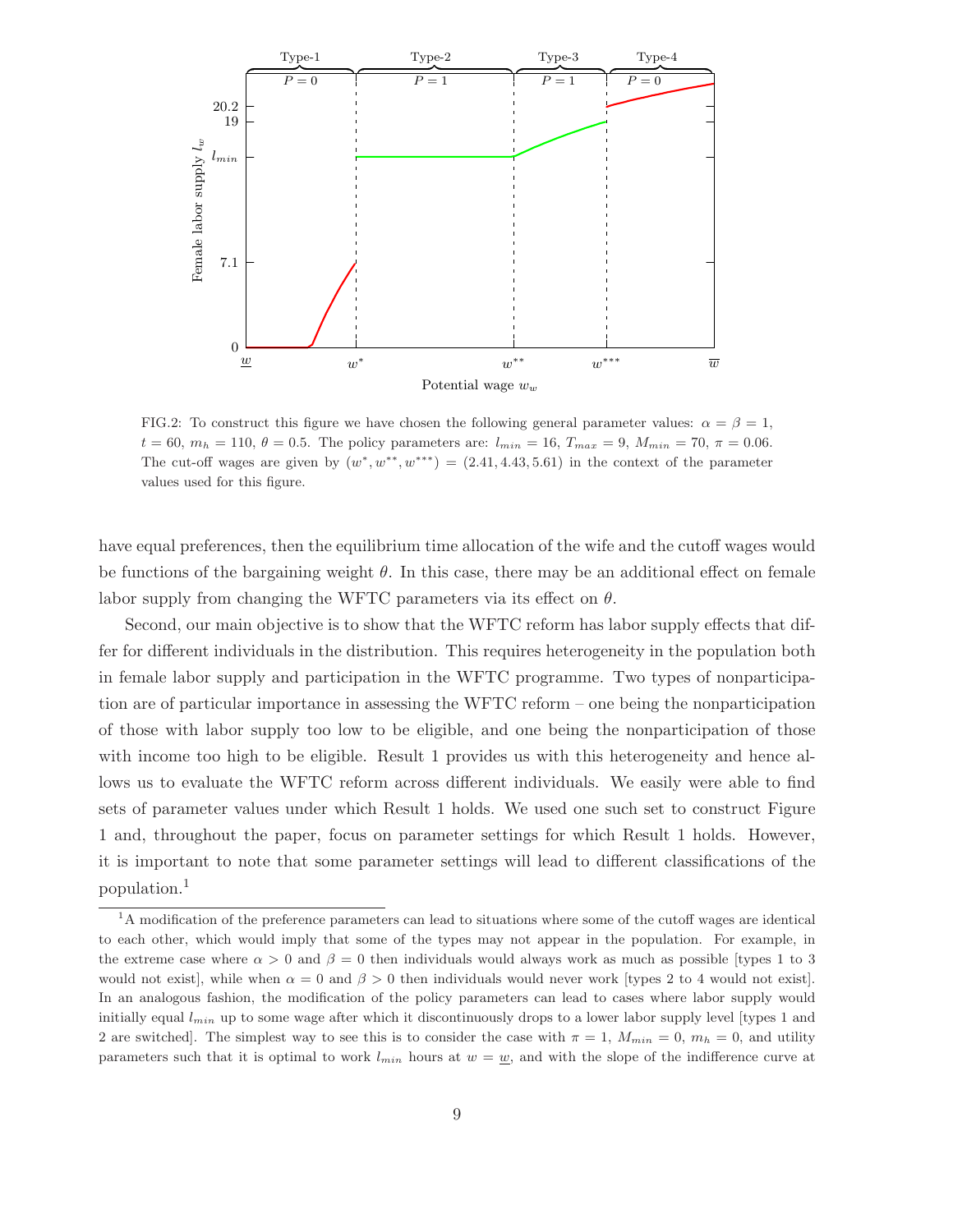Finally, Result 1 shows how different women (with different wage rates ceteris paribus) determine their labor supply for initial values of the credit base amount  $T_{max}$ , the threshold  $M_{min}$ , and the taper rate  $\pi$ . The result may be interpreted as characterizing the choices made by different women before the WFTC was implemented (the "old" or "pre-reform" regime). The next step is to consider what would happen to women classified under the old regime in case of a policy change. To do so, we examine how different women would optimally respond to a change in the policy parameters. The WFTC has increased the generosity of in-work support relative to the previous in-work benefit system in three ways: an increase in the tax credit  $T_{max}$ ; an increase in the threshold  $M_{min}$ ; and a reduction in the taper rate  $\pi$ . While the actual changes were discrete, we will focus on comparative static exercises by looking at marginal changes in each of the policy parameters.

DEFINITION 1 Let the WFTC reform be characterized by a marginal increase in the credit base amount  $T_{max}$ ; a marginal increase in the threshold  $M_{min}$ ; and a marginal decrease in the taper rate π.

We begin by examining how the lowest-labor-supply women would respond to a policy change.

Result 2 (Effect on type-1 women) The proportion of married women who either don't work or work fewer than  $l_{min}$  hours is increasing in the taper rate  $\pi$ ; decreasing in the credit base amount  $T_{max}$ ; and decreasing in the threshold  $M_{min}$ . Thus, conditional on not working  $l_{min}$  hours prior to the reform, the effect of WFTC is to unambiguously increase incentives to work  $l_{min}$  or more hours in response to the reform.

Result 1 tells us that the proportion of married women working at least  $l_{min}$  hours should unambiguously increase as a consequence of the three aspects of the WFTC reform. The intuition here is that the financial benefits to participating at least  $l_{min}$  hours per week are greater post-reform than pre-reform. As a result, the levels of utility that can be achieved if the female works at least  $l_{min}$  hours per week increase, i.e., the graph labelled  $\Omega^{P=1}$  in Figure 1 shifts upwards. This decreases the cutoff-wage  $w_w^*$ , which, in turn, increases the population-weighted measure of married women participating at least  $l_{min}$  hours per week.

While the WFTC reform should encourage the lowest-labor-supply women to work more, the incentives for married women already participating in the welfare-to-work program *prior* to the reform are less clear. To see this, consider the following thought experiment: take the group of women classified as either type-2 or type-3 under the old regime; randomly pick a member of this group and ask the question: what are the pre- and post-reform probabilities that the selected individual works beyond some arbitrary threshold  $l \geq l_{min}$ ?

 $l_{min}$  hours being steeper than the slope of the line connecting the  $l_w = 0$  (income is zero) and  $l_w = l_{min}$  (income is  $T_{max}$ ) points. However, the comparative statics in this case yield insights that are qualitatively equivalent to the case we are considering in the paper.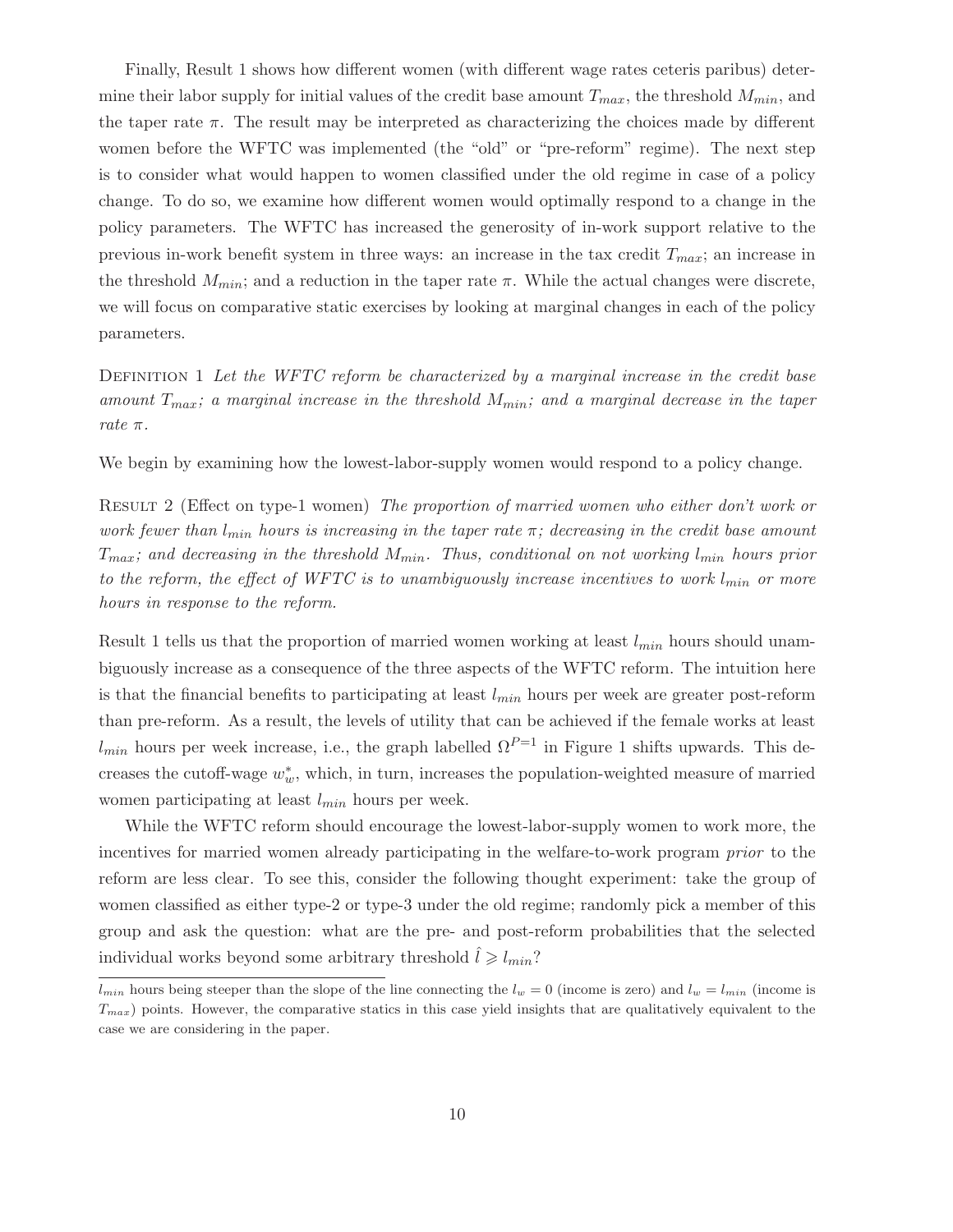RESULT 3 (Effect on type-2 and type-3 women) The proportion of married women working  $l \geqslant$  $l_{min}$  or more hours is given by  $1 - G(\hat{w})$ , where

$$
\hat{w} = \frac{\beta[(1-\pi)m_h + T_{max} + \pi M_{min}]}{(1-\pi)[\alpha t - \hat{l}(\alpha+\beta)]}.
$$

The value of  $1-G(\hat{w})$  is decreasing in the tape rate  $\pi$ ; decreasing in the credit base amount  $T_{max}$ ; and decreasing in the threshold  $M_{min}$ . Thus, conditional on working  $\hat{l} \geq l_{min}$  hours in the prereform regime, the effect of WFTC on incentives to work more than  $\tilde{l}$  hours in the post-reform regime is ambiguous.

Two forces underlie this ambiguous relationship between the WFTC reform and work incentives. On the one hand, the increase in the tax credit and threshold element of WFTC raises the financial returns to working any given hours level at or above the threshold  $l_{min}$ . This generates an income effect that unambiguously decreases work incentives. On the other hand, the reduction in the taper rate  $\pi$  generates a substitution effect and an income effect. The substitution effect follows from the fact that a decrease in  $\pi$  increases the marginal wage rate. This, in turn, increases the opportunity cost of non-market activities, and therefore increases hours of work. The income effect, by contrast, decreases hours of work. For our specific functional forms, the substitution effect is always strictly larger than the corresponding income effect:

$$
\frac{\partial (1 - G(\hat{w}))}{\partial \pi} = \frac{-\beta G'(\hat{w})}{\Upsilon} \left[ -\underbrace{\frac{m_h}{(1-\pi)}}_{\text{Income }E} + \underbrace{\frac{(1-\pi)m_h + T_{\text{max}} + M_{\text{min}}}{(1-\pi)^2}}_{\text{Substitution }E} \right] < 0,
$$

where  $\Upsilon = \alpha t - \hat{l}(\alpha + \beta)$ . The implication of this is that a marginal reduction in  $\pi$  unambiguously increases hours of work. Taken together, the above arguments imply that the three elements of WFTC generate effects that move in opposite direction. This, in turn, suggests an ambiguous effect on married women's incentive to work beyond a given threshold above the cut-off for eligibility for in-work support.

Finally, we look at how the highest-labor-supply women  $-$  i.e., those who generate an income too high to be eligible for benefits – would respond to a policy change.

RESULT 4 (Effect on type-4 women) The proportion of married women classified as type- $\frac{1}{4}$  is decreasing in the taper rate  $\pi$ ; increasing in the credit base amount  $T_{max}$ ; and increasing in the threshold  $M_{min}$ . Thus the work incentives of the highest-labor-supply women unambiguously decrease as a consequence of the three aspects of WFTC.

More precisely, there are women among the highest-labor-supply types who have an incentive to respond to introduction of the WFTC by making themselves eligible for benefits, reducing their labor supply from  $l_w^4 = t - \frac{\beta[w_w t + m_h]}{w_m(\alpha + \beta)}$  $\frac{d[w_w t + m_h]}{w_w (\alpha + \beta)}$  to  $l_w^3 = t - \frac{\beta[w_w t + m_h + B^{**}]}{w_w (1 - \pi)(\alpha + \beta)}$  $\frac{\left[\frac{w_w(t+m_h+\beta)}{w_w(1-\pi)(\alpha+\beta)}\right]}{w_w(t-\pi)(\alpha+\beta)}$  in the process. To summarize, our analysis suggests that the introduction of WFTC did not generate unambiguously desirable labor supply effects: while the reform has encouraged the lowest-labor-supply women to work more (Result 2), there is also a potential labor supply reduction among higher-labor-supply individuals,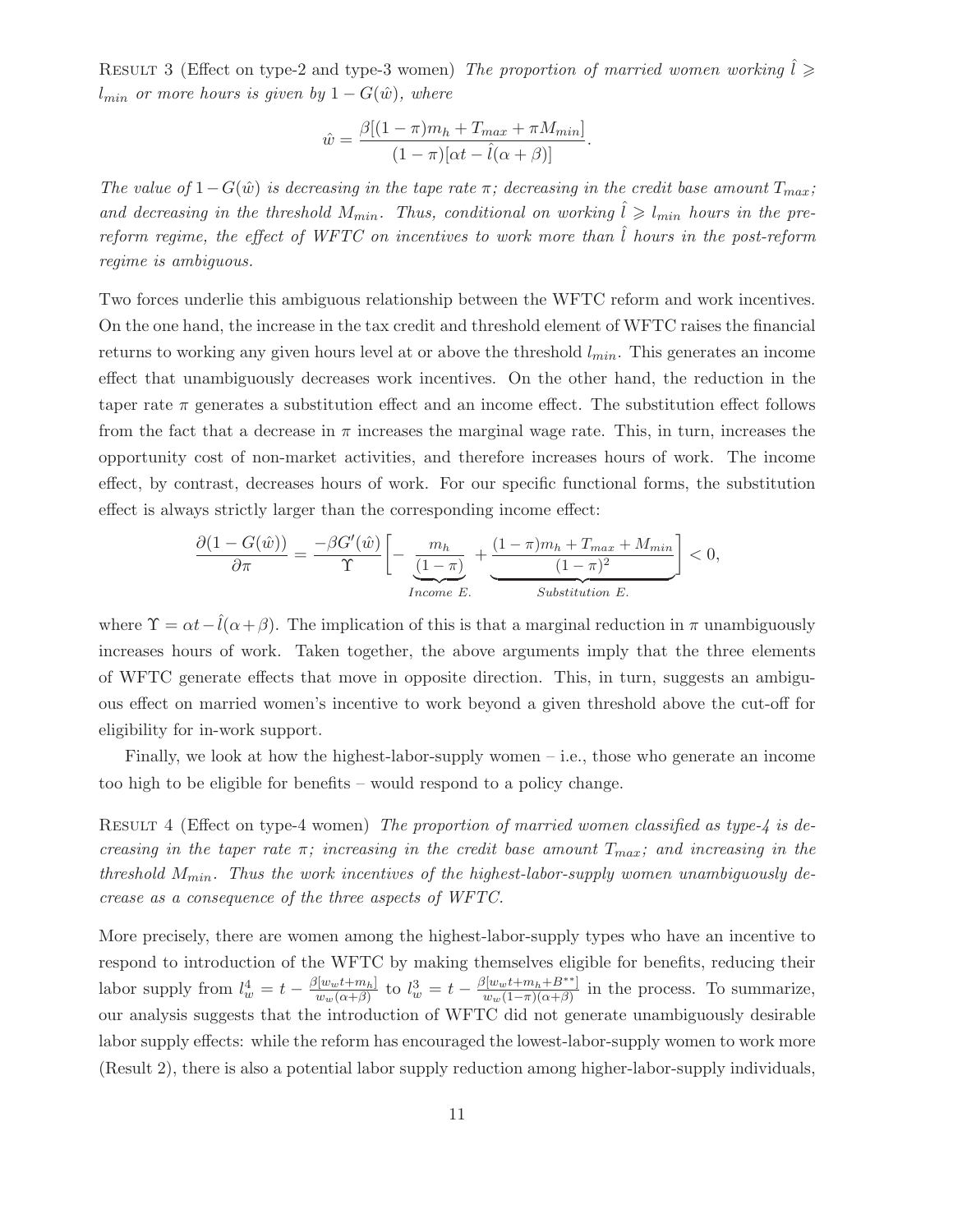namely those who chose to locate above the eligibility income prior to the reform (Result 4). Moreover, there is an ambiguous effect for those women who chose to meet the eligibility criteria in the pre-reform regime (Result 3). A final observation relates to WFTC receipt. The combination of the effects on the lowest-labor-supply women and the highest-labor-supply women implies that the proportion of families participating in the benefit program (as measured by the value of  $[G(w''') - G(w')]$  unambiguously increases after the introduction of WFTC. Hence one would expect there to be an overall increase in WFTC receipt in response to the reform.

• **Household Type 2.** We now look at work incentives for the group of married women whose partners work more than  $l_{min}$  hours per week and are therefore eligible for in-work support  $(l_h > l_{min})$ . Examples that we have in mind are two-adult households in which the female partner is the secondary earner. A key question in this case is whether the WFTC reform lead to incentives for secondary earners to move out of work altogether. The model considered in the previous section does not allow us to get at this question. The reason is that in the model presented above individuals can choose to work any desired amount of hours. Suppose instead that women choose between two limited options supplied by the labor market: not to work  $(l_w = 0)$ ; or to work part-time or full-time  $(l_w = \tilde{l})$ . Thus, let each household now solve program (P1) subject to the modified constraint  $l_w \in \{0, \tilde{l}\}.$  One of the benefits of the modified model is that it allows us to examine the pre- and post-reform incentives for women to move into work or out of work. We will restrict our attention to parameter values such that  $m_h < \frac{1}{\pi} [T_{max} + M_{min}] \equiv M_{max}$ . This requires that households in which the female partner does not work are eligible for in-work support. It puts an upper bound on the male partner's exogenously given income. If the female partner chooses not to work, the optimal household resource allocation is:

$$
l_w^{nw} = 0, \quad x_w^{nw} = \theta[m_h + B^0], \quad x_h^{nw} = (1 - \theta)[m_h + B^0], \tag{12}
$$

where  $B^0 = T_{max} - \pi (m_h - M_{min})$ . The corresponding indirect household utility is  $\Omega^{nw} \equiv$  $\alpha[\theta \ln x_w^{nw} + (1-\theta) \ln x_h^{nw}] + \beta \ln(t - l_w^{nw}).$  If instead the female partner chooses to work, the household resource allocation depends on the wage that the female partner can potentially earn. Define  $w' = \frac{1}{\pi l} [T_{max} - \pi (m_h - M_{min})]$ . Suppose first that  $w_w < w'$ . As the female partner moves into work, household income increases by  $w_w\tilde{l}$ . The condition  $w_w < w'$  implies that the female partner's wage is sufficiently low so that the household is still eligible for WFTC. The optimal household resource allocation is

$$
l_w^{w,1} = \tilde{l}, \quad x_w^{w,1} = \theta[w_w\tilde{l} + m_h + B'], \quad x_h^{w,1} = (1 - \theta)[w_w\tilde{l} + m_h + B'], \tag{13}
$$

where  $B' = T_{max} - \pi (w_w \tilde{l} + m_h - M_{min})$ . The corresponding indirect household utility is  $\Omega^{w,1} \equiv$  $\alpha[\theta\ln x_w^{w,1} + (1-\theta)\ln x_h^{w,1}]$  $\binom{w,1}{h} + \beta \ln(t - l_w^{w,1})$ . Suppose instead that  $w_w \geq w'$ . The condition  $w_w \geq w'$ implies that the female partner's wage is so high that WFTC is withdrawn as she moves into work. The optimal household resource allocation is

$$
l_w^{w,0} = \tilde{l}, \quad x_w^{w,0} = \theta[w_w\tilde{l} + m_h], \quad x_h^{w,0} = (1 - \theta)[w_w\tilde{l} + m_h].
$$
\n(14)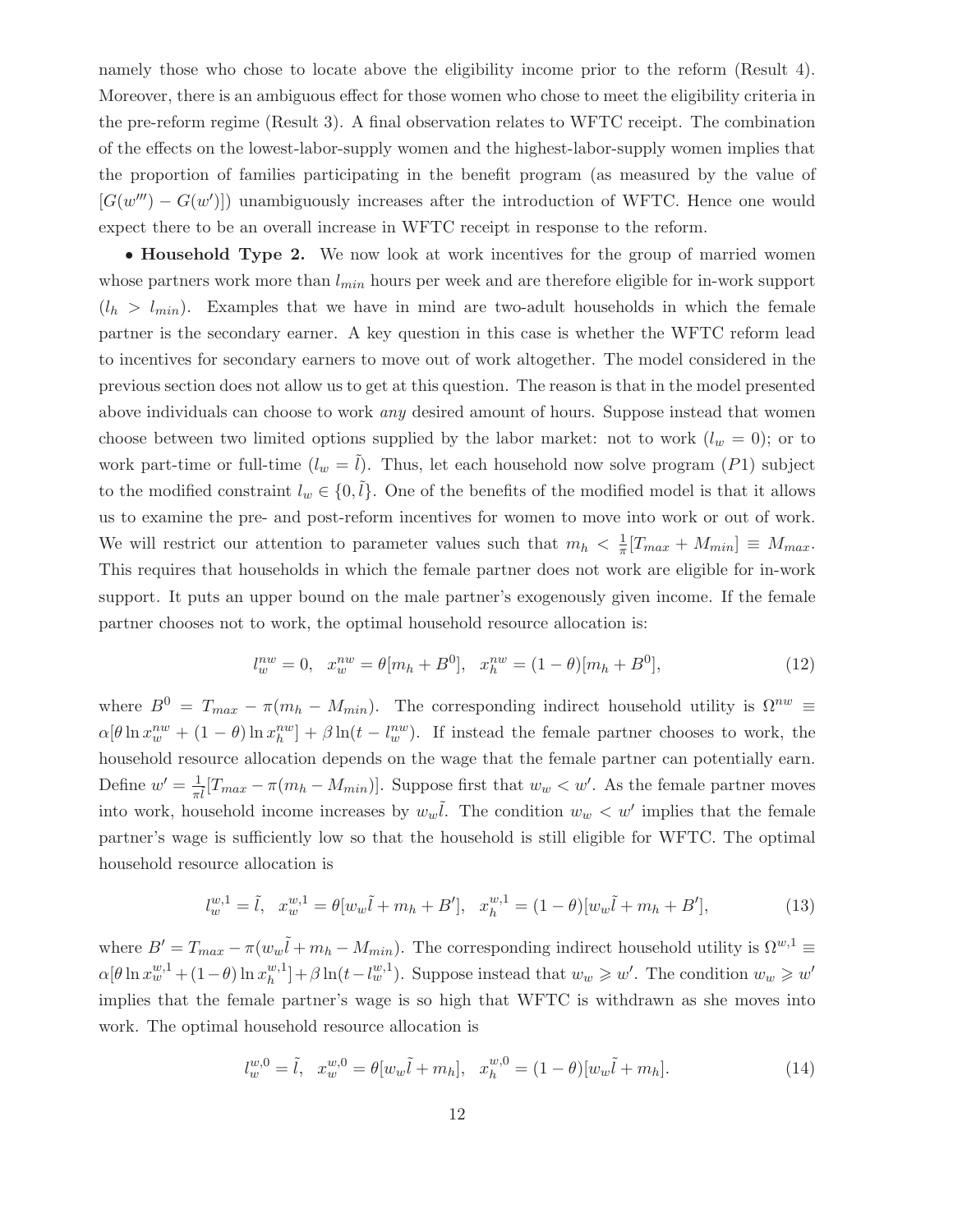

FIG. 3: Case 1: A comparison of the utility levels from working  $(w)$  and non-working  $(nw)$ . For this figure the general parameter values are:  $\alpha = \beta = 1$ ,  $t = 60$ ,  $l = 10$ ,  $m_h = 210$ . The policy parameters are:  $T_{max} = 50$ ,  $M_{min} = 90$ ,  $\pi = 0.3$ . The cut-off wages are given by  $(w', w'') = (4.67, 5.88)$  in the context of the parameter values used for this figure.

The corresponding indirect household utility is given by  $\Omega^{w,0} \equiv \alpha [\theta \ln x_w^{w,0} + (1-\theta) \ln x_h^{w,0}]$  $_{h}^{w,0}$  +  $\beta \ln(t - l_w^{w,0})$ . By comparing the indirect household utilities from working and non-working, we now divide the population into working and non-working married women. We then examine how the size of the two groups would change in response to the WFTC reform. Two cases may arise.

Case 1. Consider first parameter values for which  $\Omega^{nw} > \Omega^{w,1} = \Omega^{w,0}$ . This case is illustrated in Figure 3.<sup>2</sup> A married woman chooses to work if  $\Omega^{w,0} > \Omega^{nw}$  and not otherwise. Thus the size of the group of working women can be measured by the cut-off wage  $w''$ . The fact that  $w'' > w'$ implies that women who choose to work generate earnings above the eligibility criterium, i.e., their decision to work and choice of earnings makes their families ineligible for tax credit. The first comparative statics in this section examines the extent to which the incentives of working women have been altered in response to the WFTC reform.

Result 5 (Case 1) The size of the group of married women who worked in the pre-reform regime is given by  $1-G(w'')$ . The value of  $1-G(w'')$  is: increasing in the taper rate  $\pi$ ; decreasing in the credit base amount  $T_{max}$ ; and decreasing in the threshold  $M_{min}$ . Thus, conditional on choosing to work in the pre-reform regime, the effect of WFTC is to unambiguously increase incentives to move out of work in the post-reform regime.

<sup>&</sup>lt;sup>2</sup>The condition  $\Omega^{nw} > \Omega^{w,1} = \Omega^{w,0}$  essentially requires that the male partner's income is relatively high. More precisely, it limits the male partner's income to parameters satisfying  $\varphi M_{max} < m_h < M_{max}$ , where  $\varphi = 1 - \frac{\tilde{l}}{(1-\pi)t}$ . We will consider the where the male partner's income is relatively low, i.e., the set of parameter values for which  $m_h \leq \varphi M_{max} < M_{max}$ , in the remainder of this section.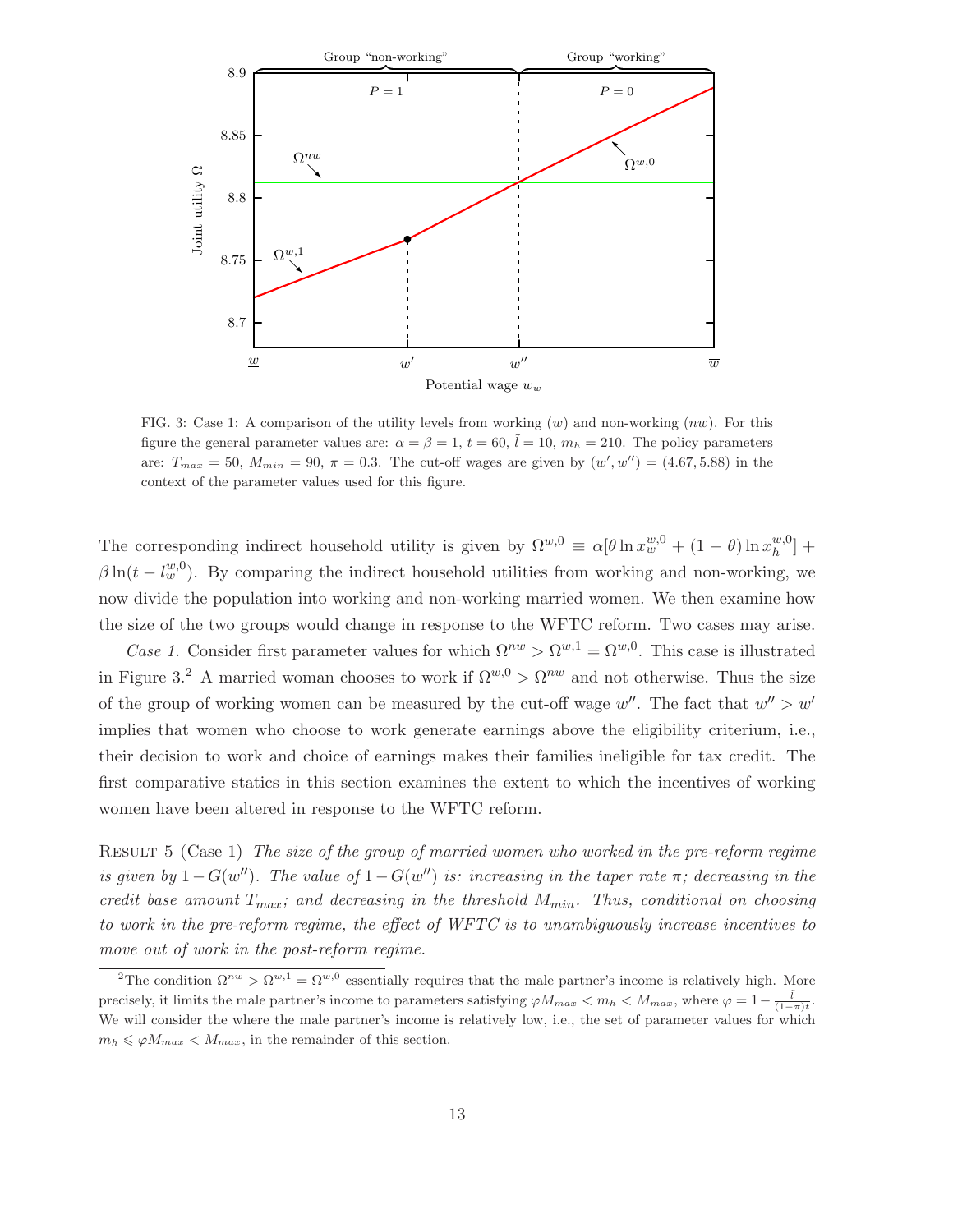

FIG. 4: Case 2: A comparison of the utility levels from working  $(w)$  and non-working  $(nw)$ . For this figure the general parameter values are:  $\alpha = \beta = 1$ ,  $t = 60$ ,  $l = 10$ ,  $m_h = 190$ . The policy parameters are:  $T_{max} = 50$ ,  $M_{min} = 70$ ,  $\pi = 0.3$ . The cut-off wages are given by  $(w''', w') = (6.00, 6.67)$  in the context of the parameter values used for this figure.

Hence it is conceivable that there is proportion of secondary earners for whom the WFTC reform generates unambiguously negative work incentives. The intuition here is straightforward. For the subgroup of the population considered here, the WFTC reform actually increases the financial benefits of not working relative to working a given number of hours; as a result, the level of utility that can be achieved from not working increases, while the feasible level of utility from working remains unchanged. It thus follows immediately that more married women may actually end up not working.

• Case 2. Consider now parameter values satisfying  $\Omega^{nw} \leq \Omega^{w,1} = \Omega^{w,0}$ . This case is illustrated in Figure 4.<sup>3</sup> A married woman chooses to work if  $\Omega^{w,1} > \Omega^{nw}$  and not otherwise. Thus the size of the group of working women can be measured by the cut-off wage  $w'''$ . The fact that  $w''' < w'$  implies that working women with a wage in the interval  $(w''', w')$  retain eligibility for in-work support, i.e., their decision to work and choice of earnings does not alter their families' eligibility status.

RESULT 6 (Case 2) The size of the group of non-working married women who worked in the prereform regime is given by  $1 - G(w''')$ . The value of  $1 - G(w''')$  is decreasing in the tape rate  $\pi$ ; decreasing in the credit base amount  $T_{max}$ ; decreasing in the threshold  $M_{min}$ . Thus, conditional on choosing to work in the pre-reform regime, the effect of WFTC on incentives to move out of work in the post-reform regime is ambiguous.

<sup>&</sup>lt;sup>3</sup>The condition  $\Omega^{nw} \leq \Omega^{w,1} = \Omega^{w,0}$  is equivalent to requiring that  $m_h \leq \varphi M_{max} < M_{max}$ , where  $\varphi = 1 - \frac{\tilde{l}}{(1-\pi)t}$ . It thus represents cases where the male partner's income is relatively low.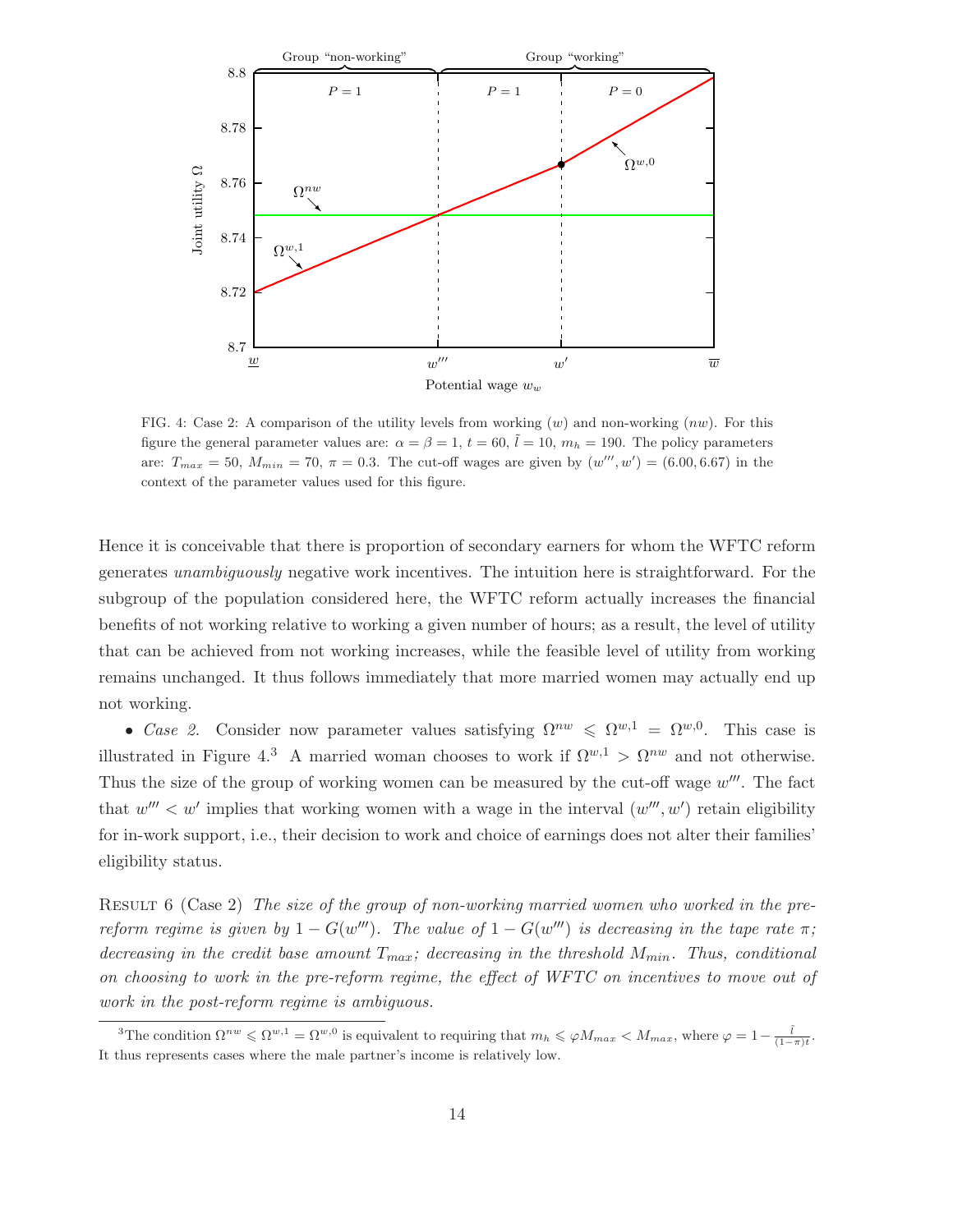A lower  $\pi$  increases the wife's marginal wage rate, which, in turn, increases the opportunity cost of non-market time. This first effect tends to increase the gains from working relative to not working. In contrast, a higher  $T_{max}$  and  $M_{min}$  means that same level of income can be achieved with the wife actually working less. This income effect tends to increase the gains from not working relative to working. Thus, when considering the overall effect, one obtains an ambiguous correlation between work incentives and the WFTC reform. In summary, the two results in this section suggest a zero or negative effect of the WFTC on the work incentives of secondary earners.

2.2. Childcare Subsidy. A major omitted factor in the basic model is the childcare element of the WFTC. To remedy this omission, we now discuss how the basic model can be extended allow for the childcare credit element of WFTC over and above the standard credit. Consider a modification of the basic model where preferences are defined over own consumption and childcare quality.

$$
U_h^c = \alpha \ln(x_h) + \beta \underbrace{\ln[\tau_m(t - l_w) + \tau_n l_w]}_{\text{Children } e \text{ Quality}} \quad \text{and} \quad U_w^c = \alpha \ln(x_w) + \beta \underbrace{\ln[\tau_m(t - l_w) + \tau_n l_w]}_{\text{Children } e \text{ Quality}}.
$$
 (15)

Childcare quality is equal to the time the mother is looking after the child  $(t-l_w)$  plus the number of hours the child is looked after by someone else during the time the mother is working  $(l_w)$ . This rules out the possibility that a child is left on his or her own. Suppose that a family has to fully pay for the childcare during the time the mother is working. The childcare that may be provided by friends or relatives is thus normalized to zero. The hourly price of non-maternal childcare is  $p$ . The expression for the quality of childcare assumes that the two inputs to childcare are imperfect substitutes, with the quality of maternal care being  $\tau_m$  and the quality of non-maternal care being  $\tau_n$ .

The childcare credit element of the WFTC increases the standard credit by 70 percent of childcare costs. It replaces the childcare disregard in the FC and is a more generous provision to subsidize childcare costs. The childcare credit is available only if both partners work 16 hours or more per week. We now briefly sketch how a more generous childcare subsidy would affect female labor supply and paid childcare utilization. Families in which the man does not work or works fewer than 16 hours per week (Household Type 1) are not eligible for childcare credit and hence unaffected by its introduction. In contrast, for mothers who are married to men who work 16 hours or more per week (Household Type 2), the childcare element may enhance the probability of participation, as the net childcare costs of working any given hours level above 16 hours per week is lower post-reform than pre-reform.<sup>4</sup> To put it differently, a more generous childcare subsidy

<sup>4</sup>This conclusion can be derived as the outcome of our model when married women choose between nonparticipation  $(l_w = 0)$  and working a given hours level at or above the eligibility cut-off for childcare credit  $(l_w = l_{min})$ . In the former case, childcare costs are zero and total family income is  $m_h + B^0$  [where  $B^0$  =  $T_{max} - \pi(m_h - M_{min})$ . In the latter case, childcare costs are  $pl_{min}$  and total family income is either  $m_h + w_w l_{min}$ or  $m_h + w_w l_{min} + B^c$  where  $B^c = T_{max} + \phi p l_w - \pi (m_h - w_w l_{min} - M_{min})$ , depending on whether WFTC is withdrawn as the woman works or not. By comparing the indirect utilities from working and not-working, it is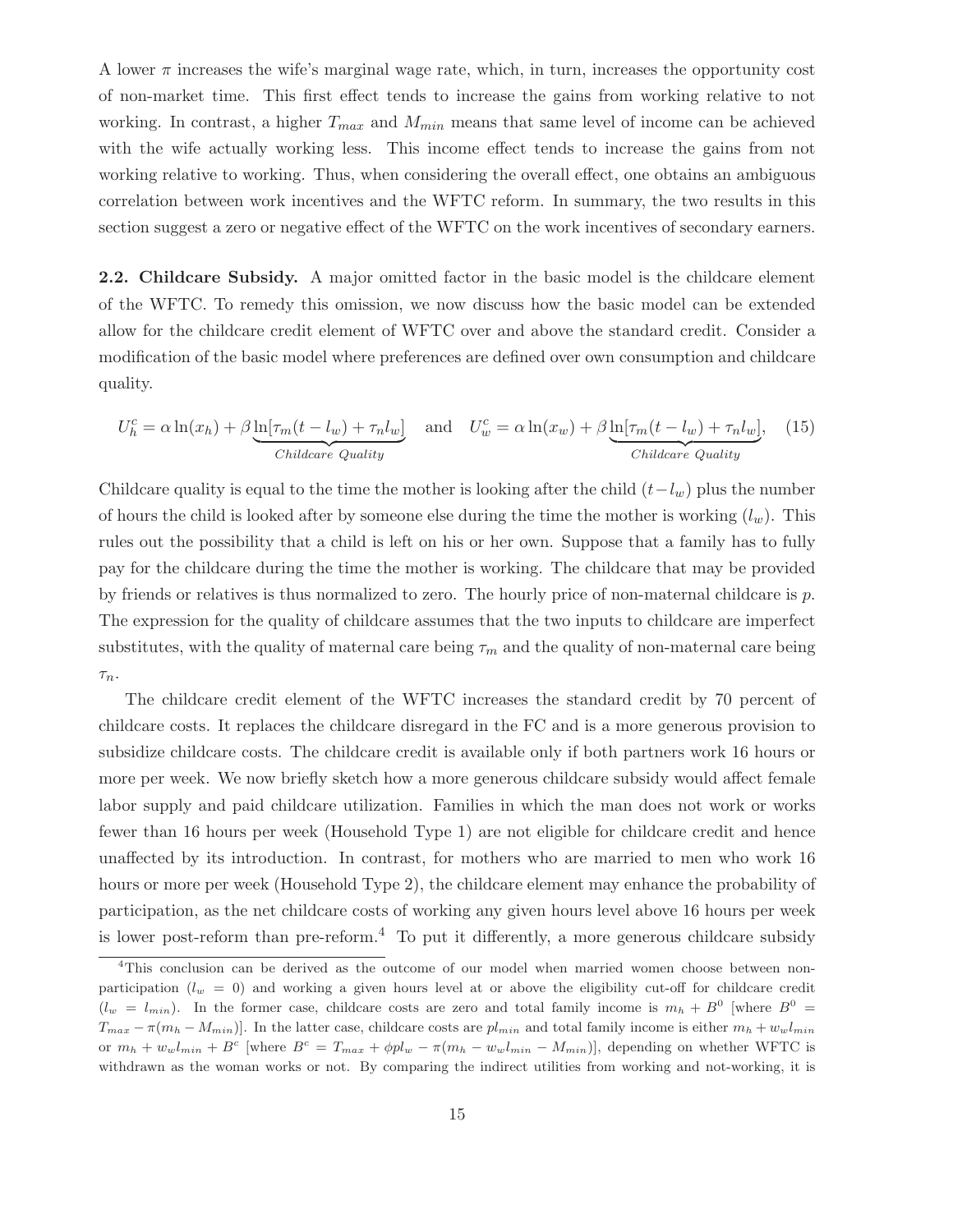encourages maternal employment by reducing the net price of substitute childcare ceteris paribus. Since maternal employment tends to increase the number of hours of formal childcare used on average, one would therefore also expect there to be an increase in paid childcare utilization. However, the positive participation and childcare utilization responses to the childcare credit element of the WFTC are likely to be confounded by the increase in both the credit base amount  $T_{max}$  and the threshold  $M_{min}$ . The consequence of these changes is a standard income effect that reduces the probability of maternal participation. Since lower maternal employment tends to reduce the number of hours of formal childcare used, one one expect there to be a negative effect on paid childcare utilization. The combination of the effects of all these changes leaves us with an ambiguous overall effect on maternal employment and paid childcare utilization.

2.3. A Marriage Penalty? We now modify our model to allow for the probability of divorce to be positive and endogenously determined by the level of surplus generated by marriage over divorce. Let the spouses' payoffs in marriage be  $U_h + \sigma_h$  and  $U_w + \sigma_w$  [rather than  $U_h$  and  $U_h$ as in (1)], where the private gains from marriage,  $\sigma_h$  and  $\sigma_w$ , are randomly drawn from a known distribution. In addition, let the payoff to the spouses in divorce be denoted by  $D_h$  and  $D_w$ . We assume transferable utility. It then follows that divorce occurs only if the joint payoffs from getting divorced exceed the sum of the payoffs associated with remaining married. Thus couples divorce if and only if

$$
\Sigma \equiv \sigma_h + \sigma_w \le -[(U_m + U_f) - (D_f + D_m)] \tag{16}
$$

Is it possible that the introduction of WFTC has affected the incidence of divorce, and, if so, which types of couples are most likely to have been affected? The answer turns out to be yes: if two married individuals are eligible for fewer benefits as a couple than as two singles, then the WFTC reform may encourage divorce by making the two individuals better off apart than together. This potential 'marriage penalty' is most transparent in the following case: consider household types where the male partner is in work with an income so high that the household unit is not eligible for in-work support. The joint budget set of couples is therefore not affected by the WFTC paramters  $(P = 0)$ . The labor supply for married women in this sub-sample is  $\max\{0, t - \beta[w_w t + m_h]/[w_w(\alpha + \beta)]\}.$  Accordingly, the total household income disposable for consumption is  $\max\{m_h, \alpha[w_w t + m_h]/[\alpha + \beta]\}.$ 

Consider next the post-divorce utilities that can be achieved if two ineligible married individuals break up. As in Weiss and Willis [1985] and Clark [1999] suppose that, after divorce, couples live separately; one parent has custody, and only she spends time and resources on nonmarket activities such as childcare, even though both parents continue to benefit. Assuming that the wife has custody, her divorce utility is  $\alpha \ln(x_w) + \beta \ln(t - l_w)$ , which is maximized subject to  $x_w = w_w l_w + a + PB$ , where a is a transfer payment or alimony from h to w such that

readily checked that a more generous childcare subsidy (a higher value of  $\phi$ ) increases the probability of working  $l_{min}$  hours per week, provided the decision to work does not mean that WFTC is withdrawn.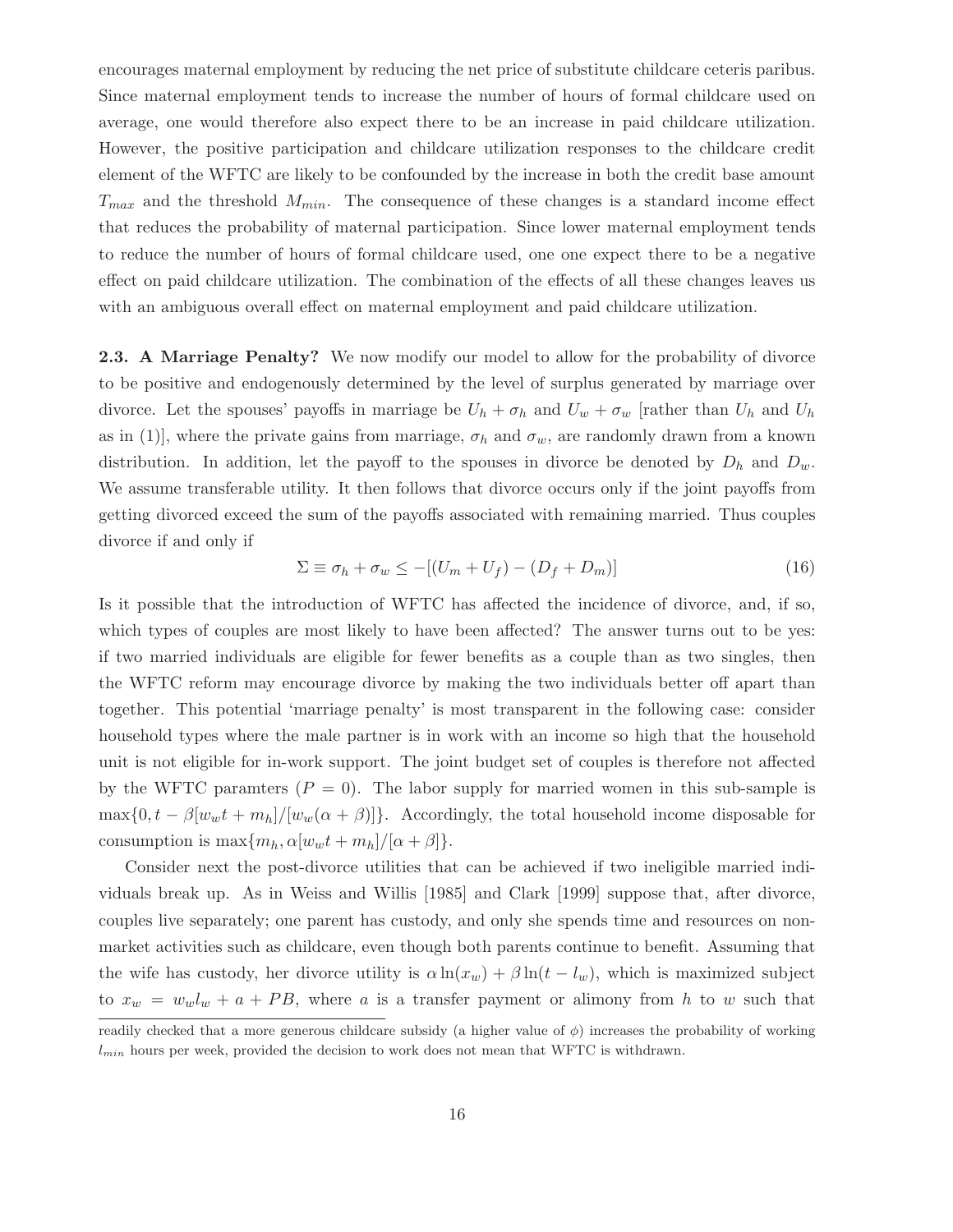$a < m_h$ . The non-custodial husband spends his income  $m_h - a$  on consumption  $x_h$  and gets utility  $\alpha \ln(x_h) + \beta \ln(t - l_w)$ . Just as the population of married women, one can divide the population of divorcing women into different groups, according to the wage rate that each woman can potentially earn. In particular, one can show that there exists two critical wages,  $w'$  and  $w'''$ , such that divorcing women with a wage in the interval  $[w', w''']$  will work at least  $l_{min}$  hours per week to be eligible for in-work support. The labor supply formula for divorcing women is  $\max\{l_{min}, t-\beta[w_wt+a+\tau]/[w_w(\alpha+\beta)]\}$  where  $\tau = [T_{max}+\pi M_{min}]/[1-\pi]$ . While ineligible for benefits within marriage, there are therefore women who are entitled to benefits when divorced ('eligibility only after divorce'). Some thought now readily establishes a potential link between the WFTC reform and the incidence of divorce:

RESULT 7 (Marriage Penalty) Two spouses face a marriage penalty if the utility gains from the WFTC reform are lower within marriage than after divorce. In the special case of 'eligibility only after divorce', divorce occurs iff:

$$
\Sigma < \tilde{\Sigma} \equiv (\alpha + 2\beta) \ln \left[ \frac{(1 - \pi)(w_w t + a + \tau)}{w_w t + m_h} \right] + \alpha \ln \left[ \frac{(\alpha + \beta)(m_m - a)}{\alpha \theta (1 - \theta)(w_w t + m_h)} \right] + 2\beta \ln \left[ \frac{1}{1 - \pi} \right],
$$

where  $\tau = [T_{max} + \pi M_{min}]/[1 - \pi]$ .<sup>5</sup> The threshold  $\tilde{\Sigma}$  is decreasing in  $\pi$ ; increasing in  $T_{max}$ ; and increasing  $M_{min}$ . Thus the incidence of divorce unambiguously increases in response to the introduction of the WFTC.

The intuition is straightforward: the sum of the payoffs associated with remaining married is unaffected by the introduction of WFTC because the earnings of married couples are above the eligibility income; divorcing women, in contrast, find it optimal to work at least  $l_{min}$  hours per week in order to qualify for in work support and the feasible payoffs from doing so are positively affected by the introduction of WFTC. This decreases the gains from marriage over divorce. Since the gains from marriage over divorce are lower, it is now more likely that an arbitrary shock to marriage [as captured by an arbitrary value of  $\Sigma$ ] leads to a separation. It is therefore conceivable that the government's introduction of the WFTC has created more divorces by making couples better of apart than together.

### 3. DATA AND METHODS

The data we use are from the first twelve waves of the British Household Panel Survey (BHPS) collected over the period 1991-2002. Since Fall 1991 the BHPS has annually interviewed a representative sample of about 5,500 households covering more than 10,000 individuals. All adults and children in the first wave are designated as original sample members. On-going representativeness of the non-immigrant population has been maintained by using a 'following rule' typical

<sup>&</sup>lt;sup>5</sup>This assumes that the hourly wage of the female partner is such that her optimal work hours in the states of 'marriage' and 'divorce' are respectively given by  $t - \beta[w_w t + m_h]/[w_w(\alpha + \beta)]$  and  $t - \beta[w_w t + a + \tau]/[w_w(\alpha + \beta)]$ . Such a scenario can be constructed by using the same parameters as in Figure 1, but with  $m_h = 220$ ,  $a = 110$ , and wages in the interval [4.43,5.61].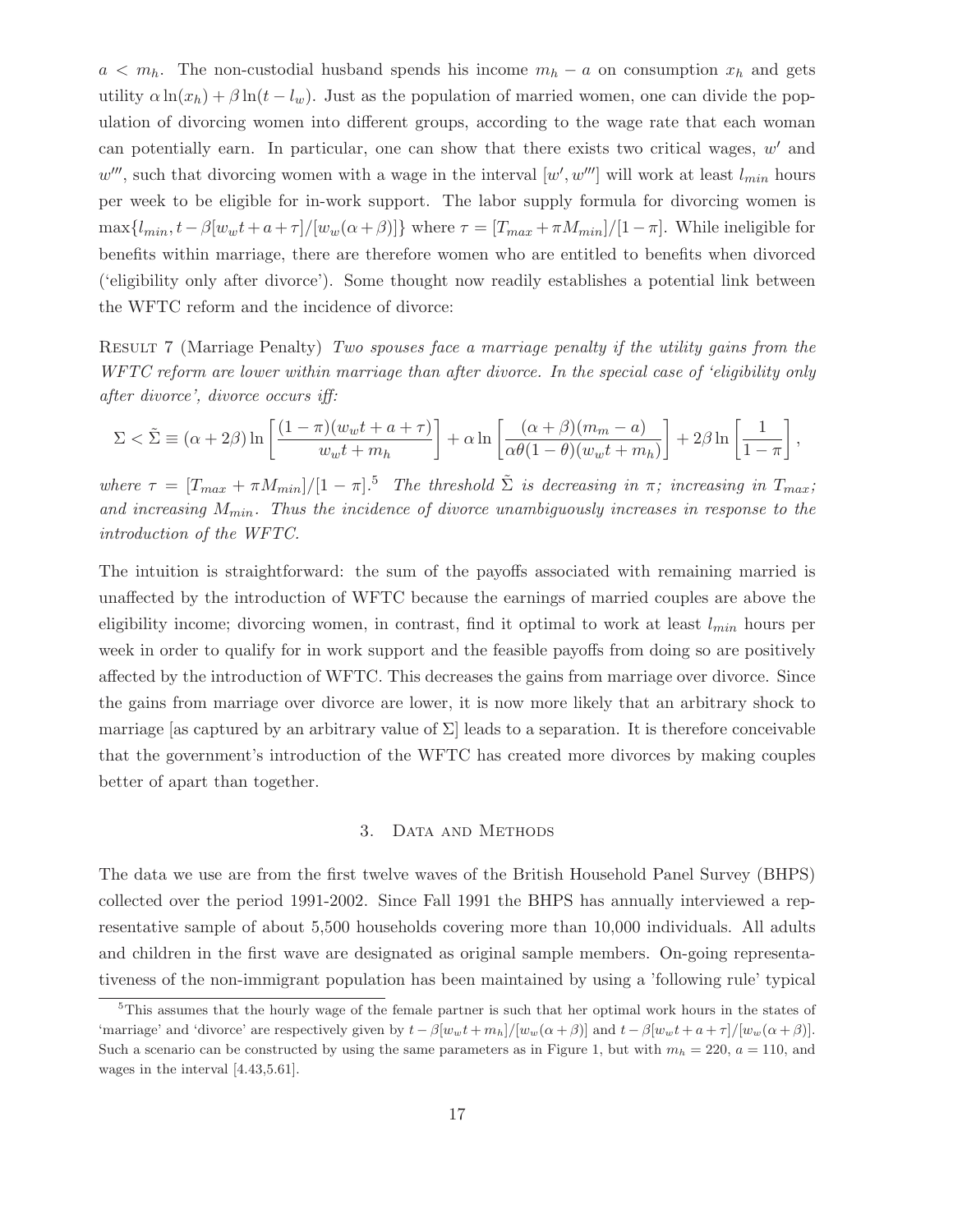of household panel surveys. At the second and subsequent waves, all original sample members are followed (even if they moved house or if their households split up), and there are interviews, at approximately one-year intervals, with all adult members of all households containing either an original sample member, or an individual born to an original sample member whether or not they were members of the original sample. The sample therefore remains broadly representative of the population of Britain as it changes over time.<sup>6</sup>

Our estimation sample includes married or cohabiting couples in which the woman is at least 16 years old and was born after 1941 (thus aged at most 60 in 2002). We exclude those couples where one partner was long-term ill or disabled, or in school full time in a given year.<sup>7</sup> The sample includes 4,382 couples, of which 1,875 have dependent children and the remaining 2,507 do not have children. In line with the Inland Revenue's definition, a child must be aged 16 or less (or be under the age of 19 and in full-time education) to count as a dependent child for whom the single mother is responsible. Most of our analysis will focus on women. Some 42 percent of the women have been observed over the whole sample period, and almost 75 percent of them are observed for at least eight years. The resulting sample size, after pooling all twelve years for women in both types of household, is 29,830 observations (13,816 on mothers and 16,014 on childless women).

Table 1 presents summary statistics of the labour market outcomes and characteristics of couples by gender and presence of children. The first column presents the statistics for all couples without children, while the second column presents the statistics for all couples with children. There are some noticeable differences in characteristics between the two groups. Male and female partners with children are on average significantly younger, more educated, and more likely to be in social housing. There also appear to be systematic differences in the employment behaviour between the two groups. Compared to married childless women, married mothers are less likely to work 16 or more hours per week (55 versus 66 percent), as well as 30 or more hours per week (28 versus 50 percent).<sup>8</sup> These differences go in the opposite direction in the case of male partners, with a stronger attachment to the labour market (in terms of participation, working  $16+$  hours, and full-time employment) among fathers than among married men without children.

The differences between the two groups of women are mirrored in their labour market transitions: women with children have a lower probability of staying in all three labour market states, especially in eligible employment and full-time work. However, and perhaps as a result of their lower overall participation, they are more likely to enter each labour market state in any given two

 $60f$  the individuals interviewed in 1991, 88 percent were re-interviewed in wave 2 (1992). The wave-on-wave response rates from the third wave onwards have been consistently above 95 percent. Detailed information on the BHPS can also be obtained at http://www.iser.essex.ac.uk/ulsc/bhps/doc . The households from the European Community Household Panel subsample (followed since the seventh wave in 1997), those from the Scotland and Wales booster subsamples (added to the BHPS in the ninth wave) and those from the Northern Ireland booster subsample (which started in wave 11) are excluded from our analysis.

<sup>7</sup>Eissa and Hoynes (2004) use similar sample selection criteria.

<sup>8</sup>Throughout the paper, worked hours are defined by usual weekly hours of work plus usual weekly hours of overtime work.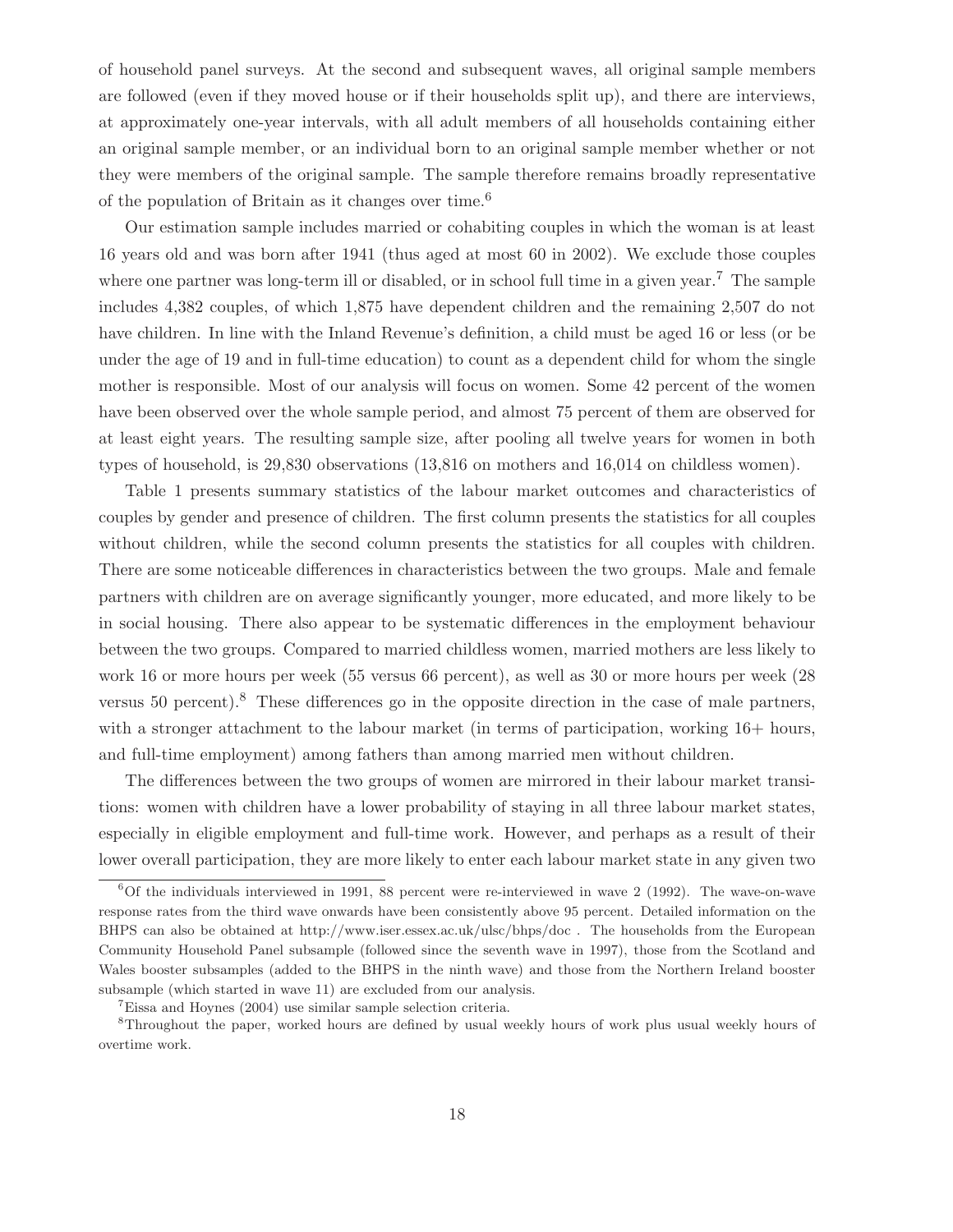successive years. For mothers we also examine further fertility, and entry rates into motherhood for childless women.

Finally we consider a few outcomes that are measured at the household (rather than individual) level. Couples with children are more likely to be in receipt of Income Support and to break down their (marital or cohabiting) unions. The other household-level outcomes listed in Table 1 are relevant only for couples with children (i.e., FC/WFTC receipt, usage of and expenditures on childcare services).

Figures 1-4 plot the time trends for the main labour market outcomes between 1991 and 2002 for women in the two groups as a whole or distinguished by their partners' employment and earnings position in line with the model presented in Section 2. Figure 5 plots the trends for men. In each figure, panels (a), (b), and (c) respectively focus on labour force participation, eligible employment, and full-time employment. Figure 1 shows slightly increasing participation in all three outcomes among women with children and, correspondingly, decreasing trends for women without children. Among mothers whose partner does not work or works fewer than 16 hours per week (Figure 2), we observe greater increases in conjunction with the 1999 reform. To a lesser extent, this can be detected among mothers whose partners work 16 or more hours per week but have earnings in the bottom quartile of the distribution (Figure 3). The labour market outcomes of women (whether with or without children) married to men with earnings above the bottom quartile show relatively stable profiles, with the possible exception of a slight long-term increase in full-time employment for married mothers (Figure 4, panel (c)). For men, Figure 5 reveals a modest increase in all three outcomes among fathers and a correspondently more marked decline among childless married men.

These trends suggest that the labour market behaviour of couples was not systematically related to the introduction of the WFTC reform, in the sense that we cannot detect a clearcut change in behaviour among couples who were directly affected by the reform (couples with children) after 1998. Perhaps, the only group of couples who showed labour market movements that were possibly related to the in-work benefit reform are those in which the male partner did not work or worked fewer than 16 hours per week. Overall, this evidence is in line with the main predictions of the model presented in Section 2. In the next section we examine whether the same evidence also emerges from our multivariate regression analysis.

#### 4. Results

4.1. Basic Estimates for the Labour Market Outcomes of Married Women. Table 2 presents the estimates for our key labour market outcomes, that is, labour force participation, eligible employment and full-time employment for the whole sample of married women. These estimates are obtained from models that do not condition on partner's labour supply behaviour and earnings. For simplicity of interpretation, we only report least squares estimates based on linear probability models with and without fixed effects. Marginal effects estimates from logit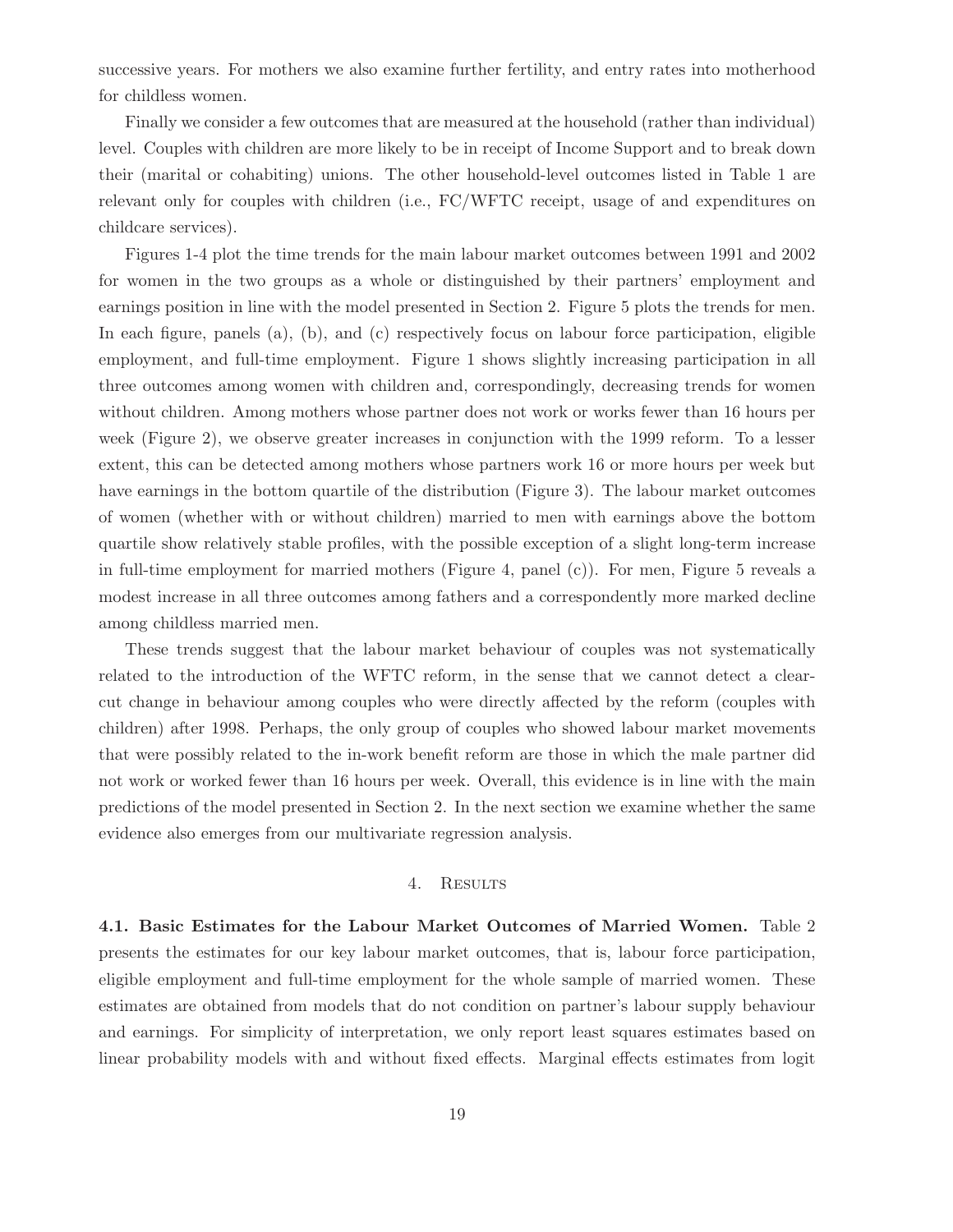and Chamberlain fixed-effects logit models were very similar, and thus not reported. The first column of the table shows constant treatment effect estimates with group-specific pre-program trends. The next three columns allow also for year-specific treatment effects.

Focussing on the fixed-effects estimates in the first column, we observe that married mothers increased their labour force participation rates by less than 1 percentage point and their full-time employment rates by about 1.4 percentage points. But they decreased their likelihood of working 16 or more hours per week by less than half of a percentage point. None of these estimates is statistically significant. The same picture emerges from the estimates that do not account for individual fixed effects ("level" estimates). These are close to those reported in Blundell et al. (2000) and Blundell and Hoynes (2004).

Despite the lack of an overall effect, there was some WFTC impact on labour force participation and full-time employment in 1999. This is documented in the other three columns of Table 2. For example, the probability of working full-time among married mothers increased by almost 3 percentage points in the year immediately following the introduction of the reform. The employment effects, however, fell substantially and had no statistical significance in the two subsequent years (2000 and 2001). Our finding of a program-introduction effect is consistent with the results reported in Blundell (2001).

Because the theory we developed in Section 2 suggests that the labour market responses of women in couples depend on the employment status and earnings of their partners, we reestimated the previous models after stratifying the sample of women by partner's labour supply and earnings. In particular, we distinguish three groups: women whose partner does not work or works fewer than 16 hours per week; women whose partner works 16 or more hours per week and has earnings in the bottom quartile of the male earnings distribution; and women whose partner works 16 or more hours per week and has earnings above the bottom quartile of the male earnings distribution. The fixed-effects results are in Table 3, where, as before, we report constant treatment effects and year-specific treatment effects.

Women with a partner working 16 or more hours per week did not show any significant labour supply response (regardless of the man's position in the earnings distribution). We find instead strong employment effects (through labour market participation and eligible employment) among mothers with a partner who did not work or worked fewer than 16 hours per week. For example, these women increased the probability of working 16 or more hours per week by 3 percentage points over the entire post-reform period, and by 4 points just in the year following the introduction of the WFTC program. Interestingly, these results are close to those found for single mothers (Gregg and Harkness, 2003; Francesconi and Van der Klaauw, 2005).

4.2. Labour Market Outcomes Estimates by Child's Age. By eliminating the differential treatment that Family Credit had on children of different ages (achieved via a larger credit increase in favour of younger children) and by providing more generous support to childcare costs, the WFTC reform could have generated different labour market responses depending on the number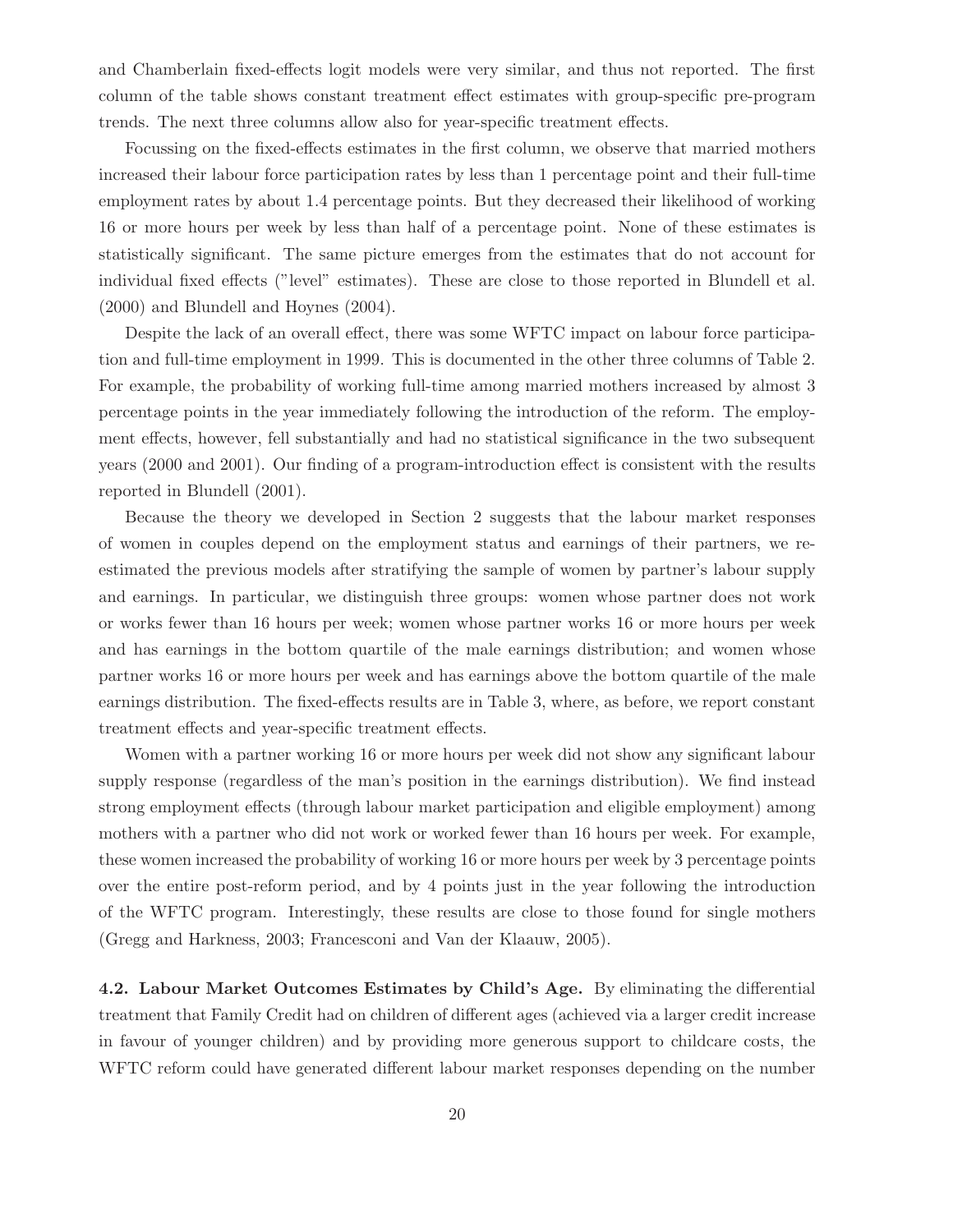and ages of children. To analyze this we estimate separate treatment effects by the number of dependent children, and distinguishing by age of the youngest child in the age intervals 0-4, 5-10, and 11-18. The fixed-effects estimates of this analysis for all women and for the three groups of women stratified according to their partners' labour supply and earnings are shown in Table 4.

Looking at the whole sample of women, we cannot detect differential labour supply responses across mothers with children in different age groups or with a different number of children. The results in the next three columns of Table 4, however, indicate that there are substantial increases in labour force participation and eligible employment among women with a partner who did not work or worked fewer than 16 hours per week and with one pre-school aged child. These are of the order of 8 and 7 percentage points, respectively. In addition, mothers with one child aged 5-10 increased their probability of working 16 or more hours per week by 5 percentage points (panel B), while mothers of two or more children with at least one aged under 5 increase their participation by 6 percentage points (panel A). These results tie in well with those found for single mothers by Gregg and Harkness (2003) and Francesconi and Van der Klaauw (2005). There is instead little variation in the labour supply responses by child's age and number of children of mothers with partners who work more than 16 hours per week, regardless of their position in the earnings distribution.

4.3. Employment Transitions. By using panel data, we can examine whether the introduction of WFTC led to changes in the rate at which married women entered and left the labour force. That is, we can directly assess the impact of WFTC on year-to-year employment transitions. For this purpose, we estimate the WFTC effect both on the probability of staying in any of the three labour market states analysed so far and on the probability of starting any job, or a job with 16 or more hours of work per week, or a full-time job. We define the former set of probabilities as persistence probabilities and latter as entry probabilities. The corresponding treatment effect estimates are shown in Table 5, in which we report estimates for the whole sample of women (first column) and for the three groups of women distinguished by their husbands' labour supply and earnings (second to fourth columns).

For the entire sample, we cannot find any significant impact of the WFTC reform on persistence probabilities in the three labour market states, nor can we can any impact on entry probabilities. But as we pointed out earlier, there is some sizable heterogeneity across women depending on their husbands' employment status and income. In particular, the introduction of the in-work benefit reform increased mothers' persistence rates in eligible employment and full-time employment by 5 and 4 percentage points respectively if their partners did not work or worked fewer than 16 hours per week. Entry rates for the same group of women show slightly lower but similarly important increases along all three labour market margins. The labour market transitions for mothers with husbands working 16 or more hours per week do not significantly differ from the transition of comparable married women without children. Overall, the pattern of these results is consistent with the findings reported earlier (see also Francesconi and Van der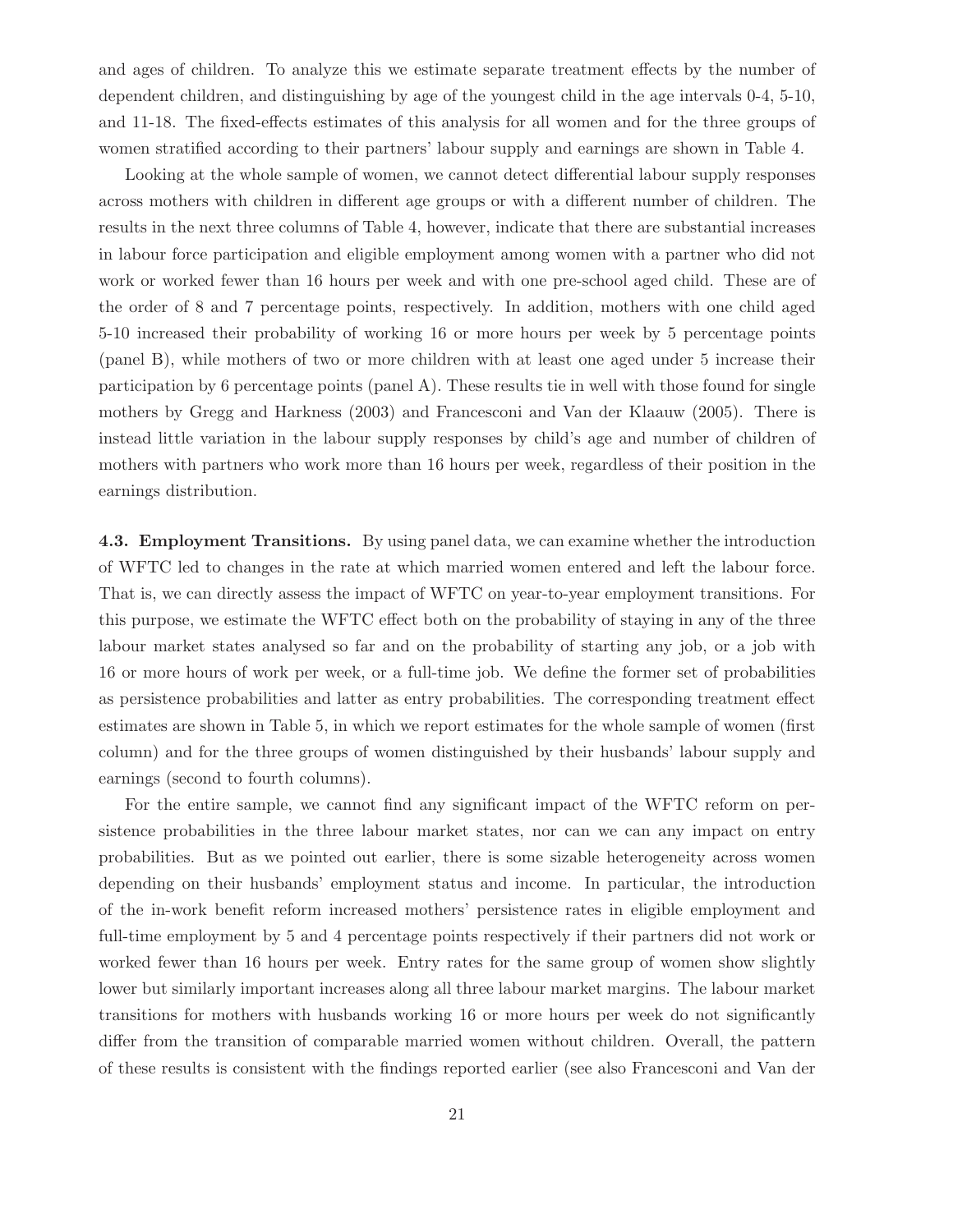Klaauw (2005) for results on lone mothers).

4.4. Labour Market Outcomes of Married Men. Table 6 displays the fixed-effects estimates of the WFTC effect on men's labour market outcomes. For the whole sample, we find no evidence of an effect of the in-work benefit reform on men's behaviour. This emerges also after distinguishing men on the basis of their partners' labour supply and earnings. We also repeated some of the analysis performed on women, such as labour market transitions, and found again no large significant effect. Thus, the WFTC program seems to have had no impact on married men.

#### 4.5. Other Outcomes.

### [TO BE COMPLETED]

### **REFERENCES**

- [1] Blundell, Richard (2001). "Welfare Reform for Low Income Workers." Oxford Economic Papers, 53(2), pp. 189-214.
- [2] Blundell, Richard, Brewer, Mike, Reed, Howard and Shepard, Andrew (2004). "Evaluation the Labour Market Impact of the Working Families' Tax Credit Using Difference-in-Differences." Unpublished Manuscript. London: Institute for Fiscal Studies, August.
- [3] Blundell, Richard, Duncan, Alan, McCrae Julian and Meghir, Costas (2000). "The Labour Market Impact of the Working Families' Tax Credit." *Fiscal Studies*, 21(1), pp. 75-104.
- [4] Blundell, Richard and Hoynes, Hilary (2004). "Has 'In-Work' Benefit Reform Helped the Labour Market?," in R. Blundell, D. Card and R.B. Freemand, eds., Seeking a Premier League Economy. Chicago: University of Chicago Press.
- [5] Chiappori, Pierre-Andre, Fortin, Bernard and Lacroix, Guy (2002). "Marriage Market, Divorce Legislation, and Household Labor Supply." *Journal of Political Economy*, 110(1), pp. 37-72.
- [6] Eissa, Nada and Hoynes, Hilary (2004). "Taxes and the Labor Market Participation of Married Couples: The Earned Income Tax Credit." Journal of Public Economics, 88(9-10), pp. 1931-1958.
- [7] Francesconi, Marco and Van der Klaauw, Wilbert (2007). "The Socioeconomic Consequences of 'In-Work' Benefit Reform for British Mothers." Journal of Human Resources, forthcoming.
- [8] Gregg, Pual and Harkness, Susan (2003). "Welfare Reform and Lone Parents Employment in the UK." Unpublished Manuscript. University of Bristol, January.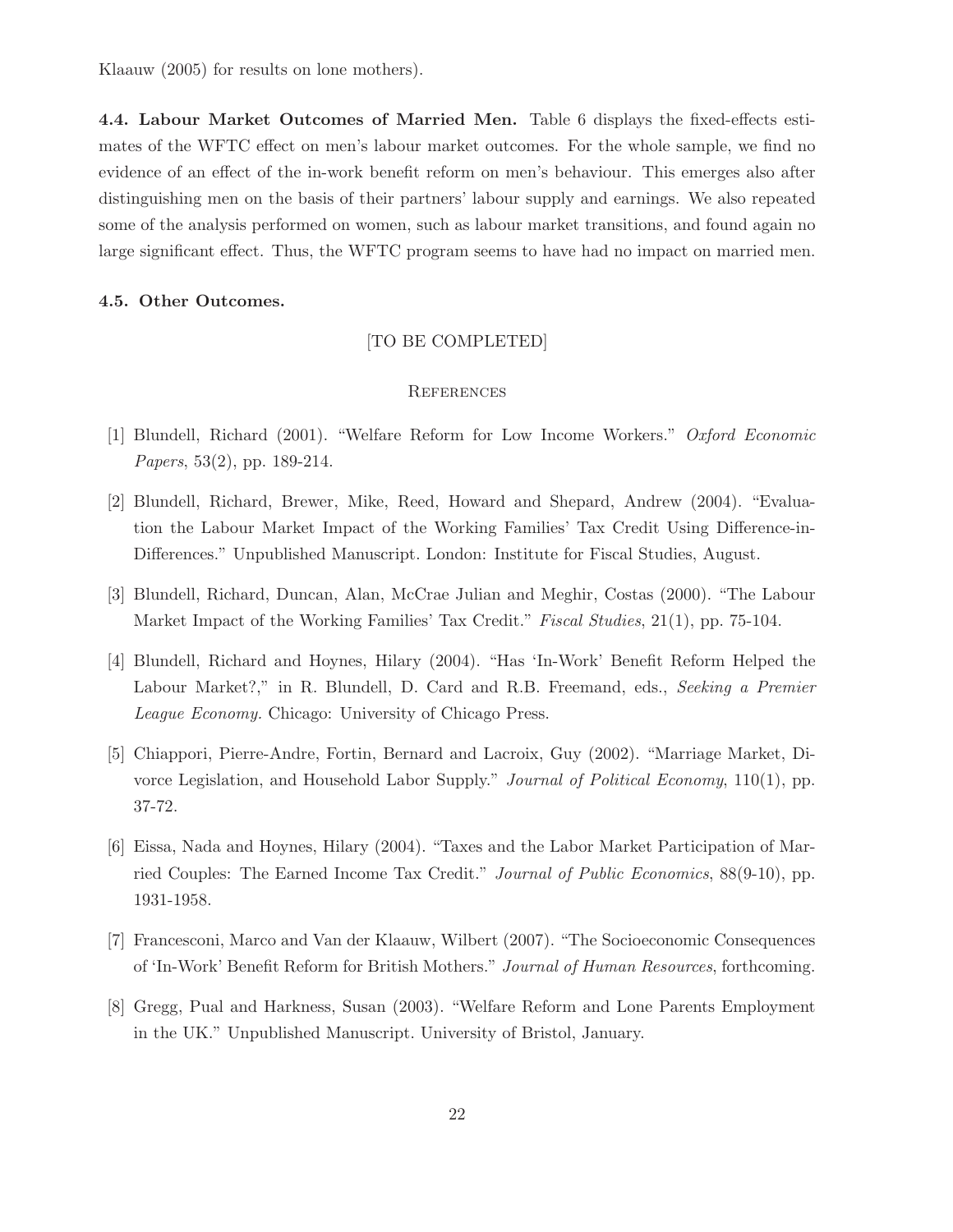[9] Iyigun, Murat and Walsh, Randall (2005). "Endogenous Gender Power, Household Labor Supply and the Demographic Transition." Unpublished Manuscript. University of Colorado, September.

[TO BE COMPLETED]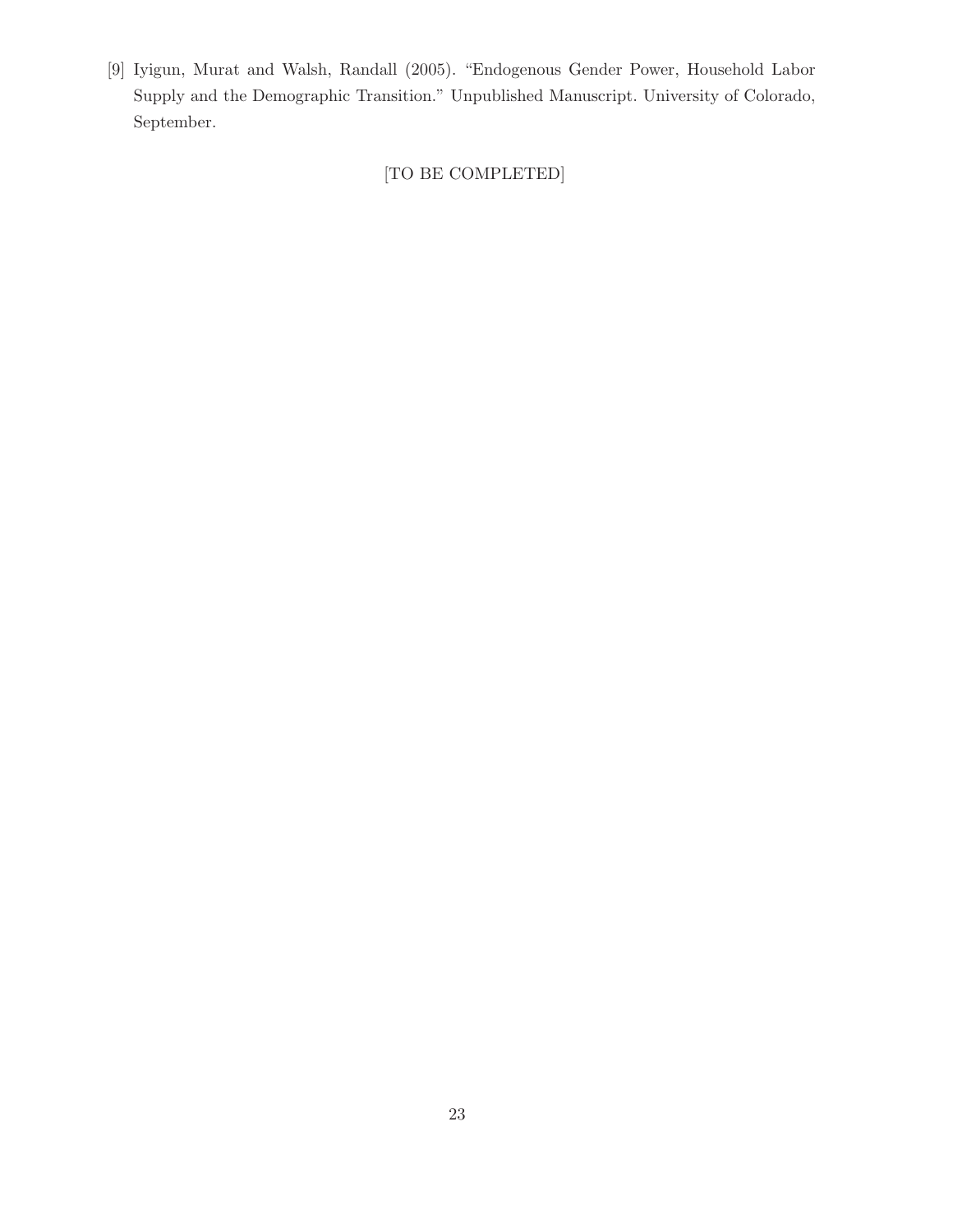Figure 1 Labour Market Outcomes All married women



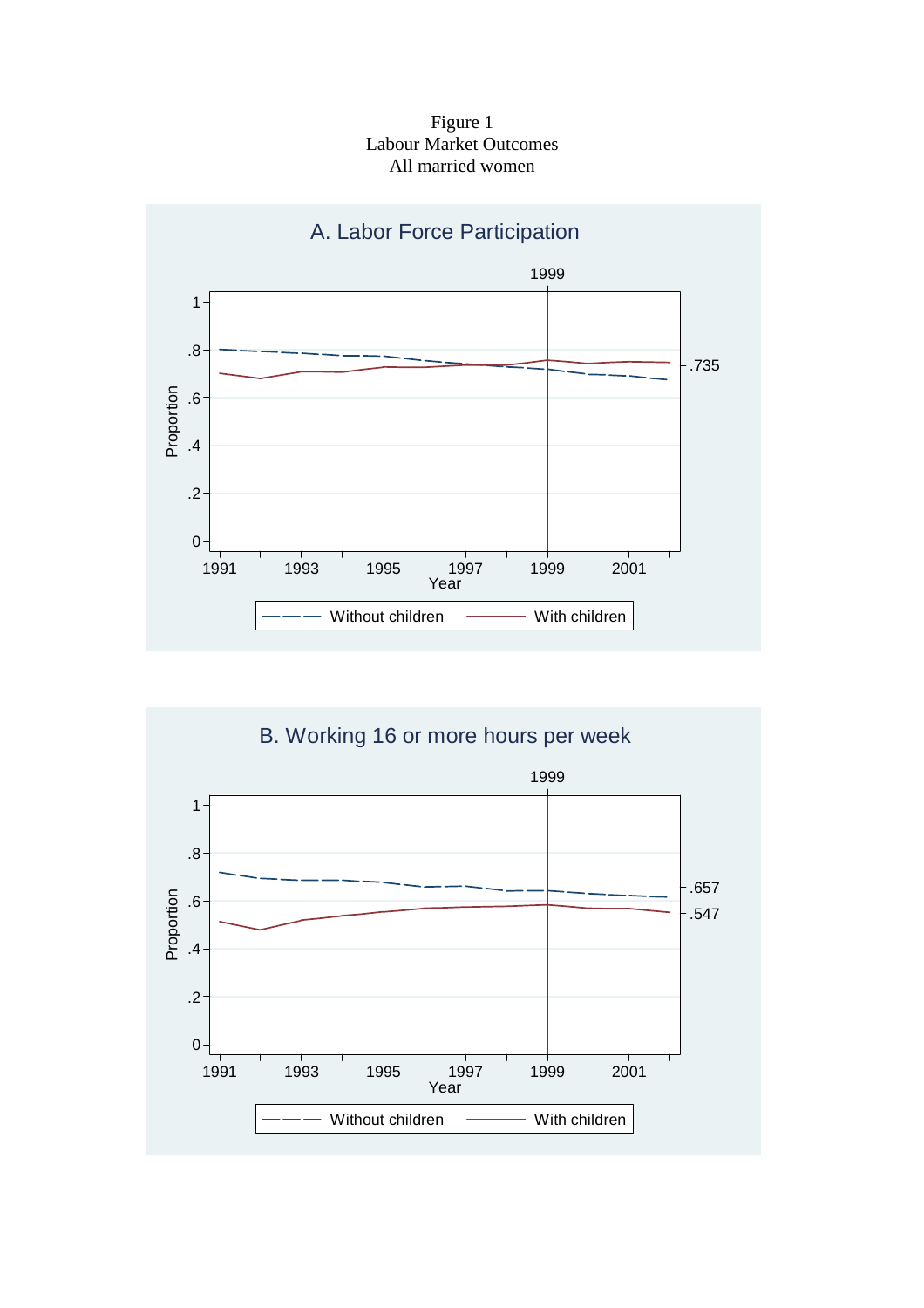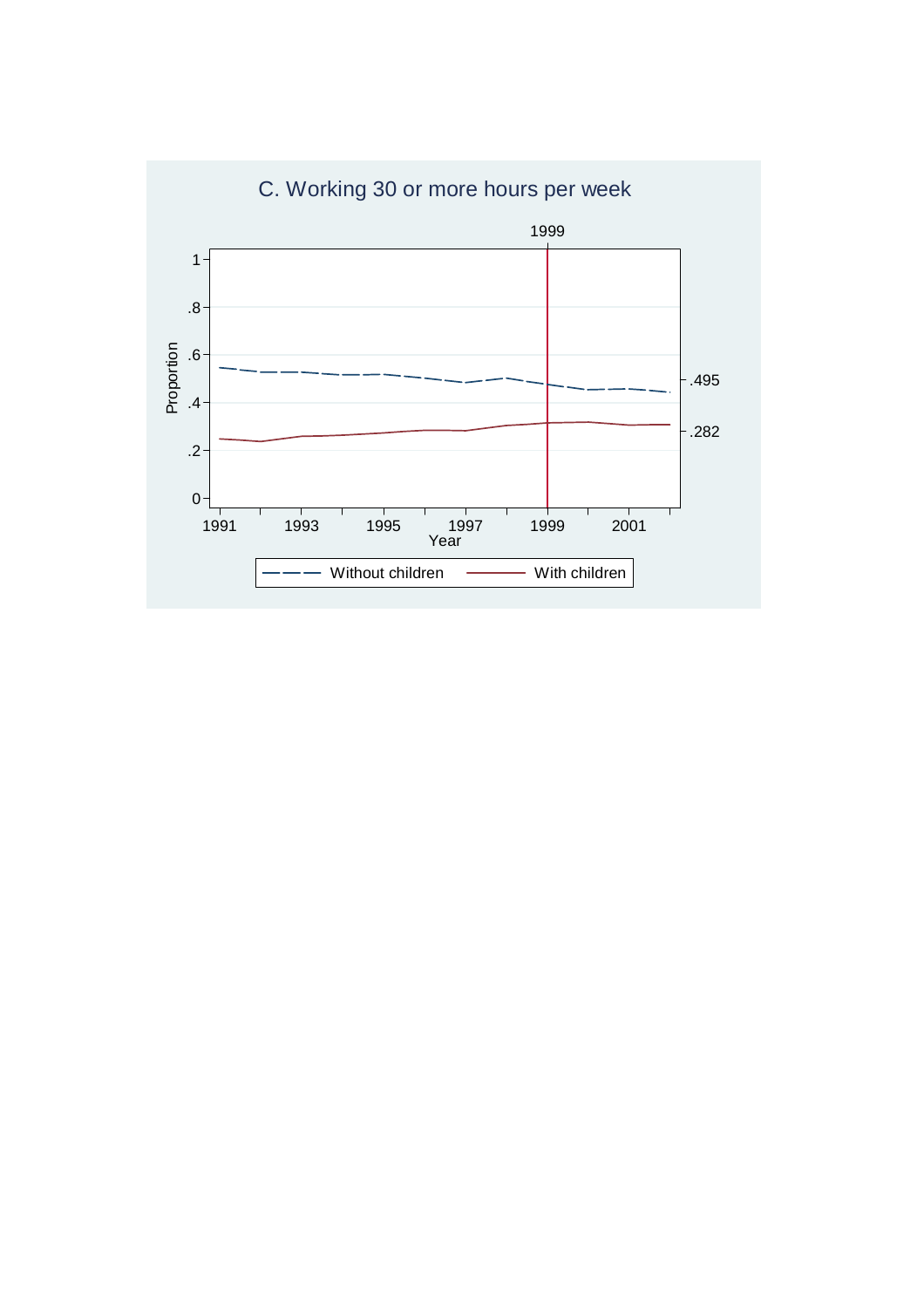Figure 2 Labour Market Outcomes Married women whose partner does not work or works fewer than 16 fours per week



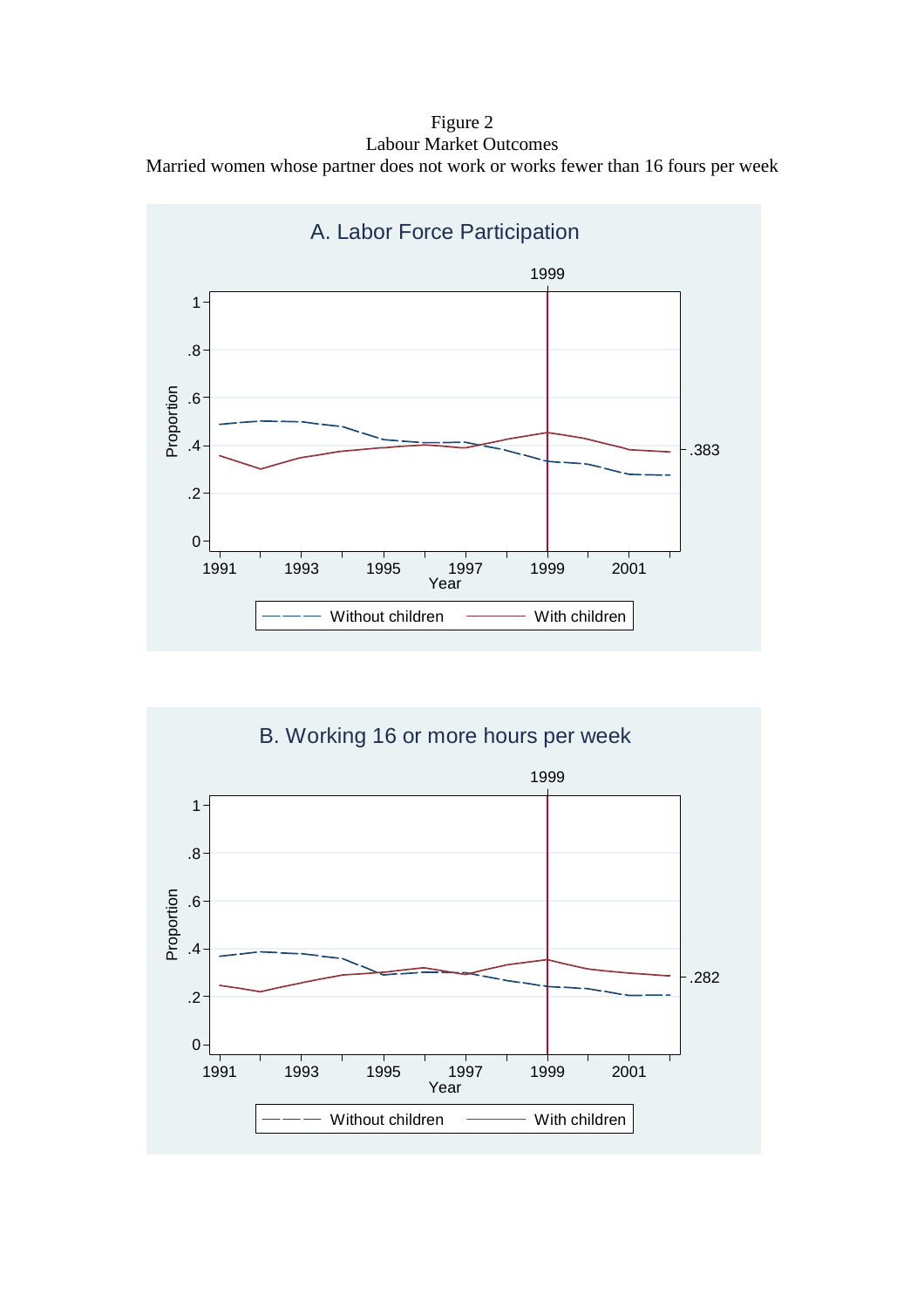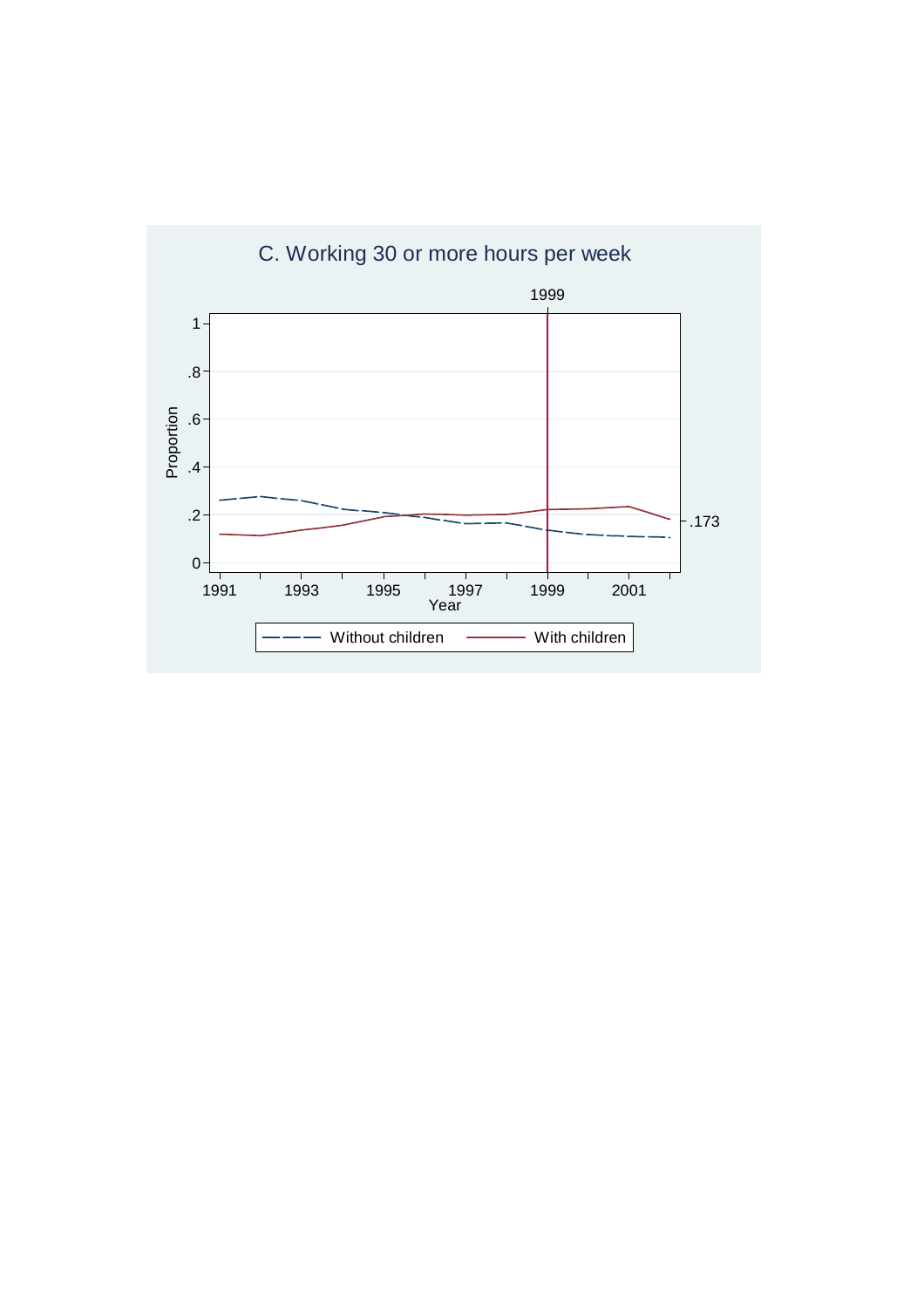Figure 3 Labour Market Outcomes Married women whose partner works 16 or more hours per week and has earnings in the bottom quartile of his earnings distribution



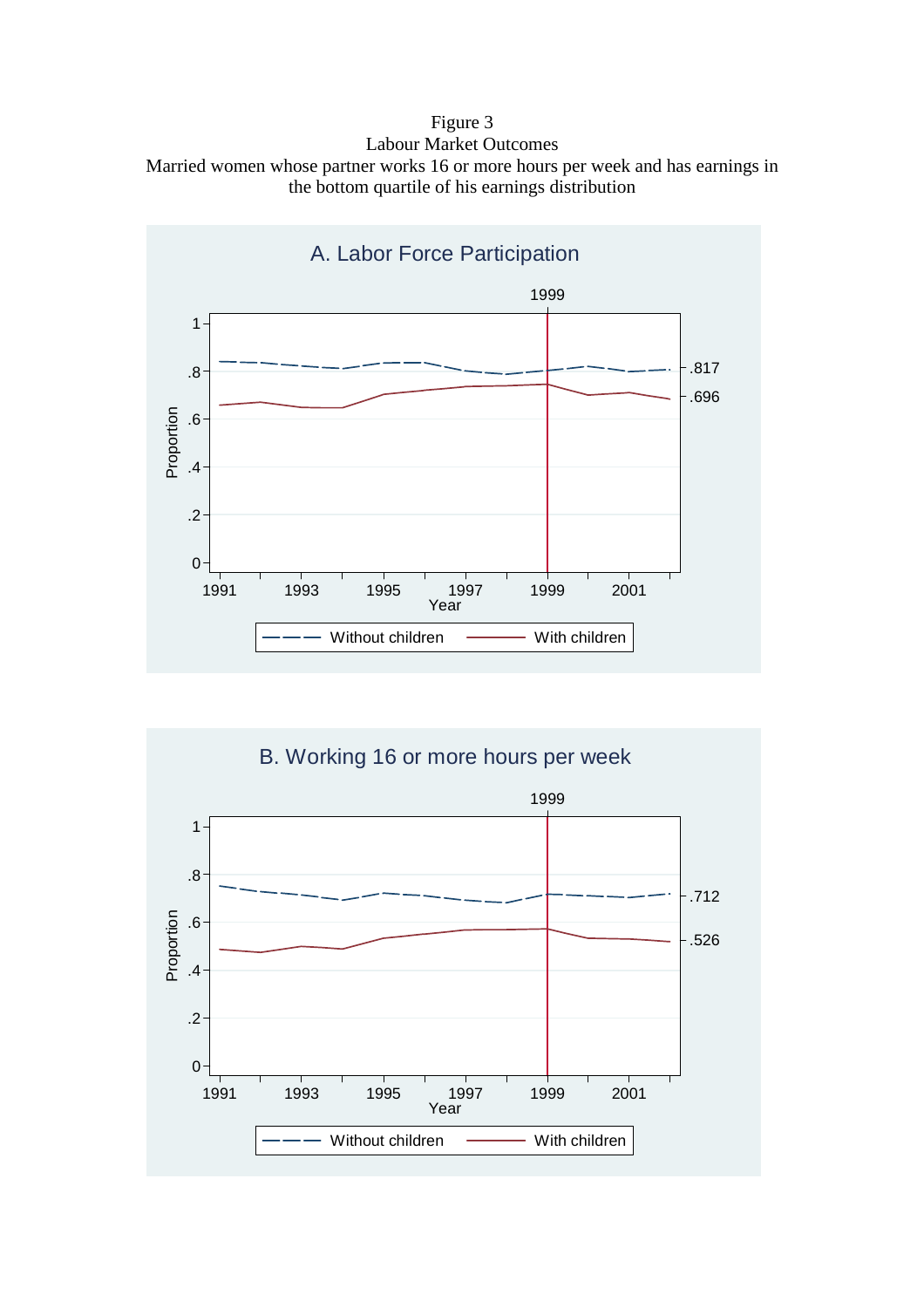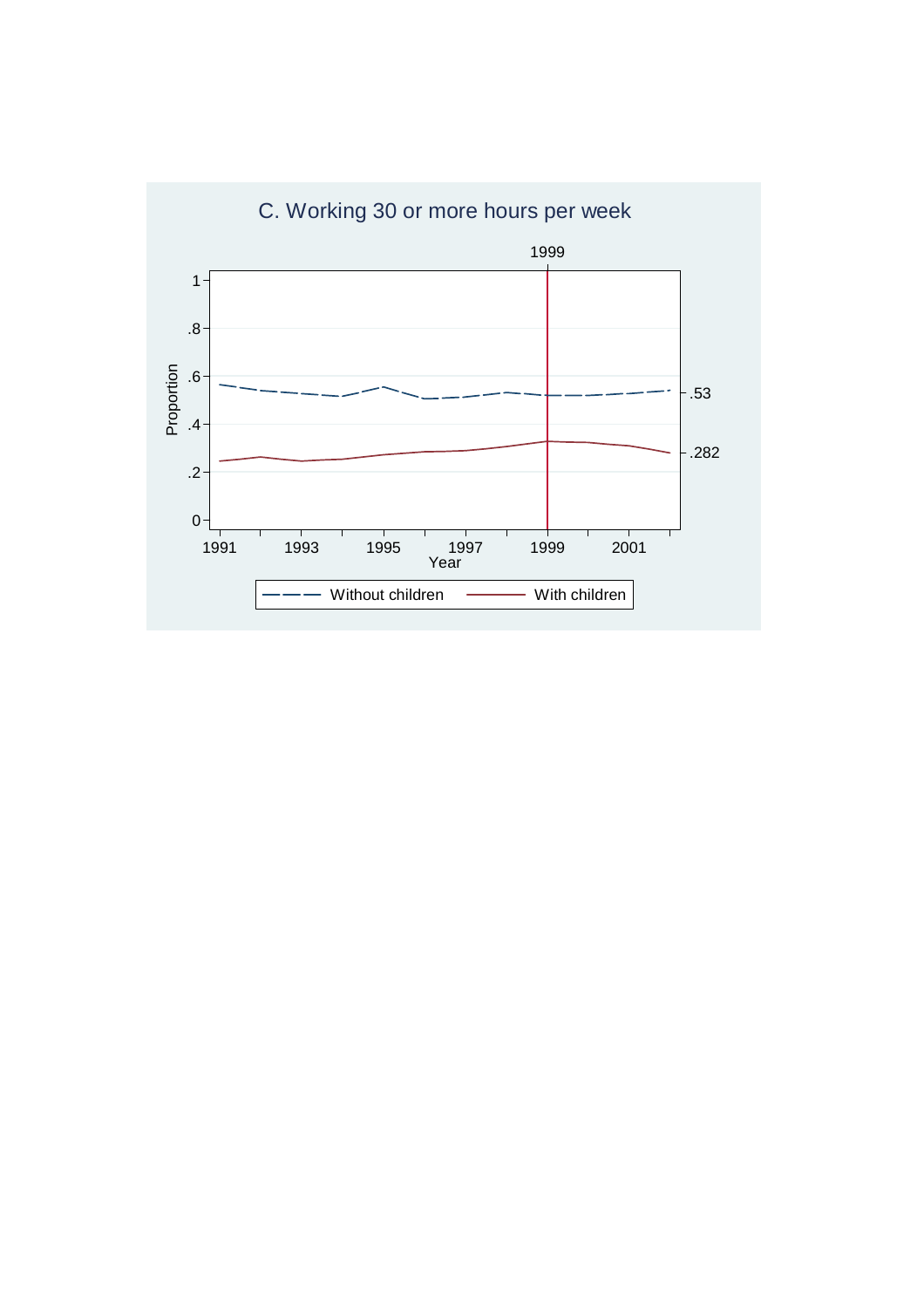Figure 4 Labour Market Outcomes Married women whose partner works 16 or more hours per week and has earnings above the bottom quartile of his earnings distribution



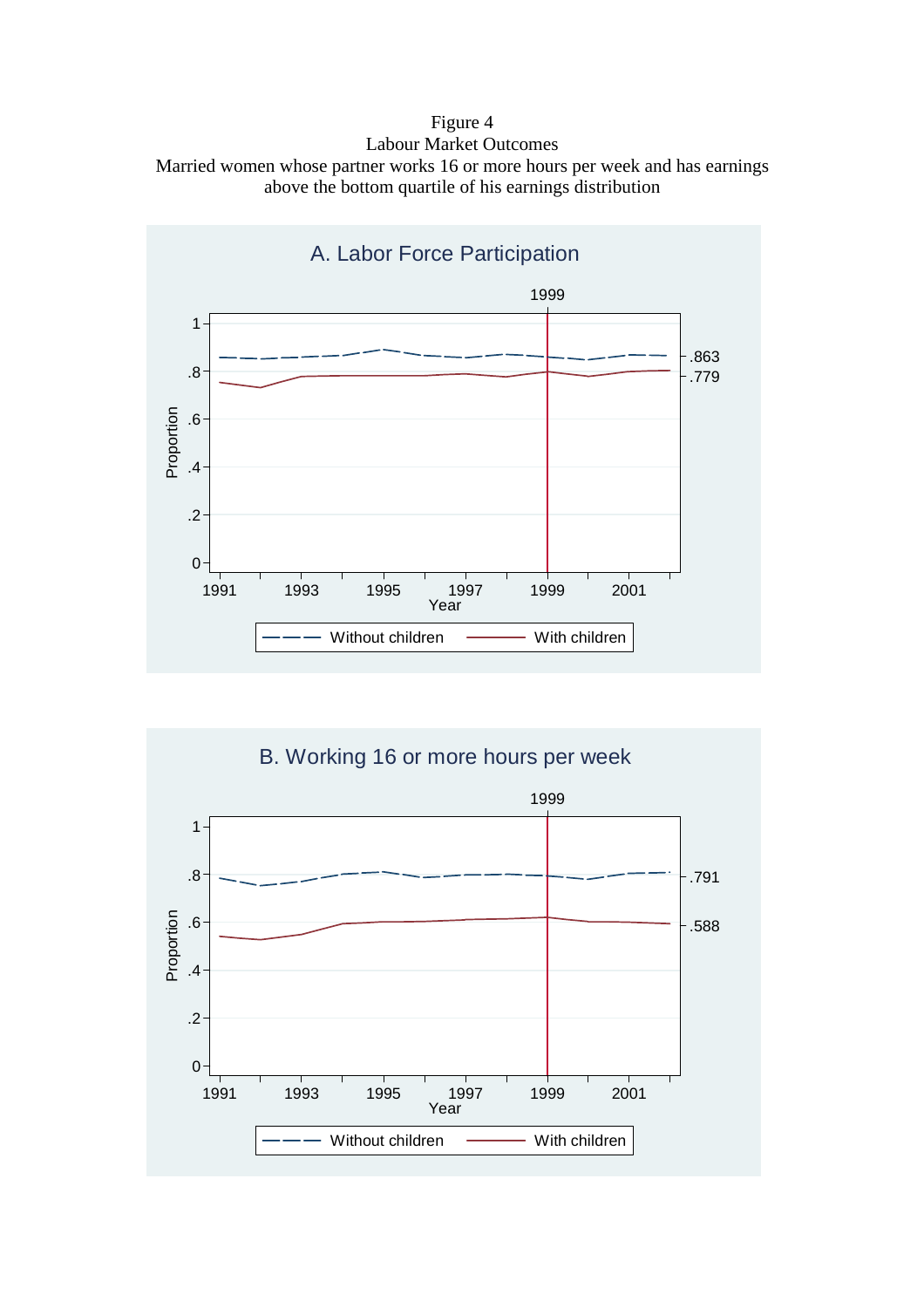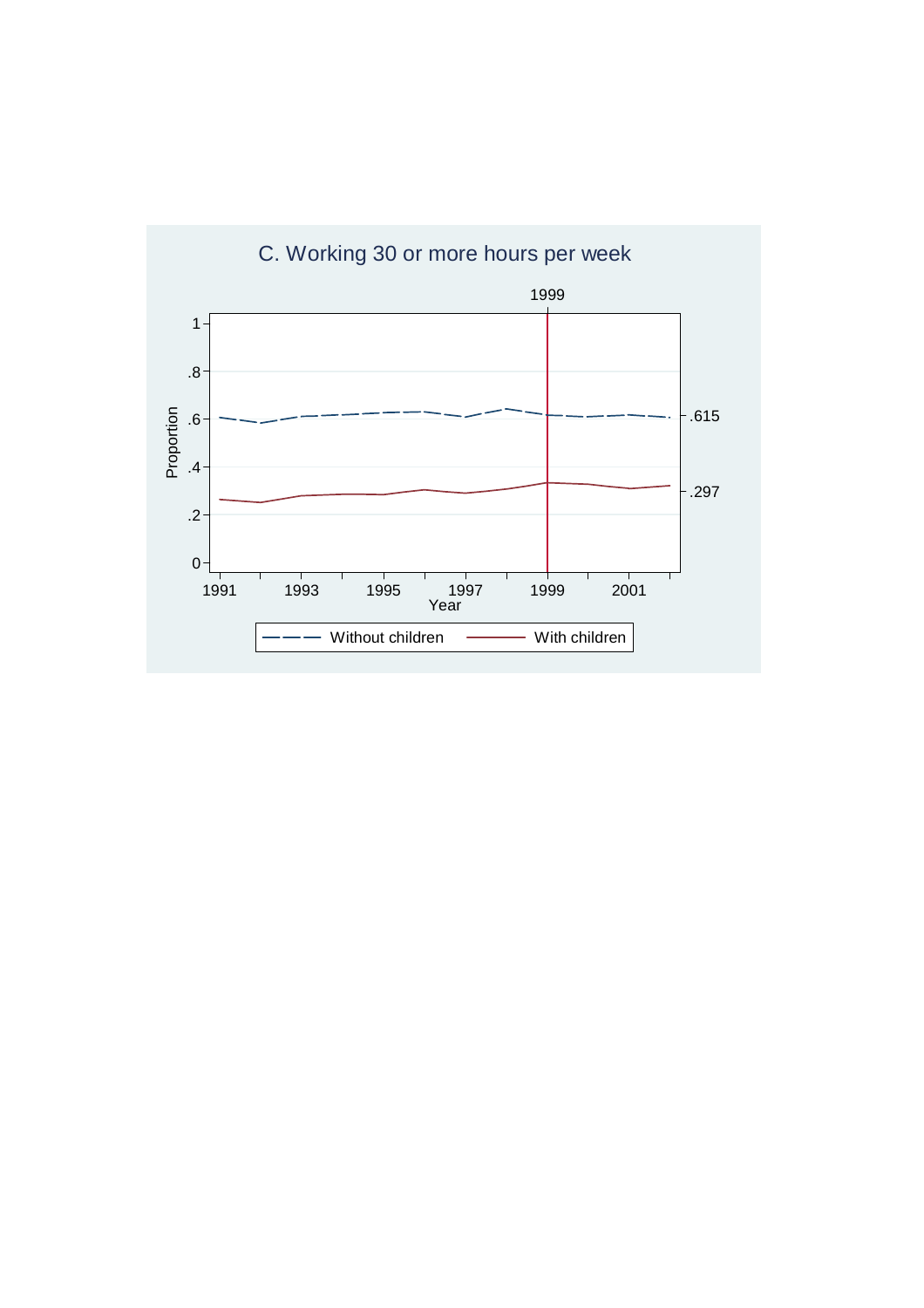Figure 5 Labour Market Outcomes All married men



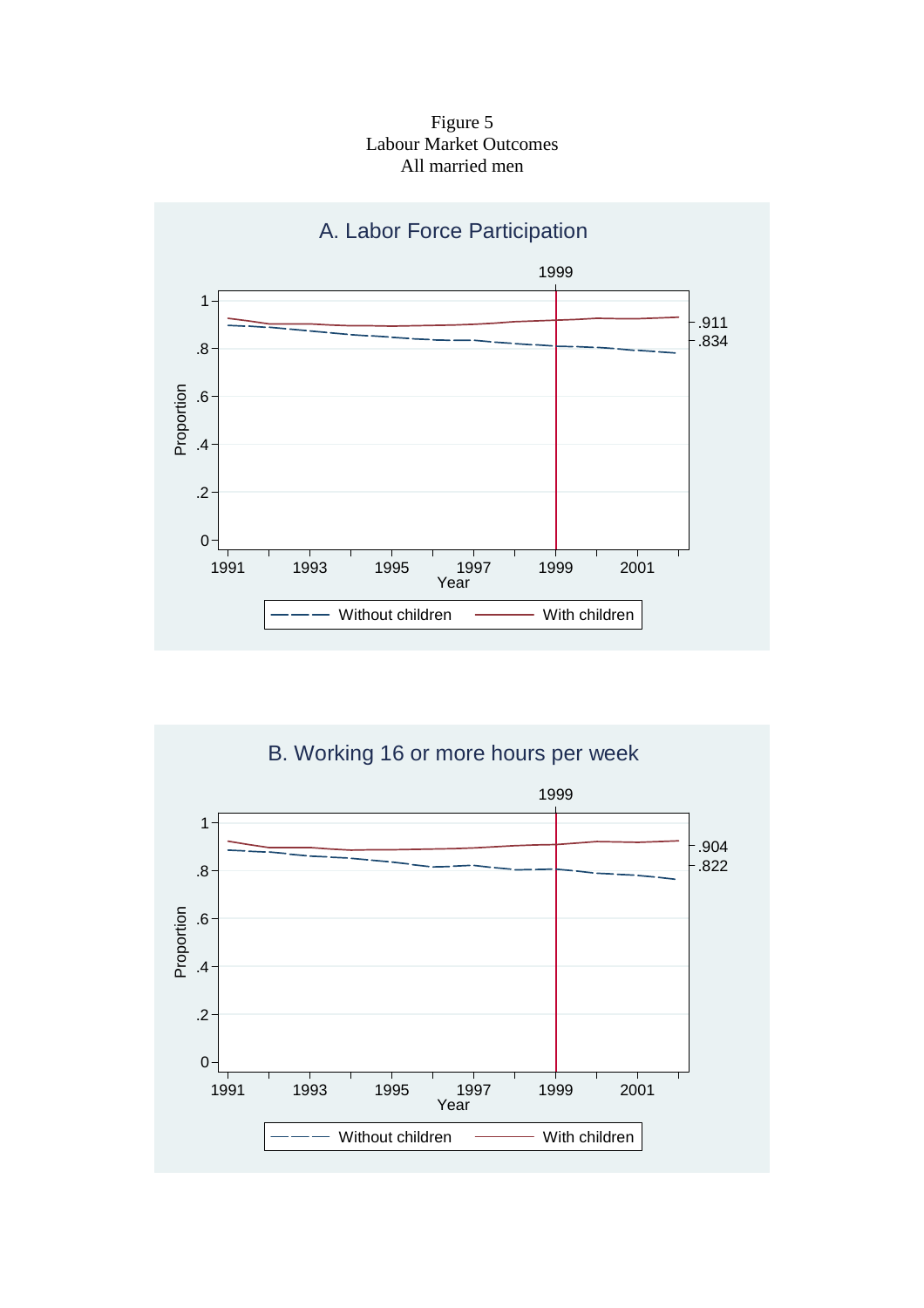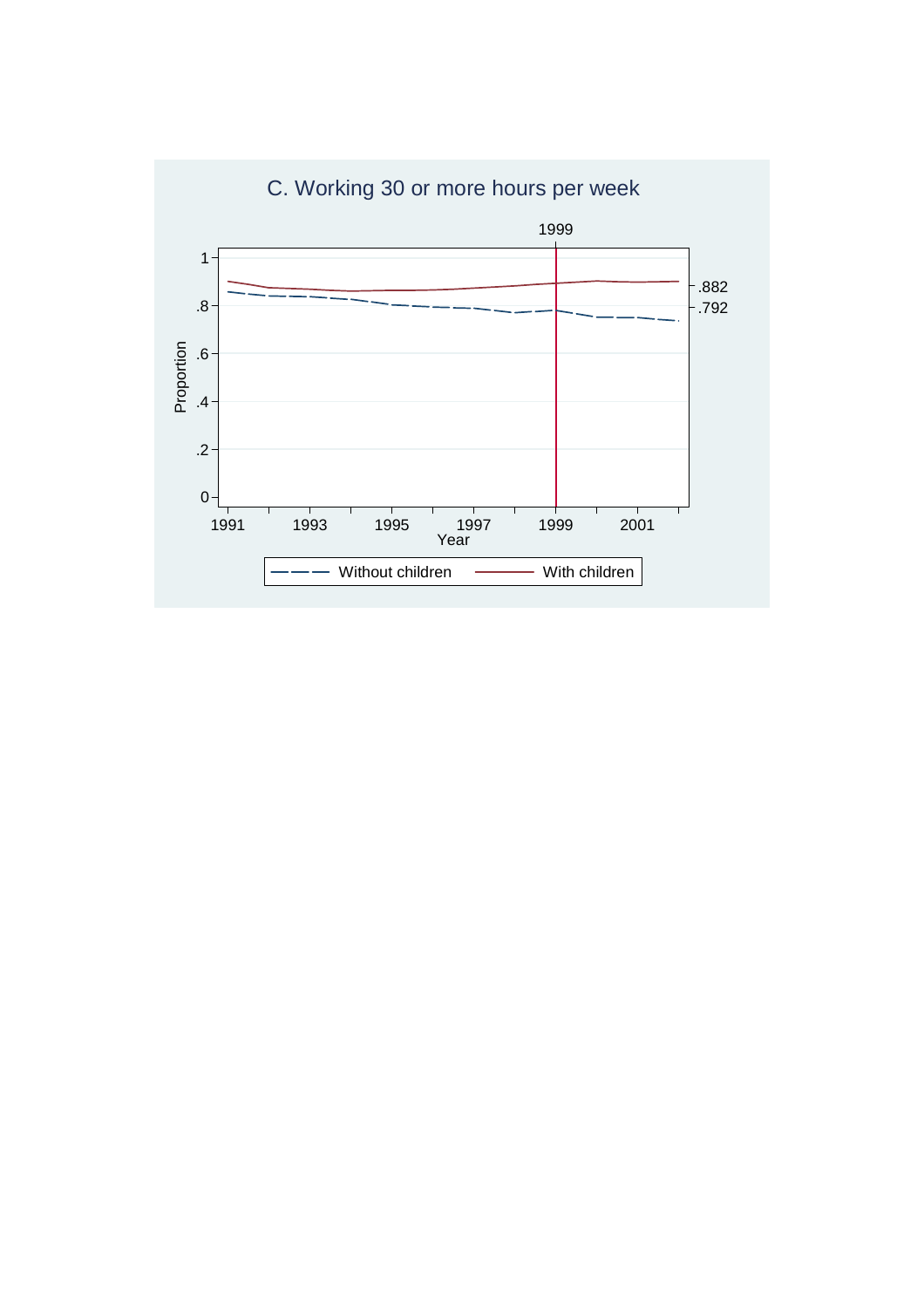|                                                  | Without children | With children |
|--------------------------------------------------|------------------|---------------|
|                                                  |                  |               |
| Household-level outcomes<br>FC/WFTC receipt      |                  | 0.063         |
| Income Support receipt                           | 0.018            | 0.047         |
| Paid childcare utilisation <sup>a</sup>          |                  | 0.149         |
| Weekly childcare costs $(2001 \text{ pounds})^a$ |                  | 50.01 (37.79) |
| Divorce rates                                    | 0.016            | 0.026         |
|                                                  |                  |               |
| Wife                                             |                  |               |
| Outcomes                                         |                  |               |
| Labour force participation                       | 0.743            | 0.725         |
| Working 16 or more hours per week                | 0.657            | 0.547         |
| Working 30 or more hours per week                | 0.495            | 0.282         |
| Persistence probability in:                      |                  |               |
| Labour force participation                       | 0.952            | 0.930         |
| Working 16+ per week                             | 0.840            | 0.723         |
| Working 30+ per week                             | 0.623            | 0.379         |
| Entry probability in:                            |                  |               |
| Labour force participation                       | 0.059            | 0.180         |
| Working 16+ per week                             | 0.033            | 0.084         |
| Working $30+$ per week                           | 0.017            | 0.029         |
| Birth rates for married mothers                  |                  | 0.036         |
| Entry into motherhood                            | 0.031            |               |
| Main explanatory variables                       |                  |               |
| Age                                              | 43.2(7.4)        | 36.7(7.0)     |
| <b>Education:</b>                                |                  |               |
| No qualification                                 | 0.264            | 0.172         |
| Less than O level/GCSE                           | 0.096            | 0.124         |
| O level/GCSE (or equivalent)                     | 0.206            | 0.264         |
| A level (or equivalent)                          | 0.095            | 0.103         |
| Higher vocational qualification                  | 0.231            | 0.235         |
| University degree or more                        | 0.108            | 0.102         |
| Ethnic origin:                                   |                  |               |
| White                                            | 0.977            | 0.954         |
| <b>Black</b>                                     | 0.006            | 0.006         |
| Indian                                           | 0.008            | 0.022         |
| Pakistani/Bangladeshi                            | 0.002            | 0.011         |
| Chinese or other                                 | 0.007            | 0.007         |
| Husband                                          |                  |               |
| <b>Outcomes</b>                                  |                  |               |
| Labour force participation                       | 0.834            | 0.911         |
| Working 16 or more hours per week                | 0.822            | 0.904         |
| Working 30 or more hours per week                | 0.792            | 0.882         |

Table 1 Summary Statistics for Married Couples with and without Children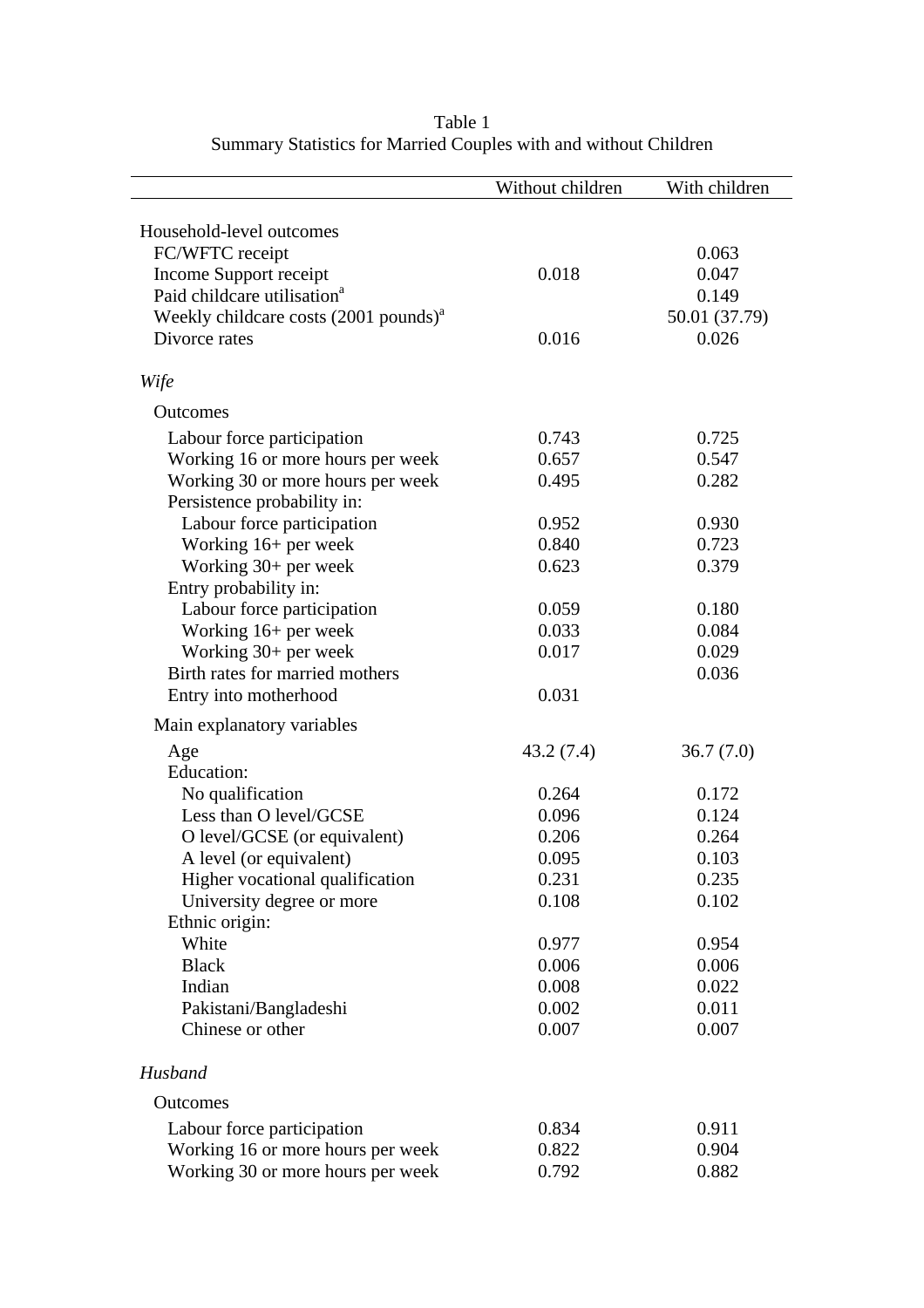| Main explanatory variables          |           |              |
|-------------------------------------|-----------|--------------|
| Age                                 | 46.8(8.1) | 39.1(7.3)    |
| <b>Education:</b>                   |           |              |
| No qualification                    | 0.229     | 0.164        |
| Less than O level/GCSE              | 0.091     | 0.094        |
| O level/GCSE (or equivalent)        | 0.165     | 0.194        |
| A level (or equivalent)             | 0.113     | 0.124        |
| Higher vocational qualification     | 0.275     | 0.283        |
| University degree or more           | 0.127     | 0.141        |
| Ethnic origin:                      |           |              |
| White                               | 0.974     | 0.952        |
| <b>Black</b>                        | 0.007     | 0.008        |
| Indian                              | 0.008     | 0.020        |
| Pakistani/Bangladeshi               | 0.002     | 0.011        |
| Chinese or other                    | 0.009     | 0.009        |
| Other (household-level) explanatory |           |              |
| variables:                          |           |              |
| Number of children by age group:    |           |              |
| $0 - 4$                             |           | 0.477(0.646) |
| $5 - 10$                            |           | 0.781(0.859) |
| $11 - 18$                           |           | 0.495(0.700) |
| Housing tenure:                     |           |              |
| Owner                               | 0.834     | 0.772        |
| In social housing                   | 0.092     | 0.173        |
| In privately rented accommodation   | 0.074     | 0.055        |
| <b>Observations</b>                 | 16,014    | 13,816       |
|                                     |           |              |

<sup>a</sup> Computed over the subsample of couples with children where the youngest child is

aged 12 or less.<br><sup>b</sup> Averages are computed over the entire subsample of couples. If computed over the three specific subsamples of couples with children in each child group, the averages (standard deviations) are: 1.205 (0.421), 1.452 (0.630) and 1.290 (0.500) respectively. *Notes*: For convenience, the table does not report summary statistics on region (16) dummies). Standard deviations are in parentheses.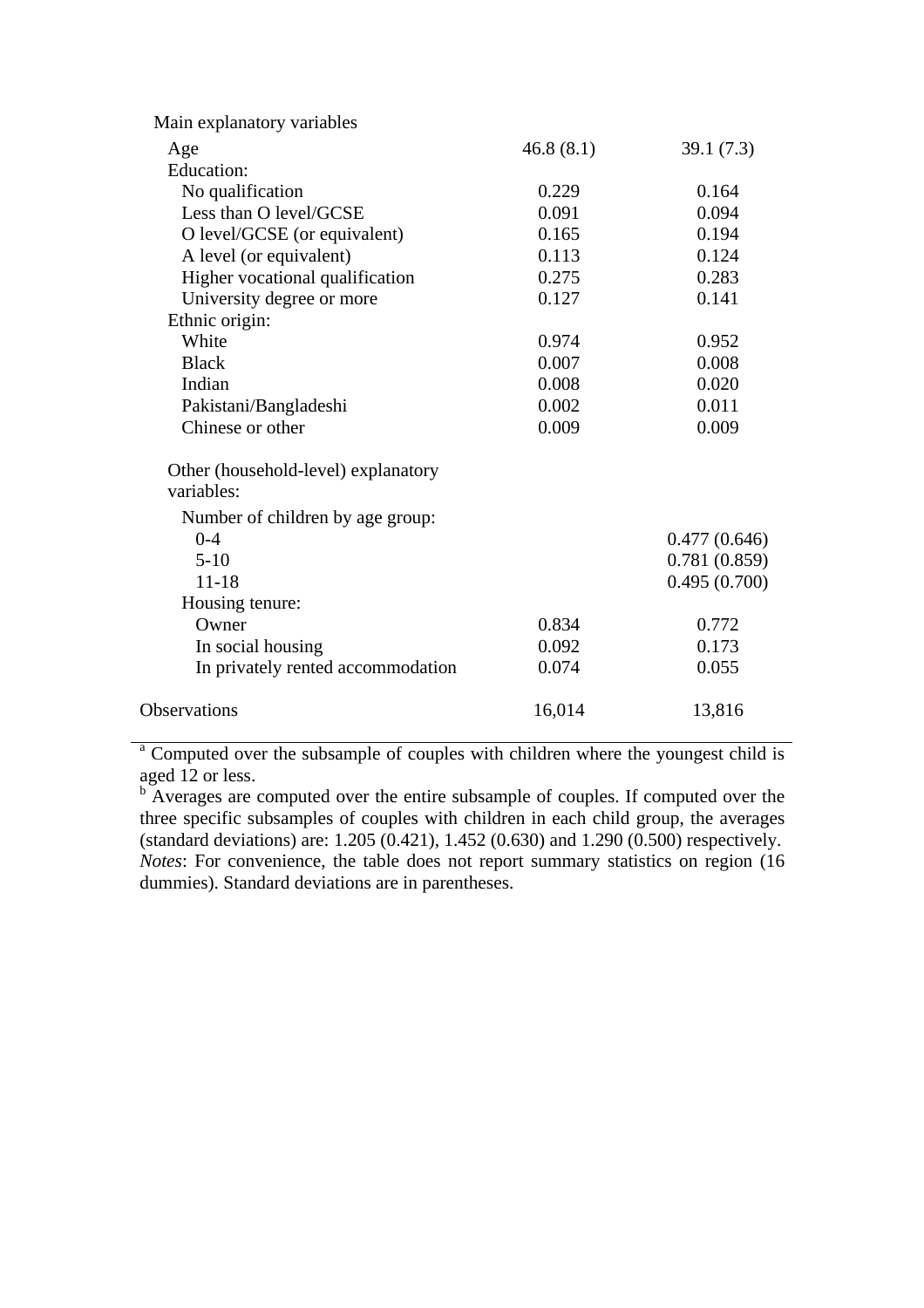| Outcome and                          | Constant<br>post-reform<br>effect | Year-specific post-reform effects |                |                |
|--------------------------------------|-----------------------------------|-----------------------------------|----------------|----------------|
| type of estimation                   | ß                                 | $\beta_{1999}$                    | $\beta_{2000}$ | $\beta_{2001}$ |
| Labour force participation           |                                   |                                   |                |                |
| Level estimates                      | 0.008                             | 0.014                             | $-0.007$       | 0.002          |
|                                      | (0.009)                           | (0.012)                           | (0.012)        | (0.013)        |
| Fixed effects estimates              | 0.008                             | 0.018                             | $-0.003$       | $-0.004$       |
|                                      | (0.009)                           | (0.008)                           | (0.011)        | (0.013)        |
| Working 16 or more hours<br>per week |                                   |                                   |                |                |
| Level estimates                      | $-0.001$                          | 0.019                             | $-0.010$       | $-0.009$       |
|                                      | (0.011)                           | (0.015)                           | (0.014)        | (0.016)        |
| Fixed effects estimates              | $-0.004$                          | 0.017                             | $-0.012$       | $-0.010$       |
|                                      | (0.010)                           | (0.014)                           | (0.013)        | (0.015)        |
| Working 30 or more hours<br>per week |                                   |                                   |                |                |
| Level estimates                      | 0.021                             | 0.027                             | 0.018          | $-0.007$       |
|                                      | (0.011)                           | (0.012)                           | (0.013)        | (0.014)        |
| Fixed effects estimates              | 0.014                             | 0.028                             | 0.016          | $-0.010$       |
|                                      | (0.010)                           | (0.012)                           | (0.012)        | (0.014)        |
|                                      |                                   |                                   |                |                |

# Table 2 The WFTC Effect on Married Women's Labor Supply (N=29,830)

*Notes*: Standard errors are shown in parentheses. Estimates are obtained from linear probability models on the sample of married women without children and married women with children, which include group-specific linear trends. Estimated coefficients in bold face are statistically different from zero at the 5 percent significance level. The other variables included in each regression pertain to the wife. They are a quartic polynomial in age, number of children by age group of the youngest child (6 groups: one child aged 0-4, one child aged 5-10, one child aged 11- 18; two or more children with the youngest aged 0-4, two or more children with the youngest aged 5-10, two or more children with the youngest aged 11-18), dummy variables for ethnic origin (4 dummies; white is the base category), highest educational qualification (5; no qualification), housing tenure (2; owner) region of residence (16; Greater London); and interactions between age and number of children by age group, age and the educational group dummies, and education and number of children by age group. N is the number of person-wave observations.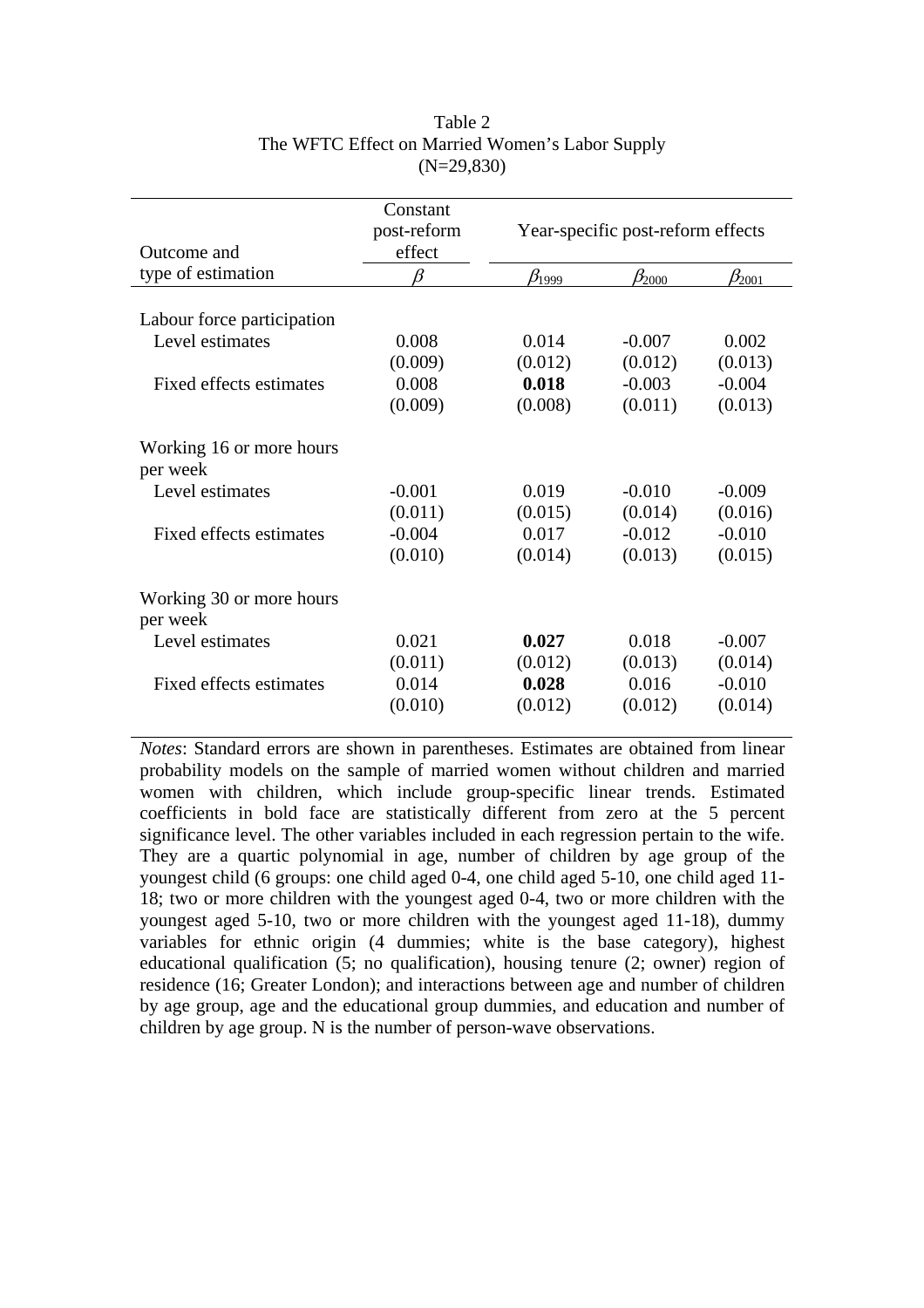| Table 3                                         |
|-------------------------------------------------|
| The WFTC Effect on Married Women's Labor Supply |
| by Partner's Employment Status and Earnings     |
| <b>Fixed Effects Estimates</b>                  |
|                                                 |

|                    | Constant<br>post-reform<br>effect |       | Year-specific post-reform effects |            |
|--------------------|-----------------------------------|-------|-----------------------------------|------------|
| Outcome and sample |                                   | 21999 | <b>2</b> 000                      | $v_{2001}$ |

## A. Partner does not work or works fewer than 16 hours per week B. (N=5,011)

| Labour force participation | 0.058   | 0.065    | 0.063   | 0.035   |
|----------------------------|---------|----------|---------|---------|
|                            | (0.021) | (0.029)  | (0.030) | (0.042) |
| Working 16 or more hours   | 0.032   | 0.042    | 0.029   | 0.017   |
| per week                   | (0.014) | (0.017)  | (0.015) | (0.040) |
| Working 30 or more hours   | 0.015   | $-0.008$ | 0.023   | 0.019   |
| per week                   | (0.023) | (0.019)  | (0.013) | (0.033) |

B. Partner works 16-plus hours per week and has earnings below the bottom quartile  $(N=6.033)$ 

| Labor force participation | 0.015   | 0.052   | $-0.001$ | $-0.016$ |
|---------------------------|---------|---------|----------|----------|
|                           | (0.022) | (0.025) | (0.027)  | (0.031)  |
| Working 16 or more hours  | 0.006   | 0.007   | $-0.002$ | 0.001    |
| per week                  | (0.016) | (0.034) | (0.032)  | (0.037)  |
| Working 30 or more hours  | 0.027   | 0.040   | 0.038    | $-0.012$ |
| per week                  | (0.024) | (0.032) | (0.031)  | (0.035)  |

C. Partner works 16-plus hours per week and has earnings above the bottom quartile (N=18,786)

|                            | .        |         |          |          |
|----------------------------|----------|---------|----------|----------|
| Labour force participation | 0.001    | 0.018   | $-0.016$ | $-0.002$ |
|                            | (0.010)  | (0.014) | (0.013)  | (0.015)  |
| Working 16 or more hours   | $-0.012$ | 0.010   | $-0.022$ | $-0.019$ |
| per week                   | (0.013)  | (0.017) | (0.016)  | (0.019)  |
| Working 30 or more hours   | 0.007    | 0.026   | 0.001    | $-0.017$ |
| per week                   | (0.013)  | (0.017) | (0.016)  | (0.018)  |

*Notes*: Standard errors are shown in parentheses. Estimates are obtained from fixed effects linear probability models on the sample of married women without children and married women with children, which include group-specific linear trends. Estimated coefficients in bold face are statistically different from zero at the 5 percent significance level. The other variables included in each regression pertain to the wife. They are listed in the note to Table 2. N is the number of person-wave observations.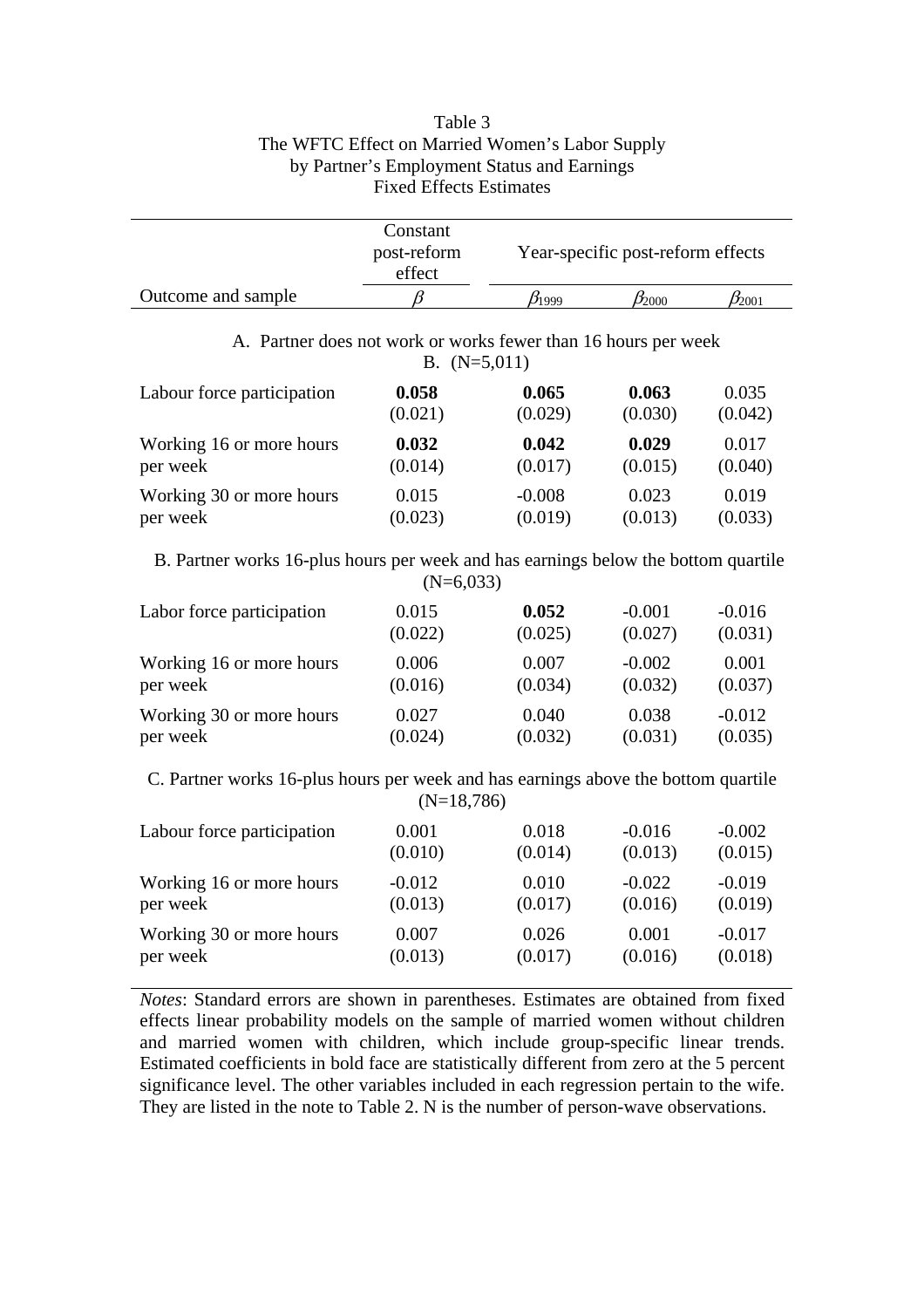|                       |          |                                      | Partner works   | Partner works   |
|-----------------------|----------|--------------------------------------|-----------------|-----------------|
|                       |          | Partner does                         | 16-plus hours   | 16-plus hours   |
|                       |          | not work or                          | per week and    | per week and    |
|                       |          | works fewer                          | has earnings    | has earnings    |
| Outcome and age and   | All      | than 16 hours                        | below the       | above the       |
| number of children    | women    | per week                             | bottom quartile | bottom quartile |
|                       |          | A. Labour force participation        |                 |                 |
| One child aged 0-4    | 0.021    | 0.077                                | 0.029           | 0.004           |
|                       | (0.022)  | (0.023)                              | (0.058)         | (0.025)         |
| One child aged 5-10   | $-0.008$ | 0.050                                | $-0.011$        | $-0.016$        |
|                       | (0.020)  | (0.036)                              | (0.055)         | (0.022)         |
| One child aged 11-18  | 0.016    | 0.028                                | 0.026           | 0.011           |
|                       | (0.015)  | (0.039)                              | (0.031)         | (0.017)         |
| Two children or more, | $-0.015$ | 0.061                                | $-0.009$        | $-0.020$        |
| youngest 0-4          | (0.024)  | (0.027)                              | (0.029)         | (0.016)         |
| Two children or more, | 0.008    | 0.035                                | $-0.006$        | 0.002           |
| youngest 5-10         | (0.016)  | (0.043)                              | (0.047)         | (0.018)         |
| Two children or more, | 0.011    | 0.022                                | 0.010           | 0.009           |
| youngest 11-18        | (0.023)  | (0.042)                              | (0.027)         | (0.020)         |
|                       |          |                                      |                 |                 |
|                       |          | B. Working 16 or more hours per week |                 |                 |
| One child aged 0-4    | $-0.001$ | 0.068                                | 0.017           | $-0.024$        |
|                       | (0.026)  | (0.021)                              | (0.069)         | (0.031)         |
| One child aged 5-10   | $-0.002$ | 0.050                                | 0.009           | $-0.019$        |
|                       | (0.023)  | (0.024)                              | (0.065)         | (0.027)         |
| One child aged 11-18  | 0.019    | 0.031                                | 0.023           | 0.015           |
|                       | (0.012)  | (0.028)                              | (0.029)         | (0.021)         |
| Two children or more, | $-0.012$ | 0.017                                | $-0.025$        | $-0.016$        |
| youngest 0-4          | (0.019)  | (0.034)                              | (0.035)         | (0.024)         |
| Two children or more, | $-0.020$ | $-0.003$                             | $-0.013$        | $-0.027$        |
| youngest 5-10         | (0.019)  | (0.040)                              | (0.052)         | (0.023)         |
| Two children or more, | 0.015    | 0.018                                | 0.011           | 0.015           |
| youngest 11-18        | (0.017)  | (0.035)                              | (0.030)         | (0.026)         |
|                       |          | C. Working 30 or more hours per week |                 |                 |
| One child aged 0-4    | 0.005    | 0.019                                | 0.028           | $-0.006$        |
|                       | (0.014)  | (0.036)                              | (0.064)         | (0.020)         |
| One child aged 5-10   | 0.008    | 0.016                                | 0.019           | 0.003           |
|                       | (0.021)  | (0.045)                              | (0.031)         | (0.017)         |
| One child aged 11-18  | 0.022    | 0.018                                | 0.040           | 0.017           |
|                       | (0.019)  | (0.022)                              | (0.052)         | (0.023)         |
| Two children or more, | 0.0001   | $-0.001$                             | 0.011           | $-0.003$        |
|                       | (0.018)  |                                      |                 |                 |
| youngest 0-4          |          | (0.035)                              | (0.070)         | (0.015)         |

| Table 4                                                                    |
|----------------------------------------------------------------------------|
| The WFTC Effect on Married Women's Labor Supply                            |
| by Age and Number of Children and Partner's Employment Status and Earnings |
| <b>Fixed Effects Estimates</b>                                             |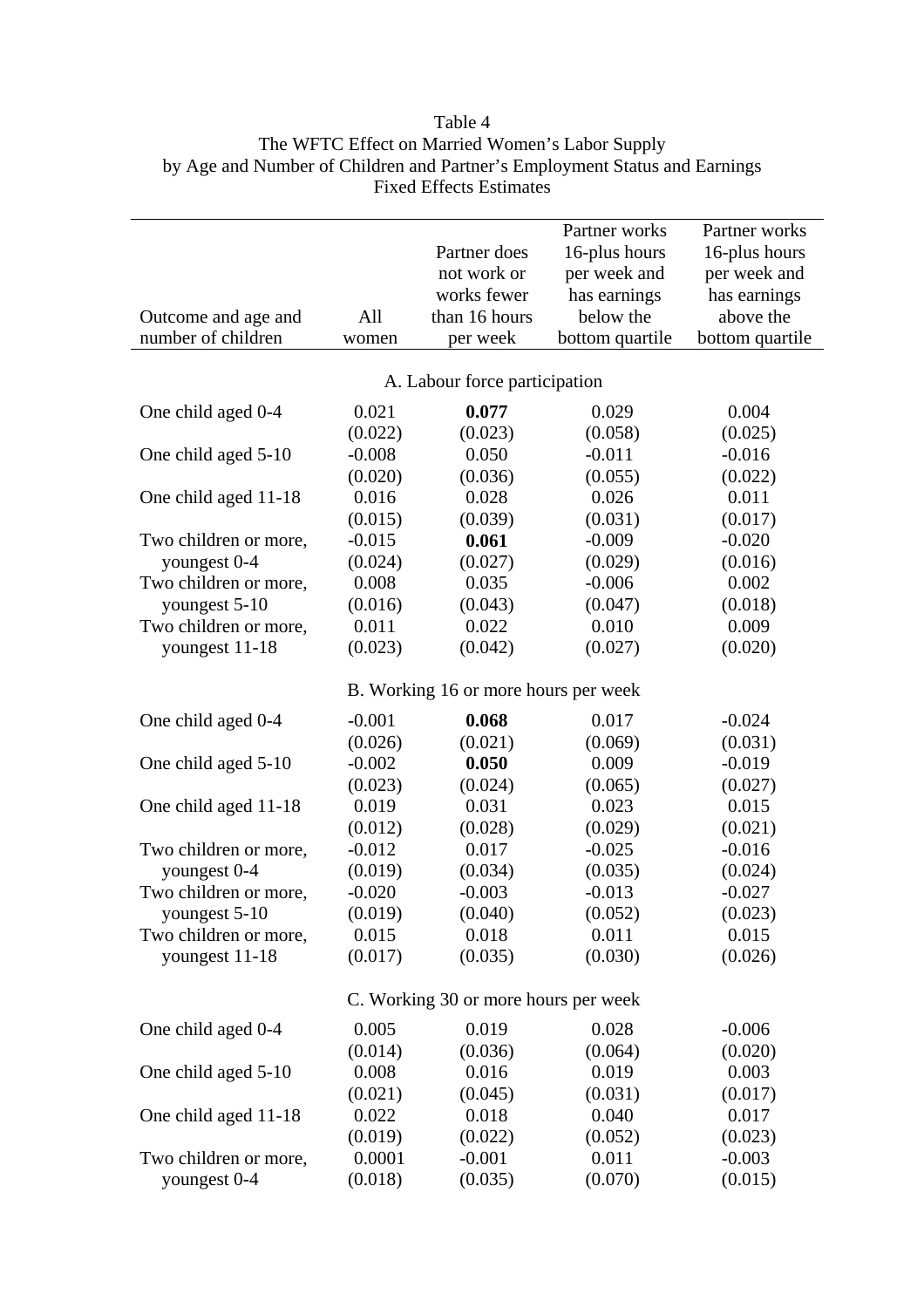| Two children or more, | 0.012   | $-0.004$ | 0.018   | 0.014   |
|-----------------------|---------|----------|---------|---------|
| youngest 5-10         | (0.014) | (0.027)  | (0.052) | (0.016) |
| Two children or more, | 0.015   | 0.013    | 0.012   | 0.017   |
| youngest 11-18        | (0.028) | (0.034)  | (0.044) | (0.021) |
| N                     | 29,830  | 5,011    | 6,033   | 18,786  |

*Notes*: Standard errors are shown in parentheses. Estimates are obtained from fixed effects linear probability models on the sample of married women without children and married women with children, which include group-specific linear trends. Estimates are from the specification with a constant post-reform effect. Estimated coefficients in bold face are statistically different from zero at the 5 percent significance level. The other variables included in each regression pertain to the wife. They are listed in the note to Table 2. N is the number of person-wave observations.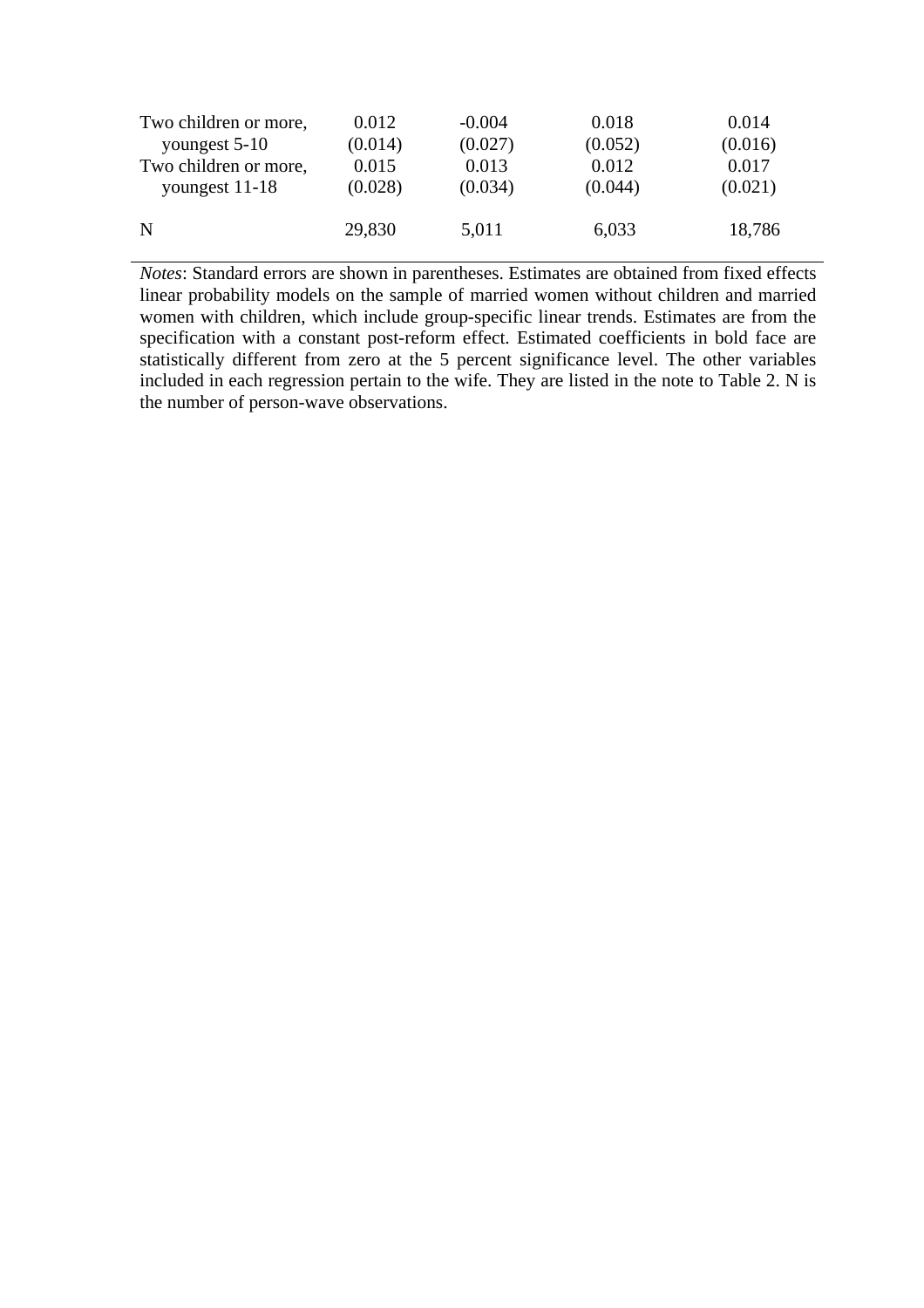| Outcome                                 | All<br>women | Partner does<br>not work or<br>works fewer<br>than 16 hours<br>per week | Partner works<br>16-plus hours<br>per week and<br>has earnings<br>below the<br>bottom quartile | Partner works<br>16-plus hours<br>per week and<br>has earnings<br>above the<br>bottom quartile |
|-----------------------------------------|--------------|-------------------------------------------------------------------------|------------------------------------------------------------------------------------------------|------------------------------------------------------------------------------------------------|
| A. Persistence probability <sup>a</sup> |              |                                                                         |                                                                                                |                                                                                                |
| Labour force                            | $-0.002$     | 0.008                                                                   | 0.012                                                                                          | $-0.004$                                                                                       |
| participation                           | (0.009)      | (0.053)                                                                 | (0.020)                                                                                        | (0.009)                                                                                        |
| N                                       | 18,122       | 1,805                                                                   | 3,671                                                                                          | 12,646                                                                                         |
| Working 16 or more                      | $-0.006$     | 0.054                                                                   | $-0.008$                                                                                       | $-0.012$                                                                                       |
| hours per week                          | (0.013)      | (0.023)                                                                 | (0.034)                                                                                        | (0.014)                                                                                        |
| N                                       | 14,900       | 1,315                                                                   | 3,021                                                                                          | 10,564                                                                                         |
| Working 30 or more                      | 0.023        | 0.041                                                                   | 0.018                                                                                          | 0.023                                                                                          |
| hours per week                          | (0.020)      | (0.020)                                                                 | (0.044)                                                                                        | (0.023)                                                                                        |
| N                                       | 9,715        | 789                                                                     | 2,019                                                                                          | 6,907                                                                                          |
| B. Entry probability <sup>b</sup>       |              |                                                                         |                                                                                                |                                                                                                |
| Labour force                            | 0.017        | 0.037                                                                   | $-0.033$                                                                                       | 0.020                                                                                          |
| participation                           | (0.021)      | (0.017)                                                                 | (0.052)                                                                                        | (0.035)                                                                                        |
| N                                       | 6,402        | 2,561                                                                   | 1,083                                                                                          | 2,758                                                                                          |
| Working 16 or more                      | 0.021        | 0.038                                                                   | $-0.012$                                                                                       | 0.027                                                                                          |
| hours per week                          | (0.018)      | (0.016)                                                                 | (0.048)                                                                                        | (0.030)                                                                                        |
| N                                       | 9,624        | 3,051                                                                   | 1,733                                                                                          | 4,840                                                                                          |
| Working 30 or more                      | 0.014        | 0.036                                                                   | 0.015                                                                                          | 0.011                                                                                          |
| hours per week                          | (0.010)      | (0.019)                                                                 | (0.027)                                                                                        | (0.017)                                                                                        |
| $\mathbf N$                             | 14,809       | 3,577                                                                   | 2,735                                                                                          | 8,497                                                                                          |

Table 5 The WFTC Effect on Married Women's Labor Supply Transitions

<sup>a</sup> Conditional on working (positive hours, 16 plus hours per week, or 30 plus hours per week) in the year prior to that which the outcomes refer to.

<sup>b</sup> Conditional on *not* working (positive hours, 16 plus hours per week, or 30 plus hours per week) in the year prior to that which the outcomes refer to.

*Notes*: Standard errors are shown in parentheses. Estimates are obtained from linear probability models of transitions in labour market states on the sample of married women without children and married women with children, which include group-specific linear trends. Estimates are from the specification with a constant post-reform effect. Estimated coefficients in bold face are statistically different from zero at the 5 percent significance level. The other variables included in each regression pertain to the wife. They are listed in the note to Table 2. N denotes the number of wave-on-wave state-specific transitions.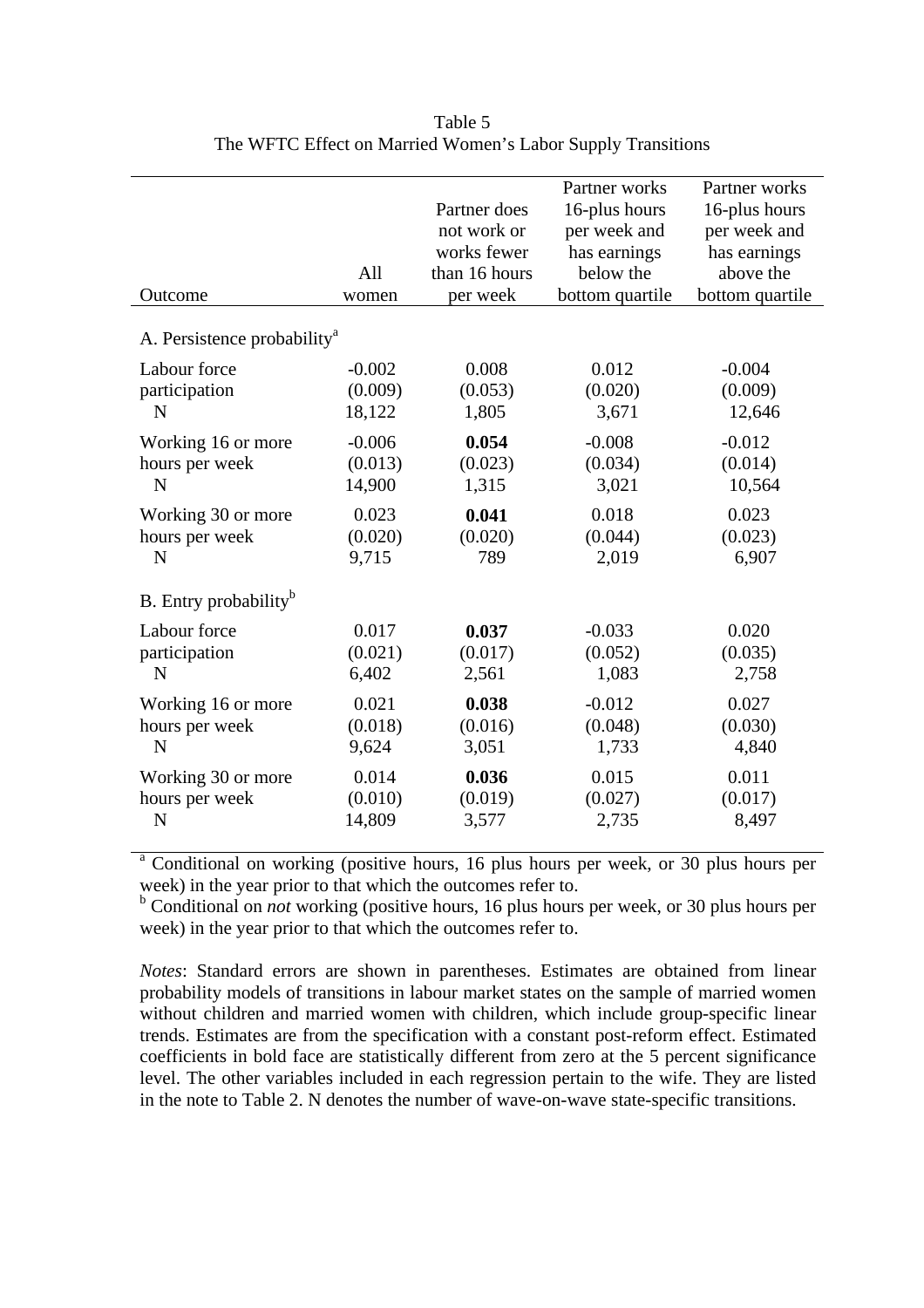|                    |         | Partner does | Partner works   | Partner works   |
|--------------------|---------|--------------|-----------------|-----------------|
|                    |         | not work or  | 16-plus hours   | 16-plus hours   |
|                    |         | works fewer  | per week and    | per week and    |
|                    |         | than $16$    | has earnings    | has earnings    |
|                    |         | hours per    | below the       | above the       |
| Outcome            | All men | week         | bottom quartile | bottom quartile |
|                    |         |              |                 |                 |
| Labour force       | 0.007   | 0.009        | 0.012           | 0.005           |
| participation      | (0.007) | (0.013)      | (0.027)         | (0.007)         |
|                    |         |              |                 |                 |
| Working 16 or more | 0.003   | 0.004        | 0.017           | 0.001           |
| hours per week     | (0.007) | (0.014)      | (0.019)         | (0.008)         |
|                    |         |              |                 |                 |
| Working 30 or more | 0.001   | 0.006        | 0.003           | $-0.003$        |
| hours per week     | (0.008) | (0.014)      | (0.034)         | (0.009)         |
|                    |         |              |                 |                 |
| N                  | 29,830  | 11,395       | 2,481           | 15,954          |
|                    |         |              |                 |                 |

# Table 6 The WFTC Effect on Married Men's Labor Supply Fixed Effects Estimates

*Notes*: Standard errors are shown in parentheses. Estimates are obtained from fixed effects linear probability models on the sample of married men without children and married men with children, which include group-specific linear trends. Estimates are from the specification with a constant post-reform effect. The other variables included in each regression pertain to the husband. They are listed in the note to Table 2. N is the number of person-wave observations.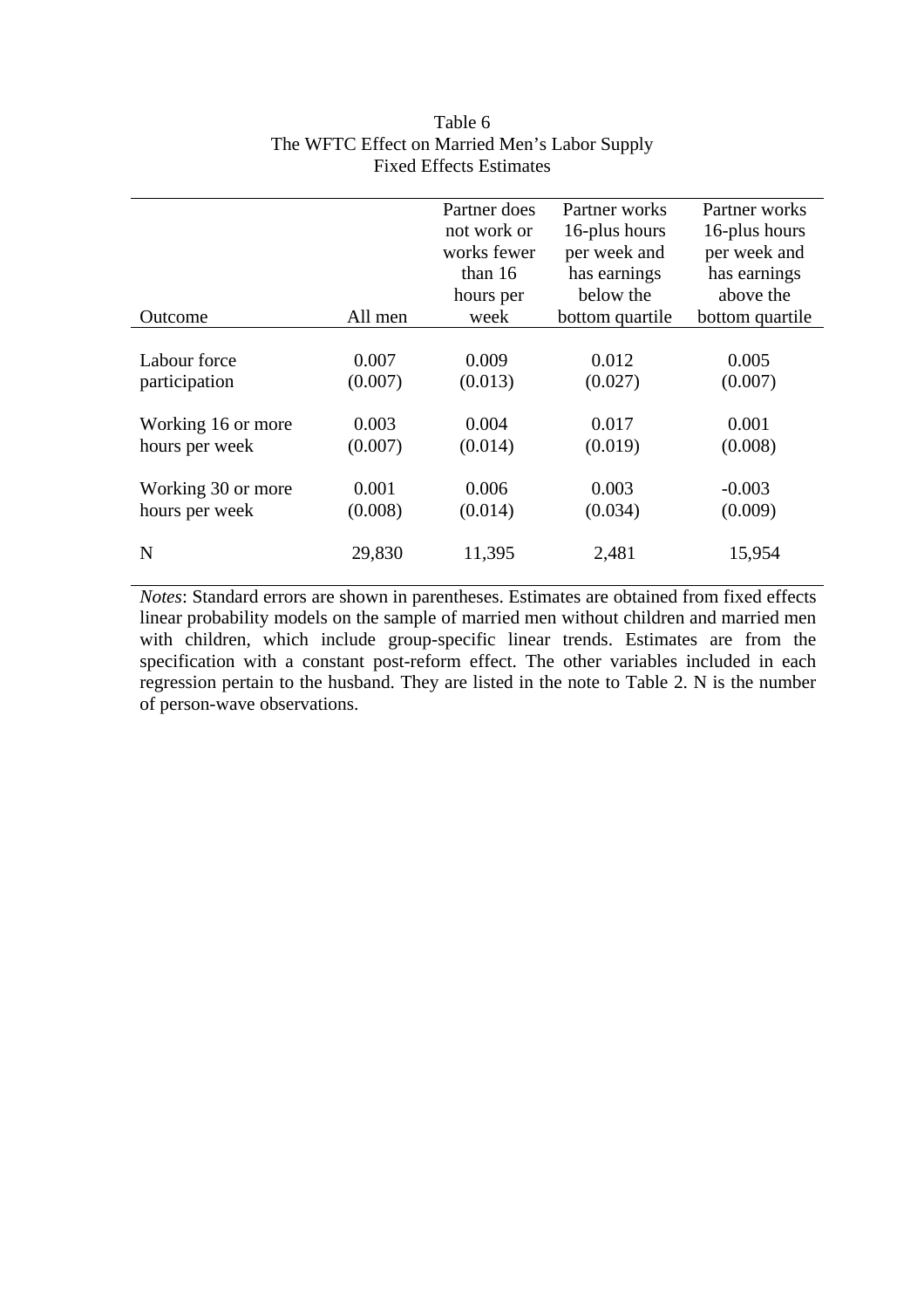| Outcome                                     | All<br>women               | Partner does<br>not work or<br>works fewer<br>than 16 hours<br>per week | Partner works<br>16-plus hours<br>per week and<br>has earnings<br>below the<br>bottom quartile | Partner works<br>16-plus hours<br>per week and<br>has earnings<br>above the<br>bottom quartile |
|---------------------------------------------|----------------------------|-------------------------------------------------------------------------|------------------------------------------------------------------------------------------------|------------------------------------------------------------------------------------------------|
| FC/WFTC receipt <sup>a</sup><br>$\mathbf N$ | 0.005<br>(0.003)<br>13,832 | 0.039<br>(0.011)<br>2,356                                               | 0.026<br>(0.027)<br>3,599                                                                      | $-0.015$<br>(0.005)<br>7,877                                                                   |
| <b>Income Support</b>                       | $-0.003$                   | $-0.0004$                                                               | $-0.0003$                                                                                      | $-0.002$                                                                                       |
| receipt <sup>b</sup>                        | (0.004)                    | (0.020)                                                                 | (0.002)                                                                                        | (0.003)                                                                                        |
| $\mathbf N$                                 | 29,830                     | 5,011                                                                   | 6,033                                                                                          | 18,786                                                                                         |
| Paid childcare                              | 0.011                      | 0.010                                                                   | 0.032                                                                                          | $-0.0004$                                                                                      |
| utilisation <sup>c</sup>                    | (0.012)                    | (0.028)                                                                 | (0.015)                                                                                        | (0.014)                                                                                        |
| $\mathbf N$                                 | 10,016                     | 520                                                                     | 1,806                                                                                          | 7,690                                                                                          |
| Weekly childcare                            | 0.72                       | 0.04                                                                    | $-0.62$                                                                                        | 1.13                                                                                           |
| $costs^d$                                   | (2.19)                     | (0.017)                                                                 | (2.46)                                                                                         | (2.45)                                                                                         |
| $\mathbf N$                                 | 2,040                      | 134                                                                     | 389                                                                                            | 1,517                                                                                          |
| Birth rates for                             | $-0.008$                   | $-0.010$                                                                | $-0.004$                                                                                       | $-0.005$                                                                                       |
| married mothers <sup>e</sup>                | (0.006)                    | (0.019)                                                                 | (0.006)                                                                                        | (0.007)                                                                                        |
| N                                           | 9,227                      | 1,353                                                                   | 2,401                                                                                          | 5,473                                                                                          |
| Entry into                                  | $-0.0007$                  | $-0.0003$                                                               | $-0.002$                                                                                       | $-0.0004$                                                                                      |
| motherhood <sup>1</sup>                     | (0.0007)                   | (0.0010)                                                                | (0.002)                                                                                        | (0.0011)                                                                                       |
| N                                           | 12,926                     | 3,237                                                                   | 2,655                                                                                          | 7,034                                                                                          |
| Divorce rates <sup>g</sup><br>N             | 0.002<br>(0.007)<br>25,481 | 0.028<br>(0.011)<br>4,173                                               | 0.012<br>(0.010)<br>5,076                                                                      | $-0.008$<br>(0.011)<br>16,232                                                                  |

Table 7 The WFTC Effects on Married Women's Outcomes Other than Employment

<sup>a</sup> Estimates are obtained from linear probability models with individual fixed effects on the subsample of married mothers. Explanatory variables are listed in the note to Table 2, except for the term capturing the trend for married women without children.

<sup>b</sup> Estimates are obtained from linear probability models with individual fixed effects on the sample of childless women and mothers. Explanatory variables are listed in the note to Table 2.

c Estimates are obtained from linear probability models with individual fixed effects on the subsample of mothers. The dependent variable takes value one if the mother works, has at least one child aged 12 or less, and pays for childcare arrangements, and zero otherwise. Explanatory variables are listed in the note to Table 2, except for the term capturing the trend for married women without children.

d Estimates are obtained from linear regression models with individual fixed effects on the subsample of mothers who work, have at least one child aged 12 or less, and report positive expenditures on childcare arrangements. The weekly childcare expenditures are expressed in constant (2002) prices. Explanatory variables are listed in the note to Table 2, except for the term capturing the trend for married women without children.